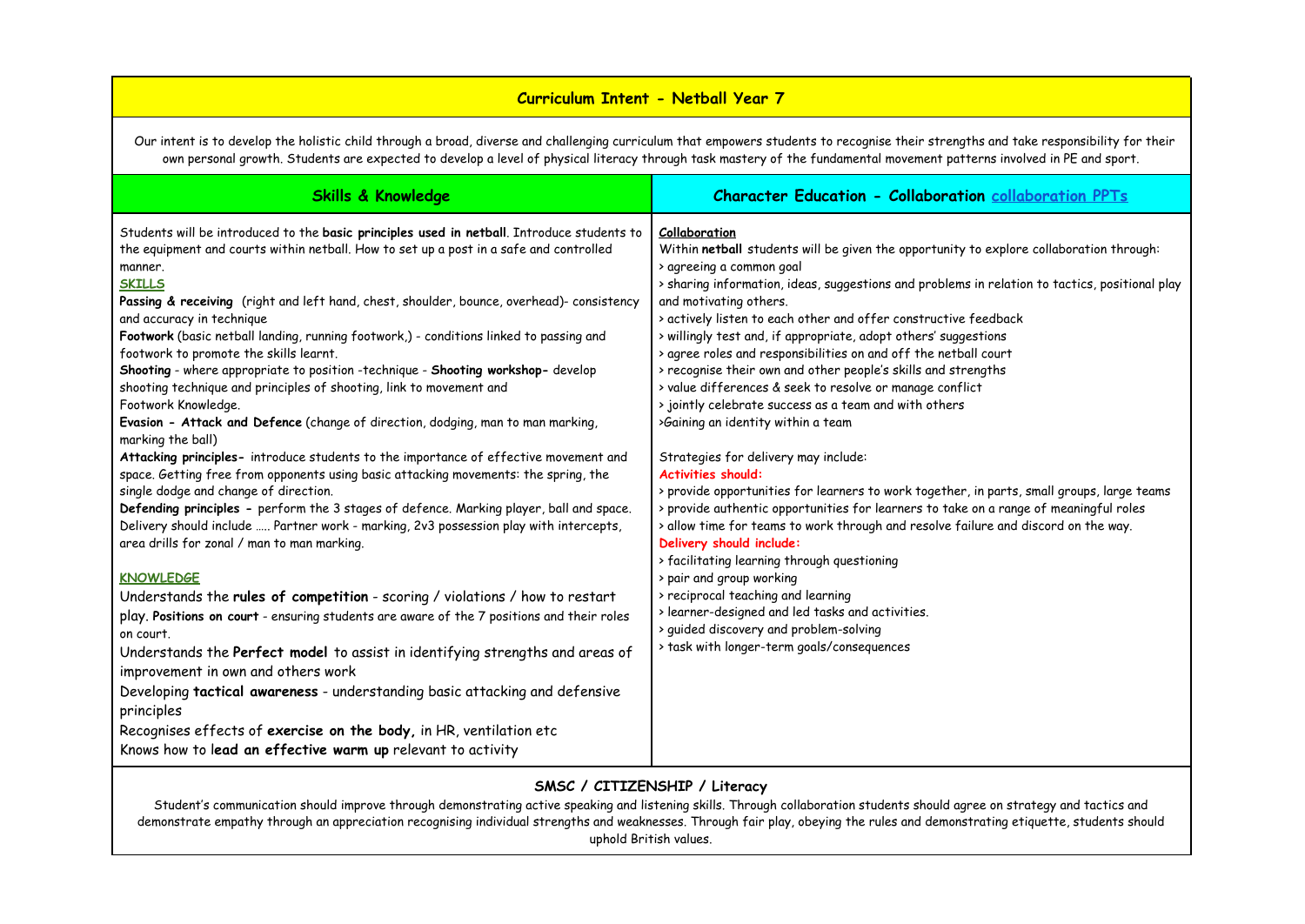### **Curriculum Intent - Netball Year 8**

Our intent is to develop the holistic child through a broad, diverse and challenging curriculum that empowers students to recognise their strengths and take responsibility for their own personal growth. Students are expected to develop a level of physical literacy through task mastery of the fundamental movement patterns involved in PE and sport.

| <b>Skills &amp; Knowledge</b>                                                                                                                                                                                                                                                                                                                                                                                                                                                                                                                                                                                                                                                                                                                                                                                                                                                                                                                                                                                                                                                                                                                                                                                                                          | <b>Character Education - Active Speaking (Communication)</b>                                                                                                                                                                                                                                                                                                                                                                                                                                                                                                                                                                                                                                                                                                                                                                                                                                                                                                                                                                |
|--------------------------------------------------------------------------------------------------------------------------------------------------------------------------------------------------------------------------------------------------------------------------------------------------------------------------------------------------------------------------------------------------------------------------------------------------------------------------------------------------------------------------------------------------------------------------------------------------------------------------------------------------------------------------------------------------------------------------------------------------------------------------------------------------------------------------------------------------------------------------------------------------------------------------------------------------------------------------------------------------------------------------------------------------------------------------------------------------------------------------------------------------------------------------------------------------------------------------------------------------------|-----------------------------------------------------------------------------------------------------------------------------------------------------------------------------------------------------------------------------------------------------------------------------------------------------------------------------------------------------------------------------------------------------------------------------------------------------------------------------------------------------------------------------------------------------------------------------------------------------------------------------------------------------------------------------------------------------------------------------------------------------------------------------------------------------------------------------------------------------------------------------------------------------------------------------------------------------------------------------------------------------------------------------|
| <b>SKILLS</b><br>Recap and develop student's awareness of footwork, catching and passing. Aiming for<br>accuracy and control of footwork and passing in different positions and game situations.<br>2v2 3v3 progressed to half court games.<br>Attacking principles- learners will recap ways in which to get free from opponent, drive<br>and dodges. Students can think about advanced movement patterns such as; footwork-<br>turning in the air, quick catch and release, the front cut, double dodge and positional play.<br>Shooting technique- accurately replicate the technique for a correct shooting action<br>under pressure. Use notational or video analysis to provide feedback to peers on<br>technique and success rate. Movement and positioning then added through use of the<br>shooting and attacking players.<br>Defending principles- Recap Defending skills and techniques. 3 stages of defence marking<br>player, ball, space. Use mini games and half court games to promote learning. Students will<br>use tactical knowledge and come up with ways to stop the opponent receiving the ball.<br>Accurately replicate a defensive technique, intercepting blocking, ball marking without<br>obstruction.<br><b>KNOWLEDGE</b> | Why do we want young people to do this? Why is it relevant to them?<br>For example, when young people have effective speaking skills they:<br>> present information clearly, concisely and accurately<br>> draw on examples and evidence to support their arguments<br>> offer constructive feedback that is specific and accurate<br>> use facial and body language to reinforce their message<br>> can talk confidently to a wide range of people<br>> can speak up in a variety of informal and formal situations<br>> adapt their style and content to suit the audience and the message<br>> use ICT and/or audio- visual technology confidently<br><b>Activities should:</b><br>> provide opportunities for learners to present to their peers and others<br>> enable learners to give feedback to others<br>> provide opportunities for learners to discuss, negotiate and agree different options<br>> learners adopting a command style/leading<br>> reciprocal teaching and learning<br><b>Activities should:</b> |
| Recap Rules - scoring / violations / how to restart play. To include more advanced<br>rules such as<br>Understanding of the Perfect model to assist in identifying strengths and areas of<br>improvement in own and others work<br>Tactical awareness - able to discuss how and why different attacking and defensive<br>principles are employed in games.<br>Make links across the curriculum regarding similarities and differences between<br>different attacking and defensive principles across invasion games<br>Develop an understanding of the different components of fitness required to be<br>effective in different positions within the game                                                                                                                                                                                                                                                                                                                                                                                                                                                                                                                                                                                              | provide opportunities for learners to present to their peers and others<br>enable learners to give feedback to others<br>provide opportunities for learners to discuss, negotiate and agree different options<br>Approaches should include:<br>$\rightarrow$ questioning<br>learners adopting a command style/leading<br>reciprocal teaching and learning<br>pair and group working<br>Relationships should include:<br>> teachers facilitating learning<br>ground rules for speaking and listening<br>a balance of teacher-learner/learner-teacher/                                                                                                                                                                                                                                                                                                                                                                                                                                                                        |

### **SMSC / CITIZENSHIP / Literacy**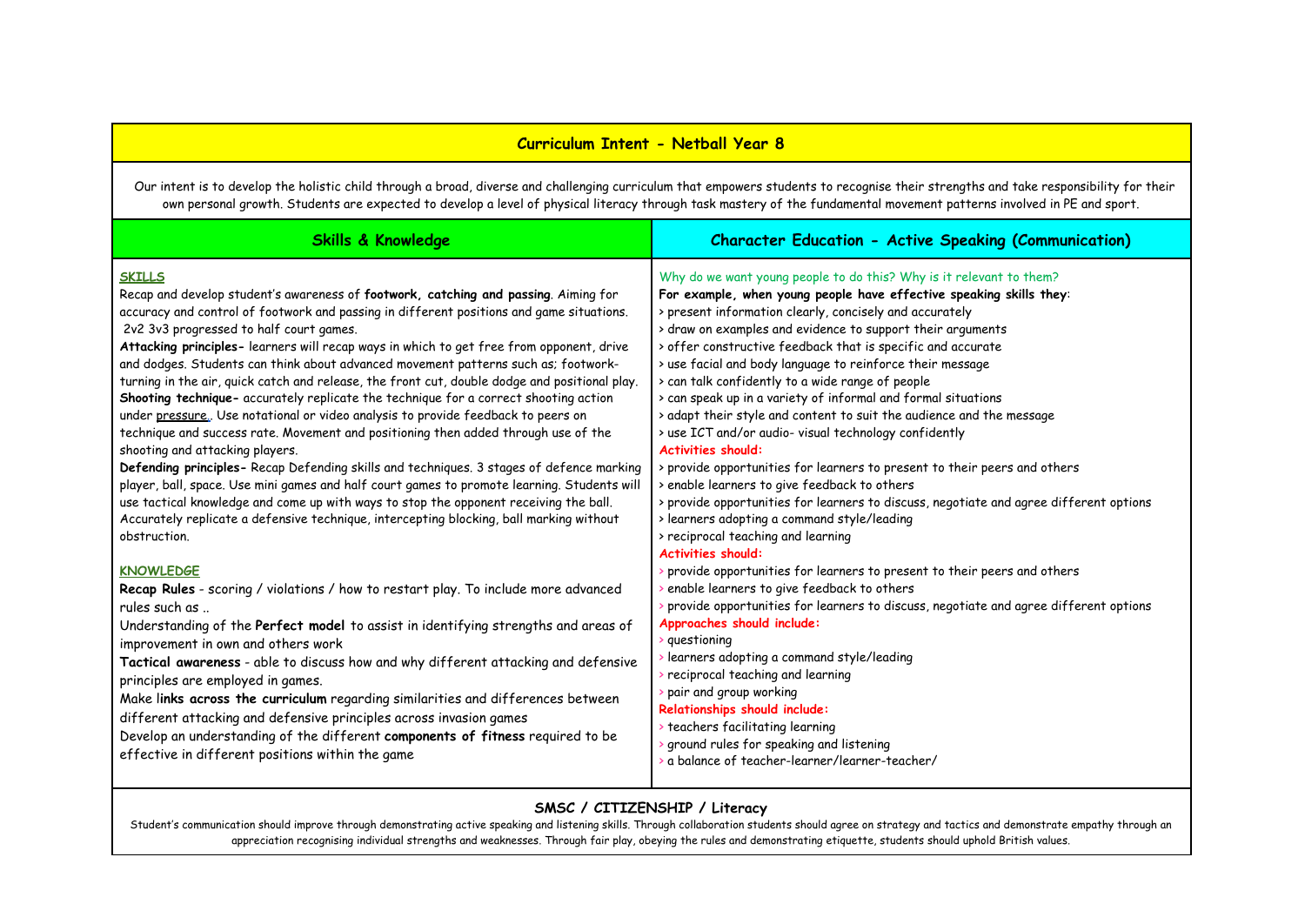### **Curriculum Intent - Netball Year 9**

Our intent is to develop the holistic child through a broad, diverse and challenging curriculum that empowers students to recognise their strengths and take responsibility for their own personal growth. Students are expected to develop a level of physical literacy through task mastery of the fundamental movement patterns involved in PE and sport.

| <b>Skills &amp; Knowledge</b>                                                                                                                                                                                                                                                                                                                                                                                                                                                                                                                                                                                                                                                                                                                                                                                                                                                                                                                                                                                                                                                                                                                                                                                                                                                                                                                                                                                                                                                                                                                                                                                                                                                                                                                                                                                                                                                                                                                                                                                                                                                                                                                                                                                                                                      | Character Education - Leadership / GCSE PE                                                                                                                                                                                                                                                                                                                                                                                                                                                                                                                                                                                                                                                                                                                                                                                                                                                                                                                                                                                                                                                                                                                                                                                                                                                                                                                                                                                                                                                                                                                                                                                                                                                                                                                                                                                                                                                                                                                                                                                                                                                                                                                |
|--------------------------------------------------------------------------------------------------------------------------------------------------------------------------------------------------------------------------------------------------------------------------------------------------------------------------------------------------------------------------------------------------------------------------------------------------------------------------------------------------------------------------------------------------------------------------------------------------------------------------------------------------------------------------------------------------------------------------------------------------------------------------------------------------------------------------------------------------------------------------------------------------------------------------------------------------------------------------------------------------------------------------------------------------------------------------------------------------------------------------------------------------------------------------------------------------------------------------------------------------------------------------------------------------------------------------------------------------------------------------------------------------------------------------------------------------------------------------------------------------------------------------------------------------------------------------------------------------------------------------------------------------------------------------------------------------------------------------------------------------------------------------------------------------------------------------------------------------------------------------------------------------------------------------------------------------------------------------------------------------------------------------------------------------------------------------------------------------------------------------------------------------------------------------------------------------------------------------------------------------------------------|-----------------------------------------------------------------------------------------------------------------------------------------------------------------------------------------------------------------------------------------------------------------------------------------------------------------------------------------------------------------------------------------------------------------------------------------------------------------------------------------------------------------------------------------------------------------------------------------------------------------------------------------------------------------------------------------------------------------------------------------------------------------------------------------------------------------------------------------------------------------------------------------------------------------------------------------------------------------------------------------------------------------------------------------------------------------------------------------------------------------------------------------------------------------------------------------------------------------------------------------------------------------------------------------------------------------------------------------------------------------------------------------------------------------------------------------------------------------------------------------------------------------------------------------------------------------------------------------------------------------------------------------------------------------------------------------------------------------------------------------------------------------------------------------------------------------------------------------------------------------------------------------------------------------------------------------------------------------------------------------------------------------------------------------------------------------------------------------------------------------------------------------------------------|
| <b>SKILLS</b><br>To revisit footwork, catching and passing in brief - should be embedded. Introducing<br>the running step on the move, landing on the outside foot to turn and release the pass<br>with control and accuracy.<br>Shooting technique revisited using video and notational analysis. Focus on DS and<br>technique. More able students can be introduced to circle rotation for GS and GA. Focus<br>on full court game practice.<br>Attacking principles- students to demonstrate ways in which to get free from opponents.<br>Dodges revisited. Drive and now clear added. Front cut introduced/roll/reverse pivot.<br>Students use observation and analysis on techniques, then put into half court full court<br>games.<br>Defending principles- students to revisit all defending techniques. 3 stages of defence,<br>intercepting and blocking. Students will focus on the third stage of defending, marking a<br>space. Eg. WD marking the top edge of the circle to prevent GA entering. Doubling up on<br>stronger players. Zoning an area of the court not marking a player.<br>Observe and analyse team and individual performance through mini games, half court and<br>full court. Evaluating opponent's strengths and weaknesses and exploiting these through<br>effective tactics. Skills delivered through - mini 2v2/2v3 overload on attack or defence<br>pressure/3v3/ half court/ full game including umpiring roles.<br><b>KNOWLEDGE</b><br>Recap Rules - scoring / violations / how to restart play. Students develop confidence to<br>officiate in games.<br>Understanding of the Perfect model to assist in identifying strengths and areas of<br>improvement in own and others work<br>Tactical awareness - Develop knowledge of the use of Set plays- revisit the importance<br>of timing for both student and the ball to outwit opponents. Students will develop their<br>own C pass and backline pass. Recognise similarities and differences across A&D principles<br>across the curriculum.<br>Discuss methods of training that will develop the relevant components of fitness<br>required to be effective in games.<br>Evaluating opponents strengths and weaknesses through the use of different analytical<br>tools. | LEADERSHIP- (See year 9 Leadership SOW for detail)<br>Students will -<br>> Understand the skills and behaviours needed for effective leadership<br>> Understand the importance of leadership skills and behaviours in a range of situations<br>> Be able to manage the development of own leadership skills<br>> Be able to take on the roles and responsibilities of a Sports Leader<br>> Know how to plan a warm up<br>> Know how to plan and lead structured, inclusive and safe sport/physical activity sessions (continued)<br>> Be able to evaluate sport/physical activity sessions<br>> Assist in the planning, delivery and review of an event<br>Activities should- All elements of the leadership skills to be delivered through netball skills.<br>> provide opportunities for learners to lead to their peers<br>> enable learners to give feedback to others<br>> learners adopting a command style/leading<br>> reciprocal teaching and learning<br>> pair and group working<br>> guided discovery and problem-solving<br>GCSE - (See GCSE SOW for detail)<br>Students will gain an insight into - GCSE PE topic areas linking to netball:<br>> applied anatomy and physiology<br>> Movement analysis<br>> training principles and methods<br>> sports injuries<br>> skills / feedback/ practice and quidance<br>Activities / delivery should include -<br>> use of applied anatomy and physiology within a warm up - ie classification of bones/structure of<br>bones/joints/ muscular system.<br>> within a warm up the immediate effects of exercise / long term effects<br>> cardiovascular / respiratory system through positional play / games<br>> injuries with plenary discussions<br>> levers/ planes and axis through skills in practice eq - shooting technique / passing - can also link to<br>joint movement eg flexion and extension.<br>> important health and fitness components through netball - why is eg agility / speed / coordination<br>important?<br>> classification of skills - link to netball open/closed?<br>>use of practice and guidance why are they important - deliver skills through practice methods. |

### **SMSC / CITIZENSHIP / Literacy**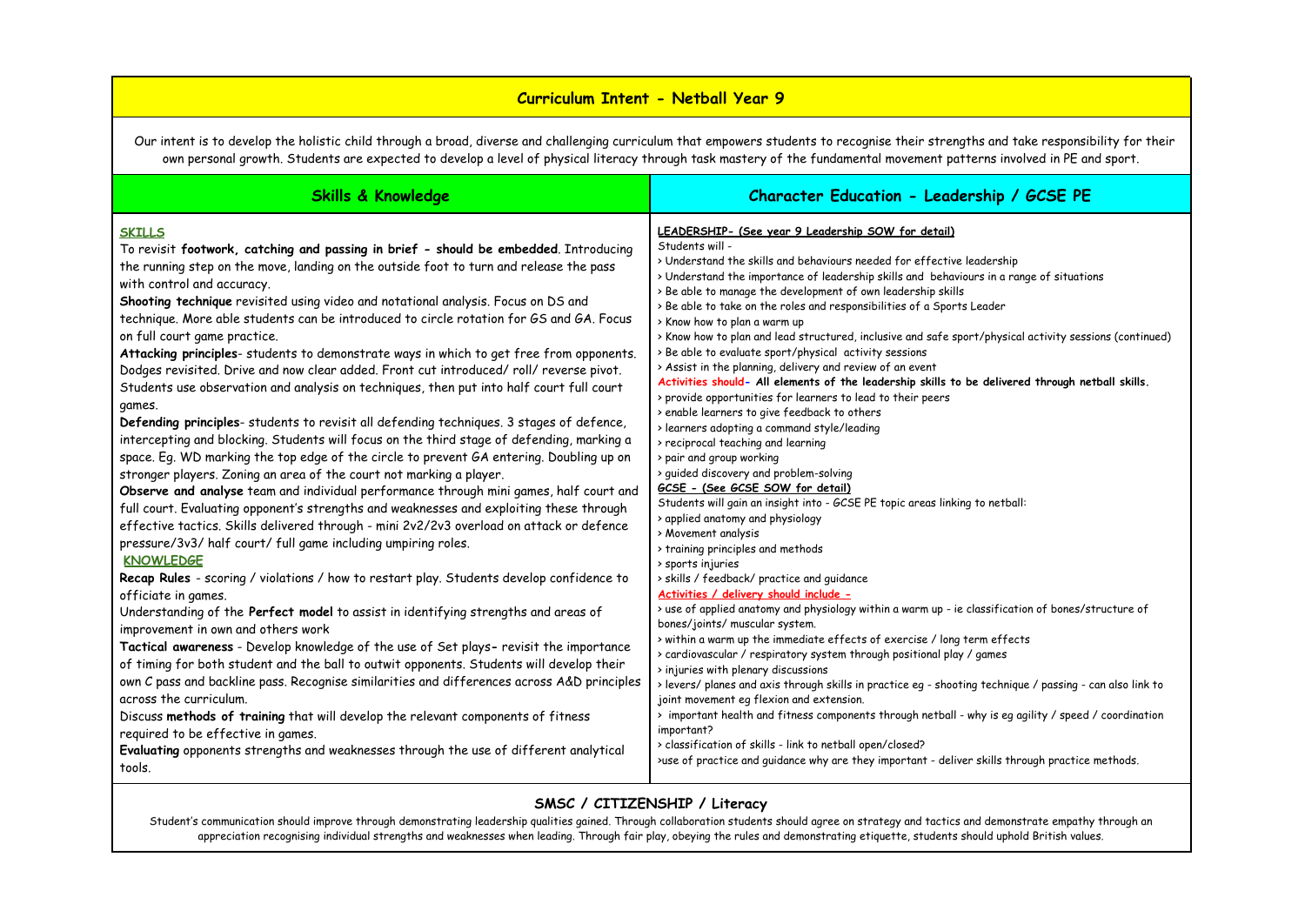## **Curriculum Intent - Tag Rugby Year 7**

Our intent is to develop the holistic child through a broad, diverse and challenging curriculum that empowers students to recognise their strengths and take responsibility for their own personal growth. Students are expected to develop a level of physical literacy through task mastery of the fundamental movement patterns involved in PE and sport.

| <b>Skills &amp; Knowledge</b>                                                                                              | <b>Character Education - Innovation</b>                                                         |
|----------------------------------------------------------------------------------------------------------------------------|-------------------------------------------------------------------------------------------------|
|                                                                                                                            | Why do we want young people to do this?                                                         |
| <b>SKILLS</b>                                                                                                              | Why is it relevant to them?                                                                     |
| Passing & Receiving - To be able to perform fundamental rugby handling skills and                                          | For example, in PE, sport and physical activity and in learning, work and life                  |
| be able to perform these in small-sided games to maintain ball possession                                                  | innovation                                                                                      |
| Attacking strategies such as the magic diamond, offering width and depth in attack                                         | helps you to find solutions to problems                                                         |
| to exploit gaps in the defensive line. Can perform overlapping runs to create space &                                      | $\rightarrow$ helps you to overcome limitations                                                 |
| miss pass                                                                                                                  | opens the door to new possibilities                                                             |
| Defensive strategies such as flat line to avoid gaps in defense                                                            | $\rightarrow$ results in better or easier ways to achieve your desired outcomes                 |
|                                                                                                                            | drives change                                                                                   |
| Help pupils explore the decision making process in a game situation based on first 3                                       | prevents boredom or stagnation; and                                                             |
| principles: 1 <sup>st</sup> principle of play, 'GO FORWARD'; 2 <sup>nd</sup> principle of play, 'SUPPORT'; 3 <sup>rd</sup> | turns the seemingly impossible into the possible                                                |
| principle of play, 'CONTINUITY'.                                                                                           | <b>Activities should:</b>                                                                       |
|                                                                                                                            | provide opportunities for learners to explore a variety of options or methods                   |
|                                                                                                                            | provide opportunities for learners to offer different responses or solutions; and               |
| <b>KNOWLEDGE</b>                                                                                                           | provide new, diverse and progressive challenges                                                 |
| Understands the rules of competition - scoring / violations / how to restart play for                                      | Methods should include:                                                                         |
| violations such as knock on, forward pass                                                                                  | problem-solving                                                                                 |
| Understands the Perfect model to assist in identifying strengths and areas of                                              | individual, pair and group tasks                                                                |
| improvement in own and others work                                                                                         | learner-designed and led tasks and activities; and                                              |
| Developing tactical awareness - understanding basic attacking and defensive                                                | reciprocal teaching and learning                                                                |
| principles                                                                                                                 |                                                                                                 |
| Recognises effects of exercise on the body, in HR, ventilation etc                                                         | Relationships should include:                                                                   |
| Knows how to lead an effective warm up relevant to activity.                                                               | teachers as facilitators of learning                                                            |
|                                                                                                                            | $\blacktriangleright$ learners working independently and interdependently with their peers: and |
|                                                                                                                            | a high level of trust, so learners are empowered to take calculated risks and                   |
|                                                                                                                            | learning through trial and error is promoted                                                    |
|                                                                                                                            |                                                                                                 |

## **SMSC / CITIZENSHIP / Literacy**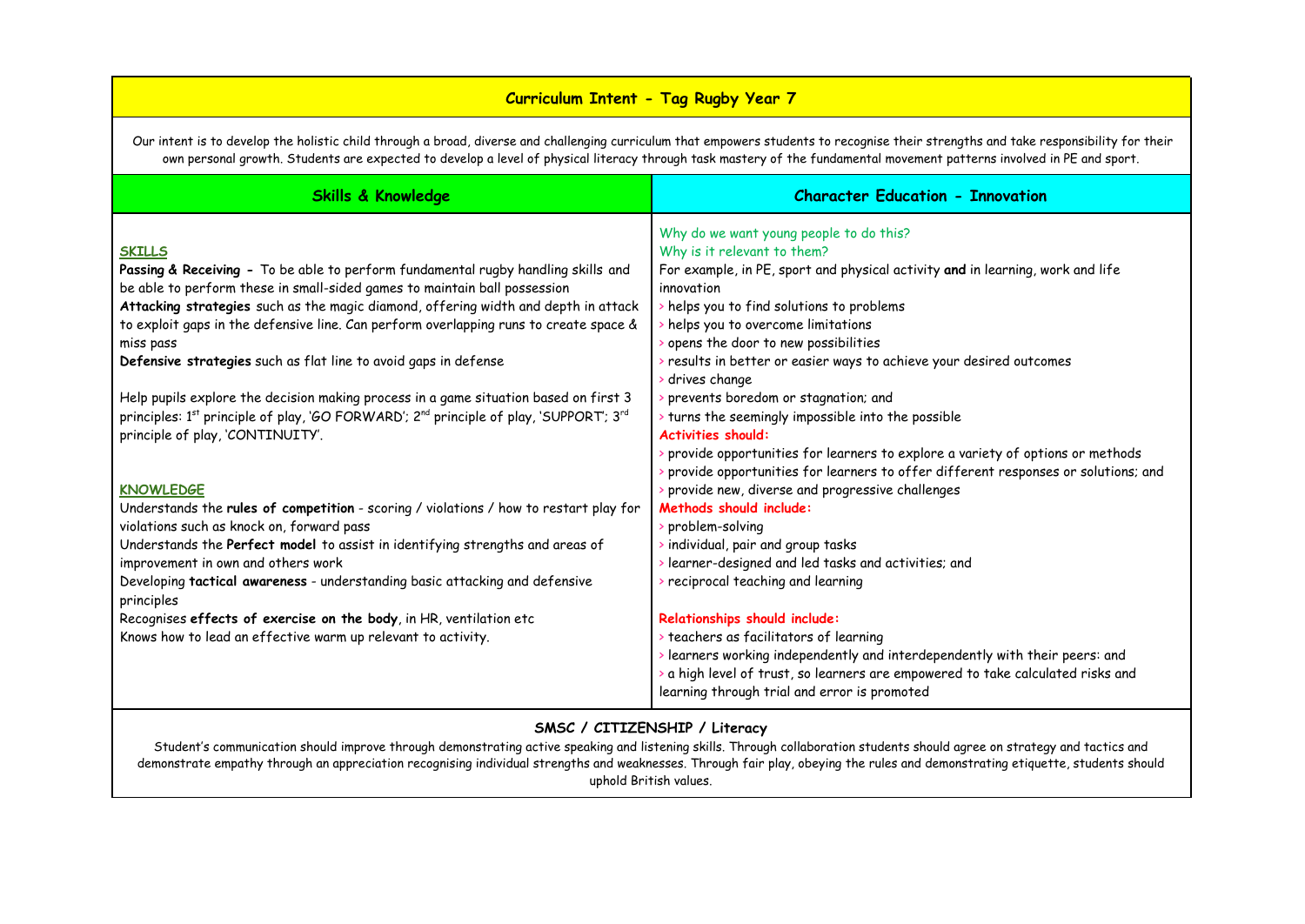# **Curriculum Intent - Rugby Year 8**

Our intent is to develop the holistic child through a broad, diverse and challenging curriculum that empowers students to recognise their strengths and take responsibility for their own personal growth. Students are expected to develop a level of physical literacy through task mastery of the fundamental movement patterns involved in PE and sport.

| <b>Skills &amp; Knowledge</b>                                                                                                                                                                                                                                                                                                                                                                                                                                                                                                                                                                                                                                                                                                                                                                                                                                                                                                                                                                                                                                                                                                                                                                                                                                                                                                                                                                                                                                                                                                                                                                                                                                                                                                                   | <b>Character Education (Communication) Active listening</b><br>(see powerpoints in the google classroom)                                                                                                                                                                                                                                                                                                                                                                                                                                                                                                                                                                                                                                                                                                                                                                                                                        |
|-------------------------------------------------------------------------------------------------------------------------------------------------------------------------------------------------------------------------------------------------------------------------------------------------------------------------------------------------------------------------------------------------------------------------------------------------------------------------------------------------------------------------------------------------------------------------------------------------------------------------------------------------------------------------------------------------------------------------------------------------------------------------------------------------------------------------------------------------------------------------------------------------------------------------------------------------------------------------------------------------------------------------------------------------------------------------------------------------------------------------------------------------------------------------------------------------------------------------------------------------------------------------------------------------------------------------------------------------------------------------------------------------------------------------------------------------------------------------------------------------------------------------------------------------------------------------------------------------------------------------------------------------------------------------------------------------------------------------------------------------|---------------------------------------------------------------------------------------------------------------------------------------------------------------------------------------------------------------------------------------------------------------------------------------------------------------------------------------------------------------------------------------------------------------------------------------------------------------------------------------------------------------------------------------------------------------------------------------------------------------------------------------------------------------------------------------------------------------------------------------------------------------------------------------------------------------------------------------------------------------------------------------------------------------------------------|
| <b>SKILLS</b><br>Passing & receiving - To improve the consistency, quality and choice of skills used<br>and adapt and develop the basic skills previously learnt.<br>Tackling - look at the technique of tackling in isolation, then with increasing<br>intensity. Body position P/E/R<br>Rucking - demonstrate the technique in isolation and also in small sided games. To<br>implement principles surrounding rucking and adhere to the basic offside laws at the<br>breakdown.<br>Attacking strategies - Adapt and develop attacking skills (the magic diamond, use of<br>forward runners with back staying out wide. Implementing a range of tactics and<br>strategies in attack (e.g.3rd principle of play = continuity & offload) Developing<br>ability to select the right skills and understanding for quick passing to maximise<br>potential overlaps and perform a 'miss' pass.<br>Defensive strategies - denial of space, pressure and cover in order to regain<br>possession, drift defence.<br><b>KNOWLEDGE</b><br>Recap Rules - scoring / violations / how to restart play. To include more advanced<br>rules such as offside.<br>Understanding of the Perfect model to assist in identifying strengths and areas of<br>improvement in own and others work<br>Tactical awareness - able to discuss how and why different attacking and defensive<br>principles are employed in the setting up of a zone and how to break it down.<br>Make links across the curriculum regarding similarities and differences between<br>different attacking and defensive principles across invasion games<br>Develop an understanding of the different components of fitness required to be<br>effective in different positions within the game | Why do we want young people to do this?<br>Why is it relevant to them?<br>For example, in PE, sport and physical activity and in learning, work and life active<br>listening<br>> supports you to gather information<br>popens you to new ideas<br>creates connections<br>> lets you check that others understand your ideas and feelings<br>> helps you to know what others think and feel (builds empathy)<br>enables you to value each person's contribution<br>> challenges your preconceptions<br><b>Activities should:</b><br>> provide opportunities for learners to listen and then apply their understanding<br>include input from others (teacher and peers)<br>provide opportunities for learners to offer alternative responses or solutions<br>Approaches should include:<br>command style<br>> questioning<br>reciprocal teaching and learning<br>> pair and group working<br>guided discovery<br>problem solving |

### **SMSC / CITIZENSHIP / Literacy**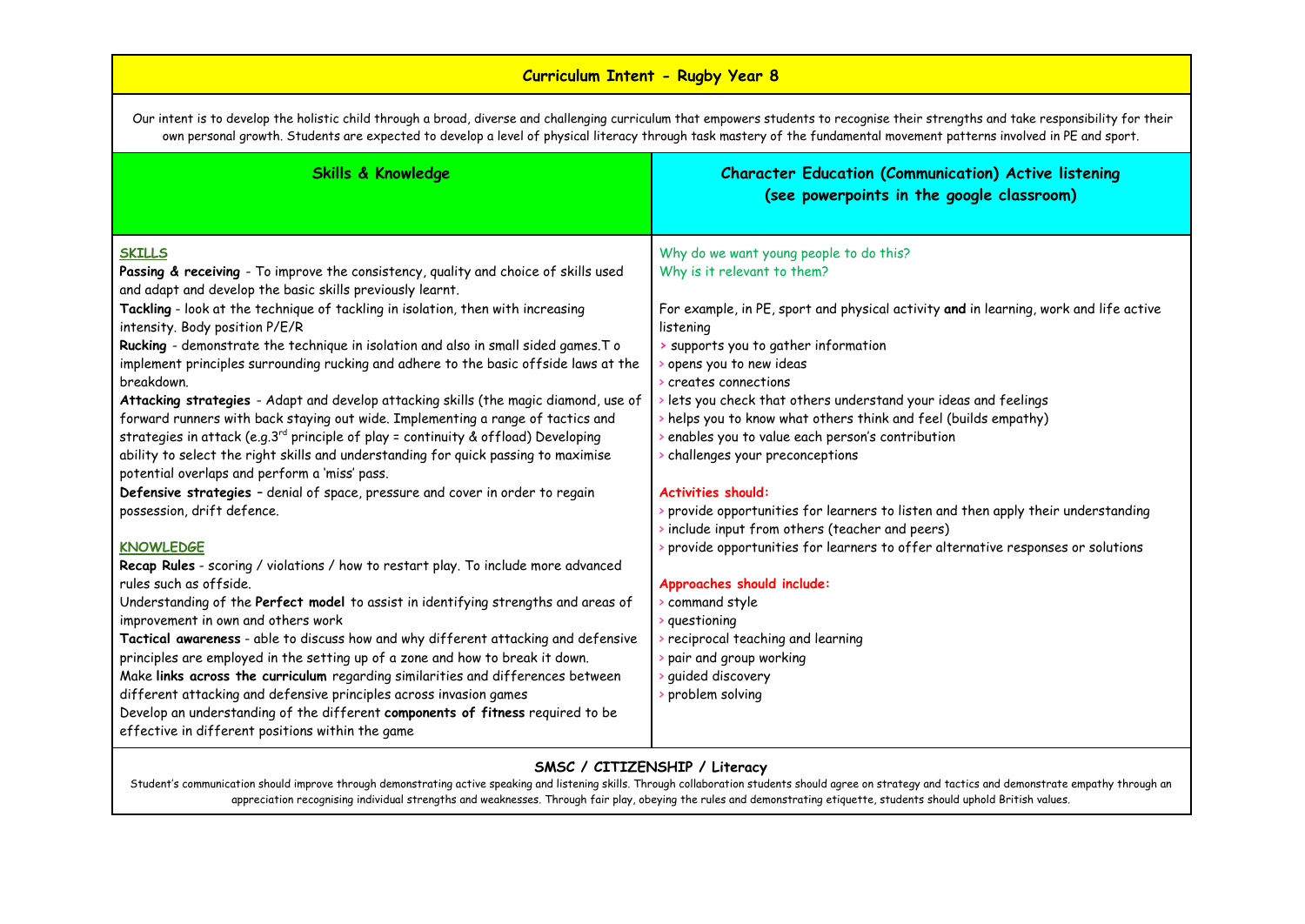### **Curriculum Intent - Rugby Year 9**

Students will identify & develop the relevant leadership qualities that employers are looking for. Through these experiences, students should be able to recognise their own strengths and areas for improvement and identify ways in which these could be developed at KS4 within each activity and some students applying concepts of GCSE PE theory to practical.

| <b>Skills &amp; Knowledge</b>                                                                                                                                                                                                                                                                                                                                                                                                                                                                                                                                                                                                                                                            | Character Education - Leadership / GCSE PE                                                                                                                                                                                                                                                                                                                                                                                                                                                                                                                                                       |
|------------------------------------------------------------------------------------------------------------------------------------------------------------------------------------------------------------------------------------------------------------------------------------------------------------------------------------------------------------------------------------------------------------------------------------------------------------------------------------------------------------------------------------------------------------------------------------------------------------------------------------------------------------------------------------------|--------------------------------------------------------------------------------------------------------------------------------------------------------------------------------------------------------------------------------------------------------------------------------------------------------------------------------------------------------------------------------------------------------------------------------------------------------------------------------------------------------------------------------------------------------------------------------------------------|
| <b>SKILLS</b><br>Recap passing and receiving, tackling and rucking.<br>Attacking strategies to include Mauling - Adapt and develop the basic skills of<br>mauling and to appreciate when to set up a maul or to spread play and the laws<br>around mauling.<br>Scrummage - To accurately replicate the body position required for scrummaging<br>and to be able to form a 5 man scrum and know the 3 command words to engage.<br>(crouch-bind-set)<br>Line out - Develop skills for setting up a 4 man lineout, linking attacking play to the<br>line out. Both in isolation and also within a game.<br>To select and apply tactics at a scrum and plan and execute set piece plays from | LEADERSHIP- (See year 9 Leadership SOW for detail)<br>Students will -<br>> Understand the skills and behaviours needed for effective leadership<br>> Understand the importance of leadership skills and behaviours in a range of<br>situations<br>> Be able to manage the development of own leadership skills<br>> Be able to take on the roles and responsibilities of a Sports Leader<br>> Know how to plan a warm up<br>> Know how to plan and lead structured, inclusive and safe sport/physical activity<br>sessions (continued)<br>> Be able to evaluate sport/physical activity sessions |
| both scrum and line-out situations.<br><b>KNOWLEDGE</b>                                                                                                                                                                                                                                                                                                                                                                                                                                                                                                                                                                                                                                  | > Assist in the planning, delivery and review of an event<br>Activities should- All elements of the leadership skills to be delivered through<br>Rugby skills.<br>> provide opportunities for learners to lead to their peers                                                                                                                                                                                                                                                                                                                                                                    |
| Recap Rules - scoring / violations / how to restart play. To include more advanced<br>rules such as fouls when shooting & time violations such as 2 second rule. Officiate $\frac{1}{2}$<br>court games.                                                                                                                                                                                                                                                                                                                                                                                                                                                                                 | > enable learners to give feedback to others<br>> learners adopting a command style/leading<br>> reciprocal teaching and learning                                                                                                                                                                                                                                                                                                                                                                                                                                                                |
| Understanding of the Perfect model to assist in identifying strengths and areas of<br>improvement in own and others work<br>Tactical awareness - able to discuss how and why different attacking and defensive<br>principles are employed in the setting up of a zone and how to break it down.<br>Recognise similarities and differences across A&D principles across the curriculum.<br>Discuss methods of training that will develop the relevant components of fitness<br>required to be effective in games.                                                                                                                                                                         | GCSE - (See GCSE SOW for detail)<br>Students will gain an insight into - GCSE PE topic areas linking to Rugby:<br>> applied anatomy and physiology<br>> Movement analysis<br>> training principles and methods<br>Activities / delivery should include -<br>> use of applied anatomy and physiology within a warm up - ie classification of<br>bones/structure of bones/joints/ muscular system.<br>> within a warm up the immediate effects of exercise / long term effects<br>> cardiovascular / respiratory system through games                                                              |

### **SMSC / CITIZENSHIP / Literacy**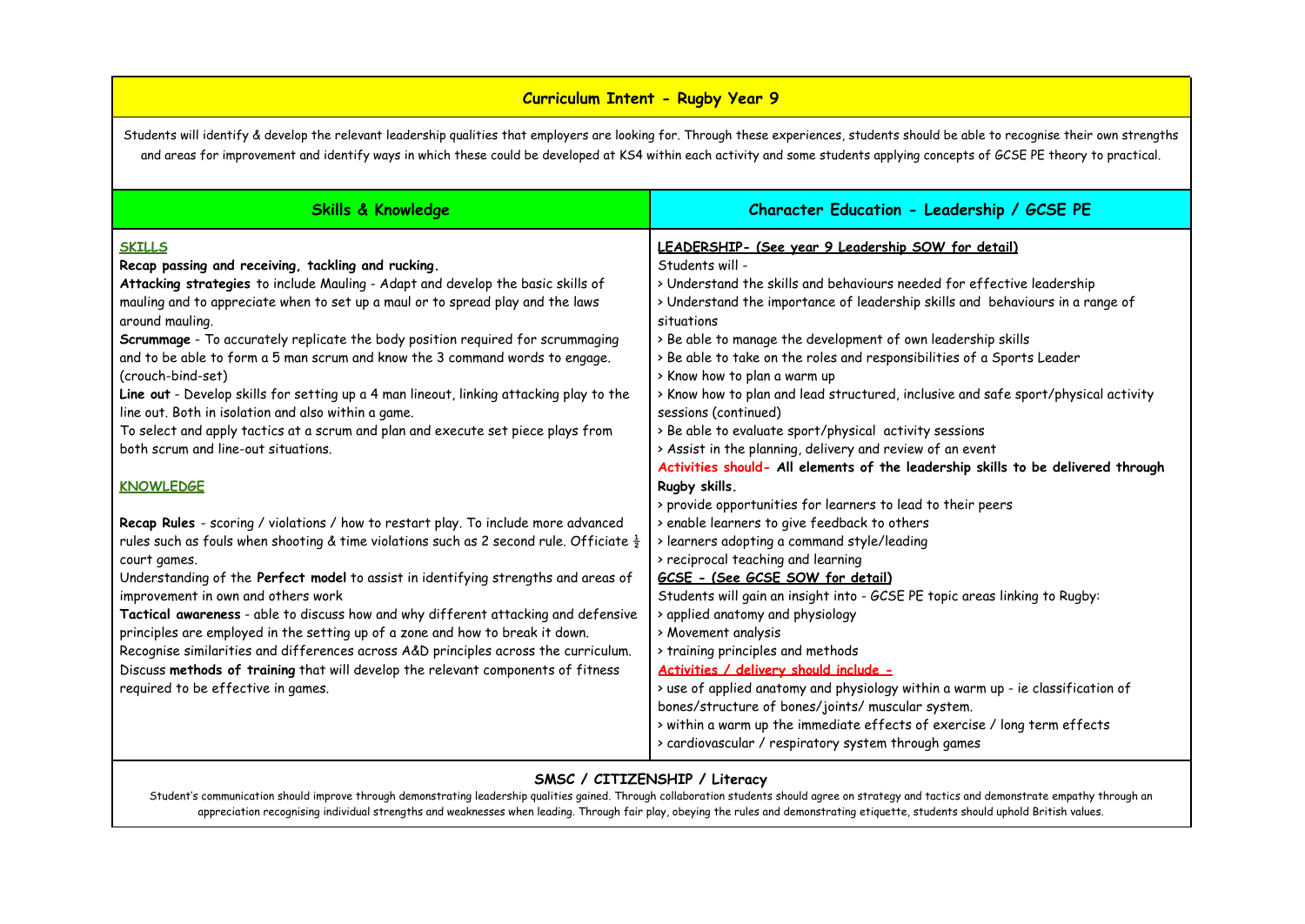## **Curriculum Intent - Badminton Year 7**

Our intent is to develop the holistic child through a broad, diverse and challenging curriculum that empowers students to recognise their strengths and take responsibility for their own personal growth. Students are expected to develop a level of physical literacy through task mastery of the fundamental movement patterns involved in PE and sport.

| <b>SKILLS</b><br>Grip, Stance & Footwork- introduction to different grips, ready & base position,<br>motivation through:<br>as well as introduce students to the importance of effective footwork. Pivoting,<br>> show a desire to achieve, e.g. share their aspirations, work hard                                                                                                                                                                                                                                                                                                                                                                                                                                                                                                                                                                                                                                                                                                                                                                                                                                                                                                                                                                                                                                                                                                                                                                                                                                                                                                                                                                                                                                                                                                                                                                                                                                                                                                                                                                                                                             |                     | <b>Self Motivation PPTs</b>                                                                                                                                                                                                                                    |
|-----------------------------------------------------------------------------------------------------------------------------------------------------------------------------------------------------------------------------------------------------------------------------------------------------------------------------------------------------------------------------------------------------------------------------------------------------------------------------------------------------------------------------------------------------------------------------------------------------------------------------------------------------------------------------------------------------------------------------------------------------------------------------------------------------------------------------------------------------------------------------------------------------------------------------------------------------------------------------------------------------------------------------------------------------------------------------------------------------------------------------------------------------------------------------------------------------------------------------------------------------------------------------------------------------------------------------------------------------------------------------------------------------------------------------------------------------------------------------------------------------------------------------------------------------------------------------------------------------------------------------------------------------------------------------------------------------------------------------------------------------------------------------------------------------------------------------------------------------------------------------------------------------------------------------------------------------------------------------------------------------------------------------------------------------------------------------------------------------------------|---------------------|----------------------------------------------------------------------------------------------------------------------------------------------------------------------------------------------------------------------------------------------------------------|
| Serves - . To introduce the students to Long & short serve (underarm and overarm<br>> pursue personal excellence by always seeking to improve their own<br>serve). P/E/R. Also the rules associated with the serve.<br>performance irrespective of their peers' performances<br>Overhead shots- Clear shot & smash. How, when & why these are applied in games.<br>> take practical steps to improve, e.g.practise, seek advice, explore<br>Initially in isolation, then cooperative and eventually competitive. Look to develop<br>options, act on feedback<br>power through the racket action.<br>> take the initiative<br>Basic attacking & defensive principles for singles<br>> willingly volunteer for duties/roles<br>> willingly work on their own<br><b>KNOWLEDGE</b><br>> complete tasks and meet deadlines.<br>Understands the rules of competition - scoring / violations / how to restart play<br>Understands the Perfect model to assist in identifying strengths and areas of<br>Strategies for delivery may include:<br>improvement in own and others work<br>Activities should:<br>Developing tactical awareness - understanding basic attacking and defensive<br>principles (keep shuttle low to force opponent to lift / move opponent away from base<br>zone focus on mastery and self-improvement<br>position)<br>Recognises effects of exercise on the body, in HR, ventilation etc<br>own challenges.<br>Knows how to lead an effective warm up relevant to activity.<br>Delivery should include:<br>> quided discovery<br>Encourage students to appreciate that the serve is a shot that can exploit an<br>> individual practice<br>opponent's weaknesses when used effectively. Students should be able to discuss<br>> reciprocal learning<br>how, when and why different types of serve should be employed.<br>> learner-initiated activity<br>Take part in a<br>> supported risk-taking<br>ladders tournament applying the rules of competition accurately and consistently.<br>> self-checking assessment.<br>Reflect on progress across the unit and evidence it in your booklet. | lunging & shuffling | Within badminton students will be given the opportunity to explore self<br>> set themselves goals<br>> offer appropriate challenge that moves individuals out of their comfort<br>> provide learners with opportunities to set personal goals and design their |

### **SMSC / CITIZENSHIP / Literacy**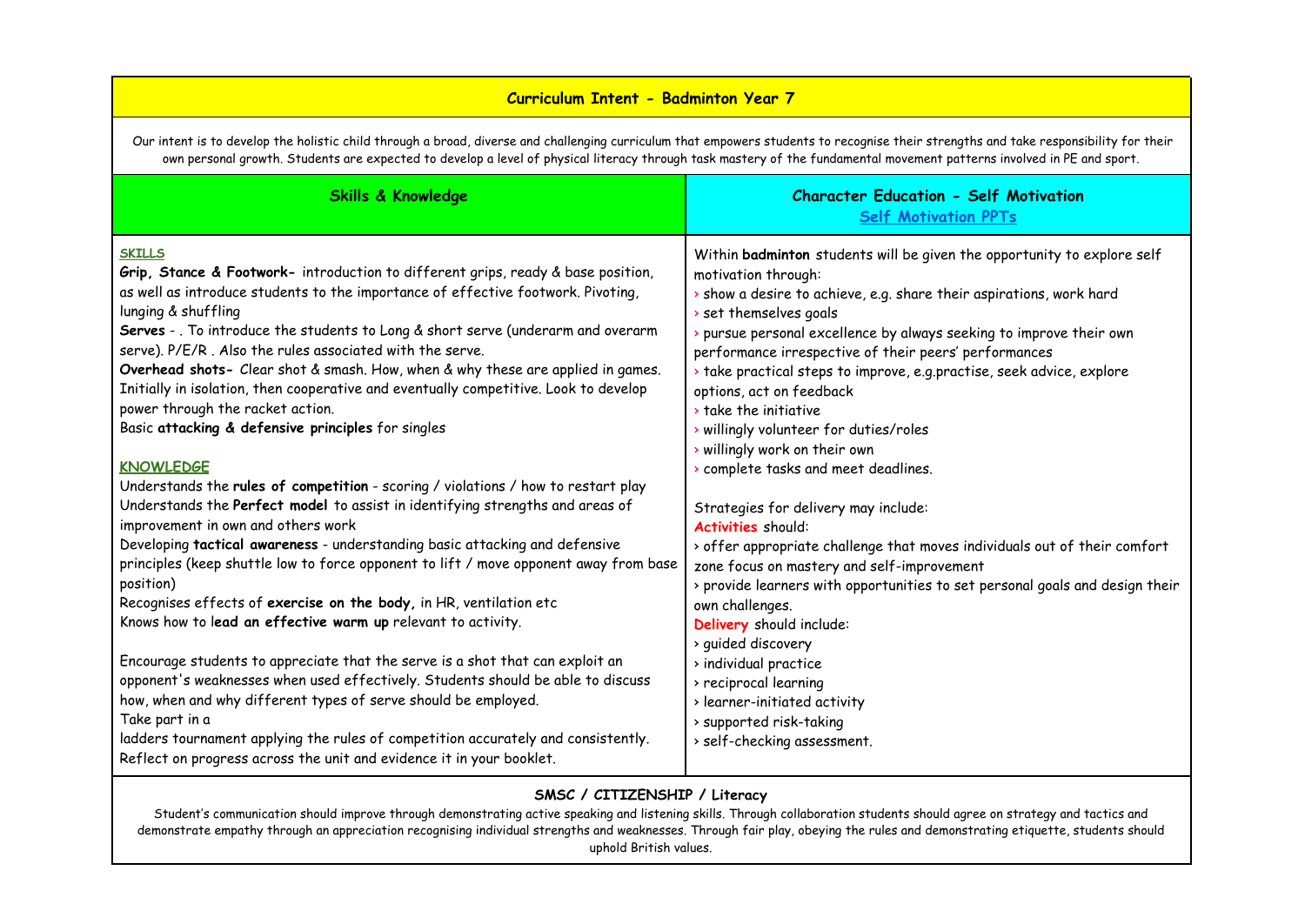### **Curriculum Intent - Badminton Year 8**

Our intent is to develop the holistic child through a broad, diverse and challenging curriculum that empowers students to recognise their strengths and take responsibility for their own personal growth. Students are expected to develop a level of physical literacy through task mastery of the fundamental movement patterns involved in PE and sport.

| <b>Skills &amp; Knowledge</b>                                                                                                                                                                                                                                                                                                                                                                                                                                                                                                                                                                                                                                                                                                                                                                                                                                                                                                                                                                                                                                                                                                                                                                                                                                                                                                                                                                                                                                                                                                                                                                                                                                                                                                                                                              | <b>Character Education - Integrity</b><br><b>Integrity PPTs</b>                                                                                                                                                                                                                                                                                                                                                                                                                                                                                                                                                                                                                                                                                                                                                                                                                                                                                                                                                                                                                                                                                                                                                                                                                                                                                                                                                                                                                   |
|--------------------------------------------------------------------------------------------------------------------------------------------------------------------------------------------------------------------------------------------------------------------------------------------------------------------------------------------------------------------------------------------------------------------------------------------------------------------------------------------------------------------------------------------------------------------------------------------------------------------------------------------------------------------------------------------------------------------------------------------------------------------------------------------------------------------------------------------------------------------------------------------------------------------------------------------------------------------------------------------------------------------------------------------------------------------------------------------------------------------------------------------------------------------------------------------------------------------------------------------------------------------------------------------------------------------------------------------------------------------------------------------------------------------------------------------------------------------------------------------------------------------------------------------------------------------------------------------------------------------------------------------------------------------------------------------------------------------------------------------------------------------------------------------|-----------------------------------------------------------------------------------------------------------------------------------------------------------------------------------------------------------------------------------------------------------------------------------------------------------------------------------------------------------------------------------------------------------------------------------------------------------------------------------------------------------------------------------------------------------------------------------------------------------------------------------------------------------------------------------------------------------------------------------------------------------------------------------------------------------------------------------------------------------------------------------------------------------------------------------------------------------------------------------------------------------------------------------------------------------------------------------------------------------------------------------------------------------------------------------------------------------------------------------------------------------------------------------------------------------------------------------------------------------------------------------------------------------------------------------------------------------------------------------|
| <b>SKILLS</b><br>Footwork- Recap both the ready position and base position and relate it to the desired<br>movement pattern within the P/E/R of all shots.<br>Recap the long & short serve, and the ability to use disguise. Forehand & backhand<br>where appropriate.<br>Movement off racket foot, lunging and pivoting being key characteristics.<br>Drop shot - P/E/R of the shot. Explore the clear, drop and smash looking at similarities<br>and differences in the shot.<br>Net Play- include net kills, drops and how/why to play them. To perform different net<br>shots on the forehand and backhand side with correct technique.<br>Singles tactics- To replicate triangle concept in attacking play, use of long serve.<br>Analysis- To use notational or video analysis in competitive singles matches to provide<br>feedback to peers on tactical play highlighting strengths and weaknesses.<br>To learn how to score in singles, applying rules of service and in open play consistently and<br>accurately. To organize and compete in a round robin or ladders tournament.<br><b>KNOWLEDGE</b><br>Recap Rules - scoring / violations / how to restart play. To include lets & service faults<br>Understanding of the Perfect model to assist in identifying strengths and areas of<br>improvement in own and others work<br>Tactical awareness - able to discuss how and why different attacking and defensive<br>principles are employed to move the opponent around court<br>Make links across the curriculum regarding similarities and differences between<br>different attacking and defensive principles across invasion games<br>Develop an understanding of the different components of fitness required to be<br>effective in games, power, agility, CV fitness. | Why do we want young people to do this?Why is it relevant to them? For example, in PE,<br>sport and physical activity and in learning, work and life integrity<br>> supports you to stand up for what you believe is right, rather than following the crowd<br>> gives you self-respect<br>> supports you to act honestly and fairly<br>> makes you trustworthy<br>> earns you respect from others<br>> encourages you to recognise your own - and others' values<br>Activities should: offer opportunities to recognise, create, test and uphold rules<br>> explore fair play (beyond precise rules)<br>> challenge learners to take on officiating roles<br>Approaches should include:<br>> guided discovery<br>> pair, small group and whole class work<br>> learner-designed and led tasks/activities<br>> post-activity analysis and discussion<br>Relationships should include:<br>> teachers and learners agreeing how they will work together<br>> pairs/groups working through conflict as well as in natural harmony. Be clear - and<br>ensure learners are clear - what you will see or hear when they are applying the skill. For<br>example, when young people have integrity they:<br>> respect the rules (or challenge them constructively and appropriately)<br>> respond truthfully<br>> treat others fairly<br>> set high standards for themselves and others<br>> challenge attitudes, behaviours and systems that are unfair (or with which they<br>disagree) |
|                                                                                                                                                                                                                                                                                                                                                                                                                                                                                                                                                                                                                                                                                                                                                                                                                                                                                                                                                                                                                                                                                                                                                                                                                                                                                                                                                                                                                                                                                                                                                                                                                                                                                                                                                                                            | > make connections to wider principles and values (moral, ethical and legal)                                                                                                                                                                                                                                                                                                                                                                                                                                                                                                                                                                                                                                                                                                                                                                                                                                                                                                                                                                                                                                                                                                                                                                                                                                                                                                                                                                                                      |

#### **SMSC / CITIZENSHIP / Literacy**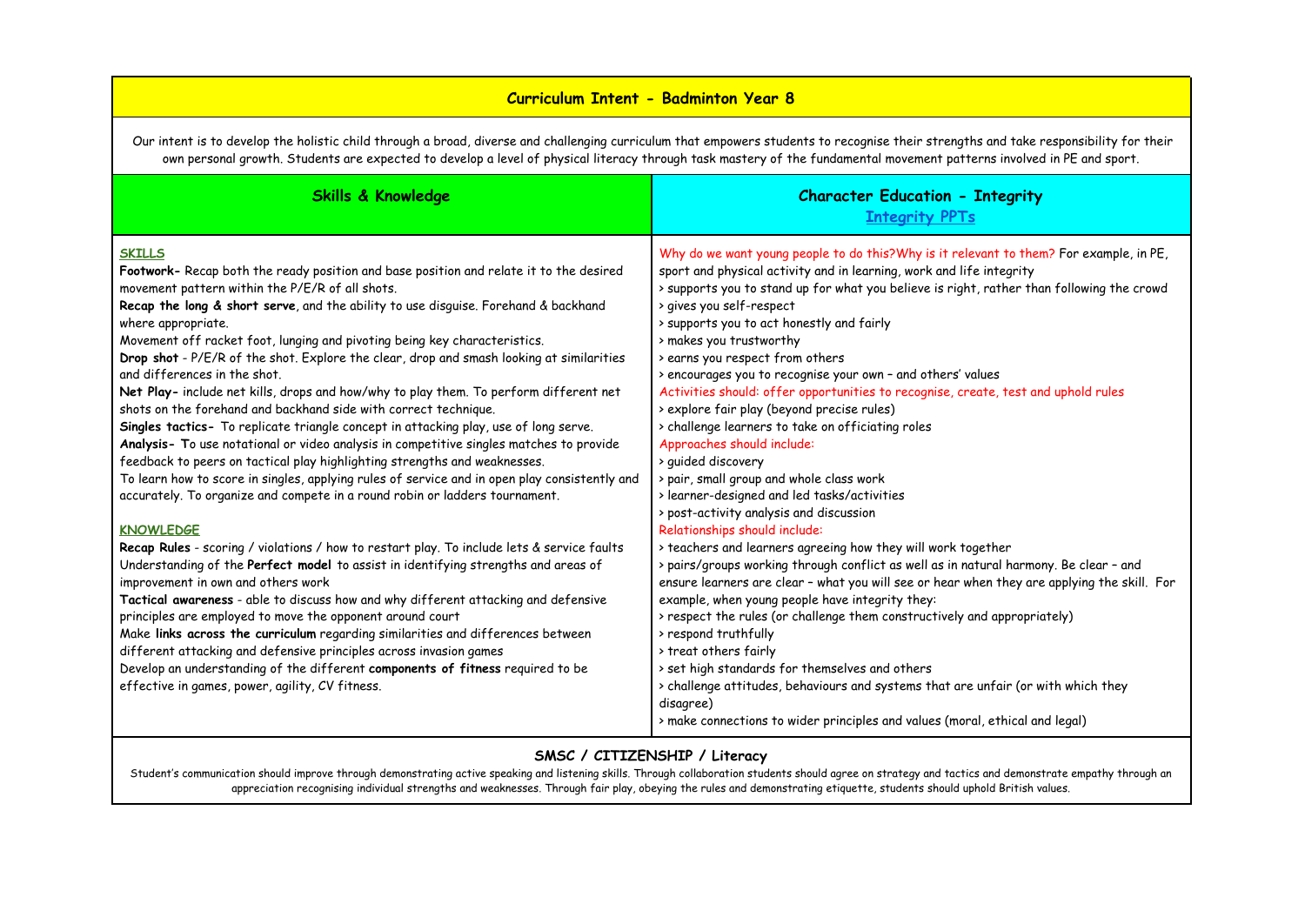### **Curriculum Intent - Badminton Year 9**

Students will identify & develop the relevant leadership qualities that employers are looking for. Through these experiences, students should be able to recognise their own strengths and areas for improvement and identify ways in which these could be developed at KS4 within each activity and some students applying concepts of GCSE PE theory to practical.

| <b>Skills &amp; Knowledge</b>                                                                                                                                                                                                                                                                                                                                                                                                                                                                                                                                                                                                                                                                                                                                                                                                                                                      | Character Education - Leadership / GCSE PE                                                                                                                                                                                                                                                                                                                                                                                                                                                                                                                                                                                                                                                                                                                          |
|------------------------------------------------------------------------------------------------------------------------------------------------------------------------------------------------------------------------------------------------------------------------------------------------------------------------------------------------------------------------------------------------------------------------------------------------------------------------------------------------------------------------------------------------------------------------------------------------------------------------------------------------------------------------------------------------------------------------------------------------------------------------------------------------------------------------------------------------------------------------------------|---------------------------------------------------------------------------------------------------------------------------------------------------------------------------------------------------------------------------------------------------------------------------------------------------------------------------------------------------------------------------------------------------------------------------------------------------------------------------------------------------------------------------------------------------------------------------------------------------------------------------------------------------------------------------------------------------------------------------------------------------------------------|
| <b>SKILLS</b><br>Doubles play- Develop knowledge and understanding of doubles play and how skills<br>previously learnt can be applied to doubles. To learn court lines and the relevant<br>scoring in doubles play.<br>Serve- Revisit the short & long serves from year 8 and how this can be applied in<br>doubles. Positional play from serve and how you can gain control from an effective<br>serve. Thanks<br>Doubles tactics- To accurately replicate both defensive and offensive formations in<br>doubles play. To reinforce both the ready position and base position and its variation<br>in doubles play. Look at setting up and when are where to move in relation to the shot<br>through competition. A good link to show stance & footwork in doubles; also looking to<br>look specifically at positions after a flick serve. To build on prior knowledge and skills | LEADERSHIP- (See year 9 Leadership SOW for detail)<br>Students will -<br>> Understand the skills and behaviours needed for effective leadership<br>> Understand the importance of leadership skills and behaviours in a range of situations<br>> Be able to manage the development of own leadership skills<br>> Be able to take on the roles and responsibilities of a Sports Leader<br>> Know how to plan a warm up<br>> Know how to plan and lead structured, inclusive and safe sport/physical activity sessions<br>(continued)<br>> Be able to evaluate sport/physical activity sessions<br>> Assist in the planning, delivery and review of an event<br>Activities should- All elements of the leadership skills to be delivered through Badminton<br>skills. |
| regarding doubles formations with particular emphasis on switching between attack<br>and defense.<br>Analytical tools - how & why we can use such tools to gather data on a performance.                                                                                                                                                                                                                                                                                                                                                                                                                                                                                                                                                                                                                                                                                           | > provide opportunities for learners to lead to their peers<br>> enable learners to give feedback to others<br>> learners adopting a command style/leading<br>> reciprocal teaching and learning                                                                                                                                                                                                                                                                                                                                                                                                                                                                                                                                                                    |
| <b>KNOWLEDGE</b><br>Recap Rules - scoring / violations / how to restart play. TUnderstanding of the<br>Perfect model to assist in identifying strengths and areas of improvement in own and<br>others work                                                                                                                                                                                                                                                                                                                                                                                                                                                                                                                                                                                                                                                                         | > pair and group working<br>> guided discovery and problem-solving<br>GCSE - (See GCSE SOW for detail)<br>Students will gain an insight into - GCSE PE topic areas linking to Badminton:                                                                                                                                                                                                                                                                                                                                                                                                                                                                                                                                                                            |
| Tactical awareness - able to discuss how and why different attacking and defensive<br>principles are employed in the setting up of a zone and how to break it down.<br>Recognise similarities and differences across A&D principles across the curriculum.<br>Discuss methods of training that will develop the relevant components of fitness                                                                                                                                                                                                                                                                                                                                                                                                                                                                                                                                     | > applied anatomy and physiology<br>> Movement analysis<br>> training principles and methods<br>> sports injuries                                                                                                                                                                                                                                                                                                                                                                                                                                                                                                                                                                                                                                                   |
| required to be effective in games.<br>Evaluating opponents strengths and weaknesses through the use of different<br>analytical tools.                                                                                                                                                                                                                                                                                                                                                                                                                                                                                                                                                                                                                                                                                                                                              | > skills / feedback/ practice and guidance<br>Activities / delivery should include -<br>> use of applied anatomy and physiology within a warm up - ie classification of bones/structure<br>of bones/joints/ muscular system.<br>> within a warm up the immediate effects of exercise / long term effects                                                                                                                                                                                                                                                                                                                                                                                                                                                            |

#### **SMSC / CITIZENSHIP / Literacy**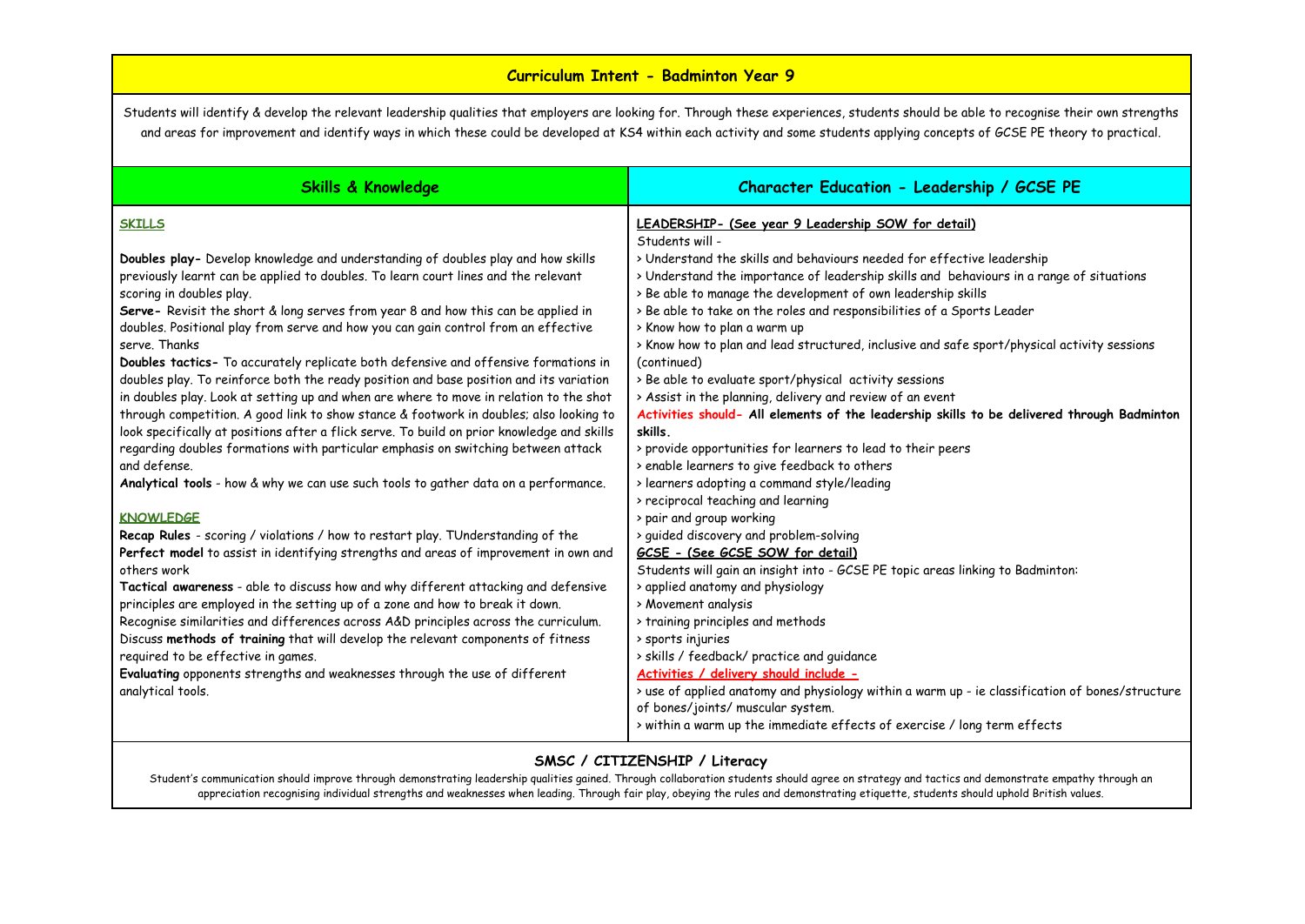## **Curriculum Intent - Football Year 7**

Our intent is to develop the holistic child through a broad, diverse and challenging curriculum that empowers students to recognise their strengths and take responsibility for their own personal growth. Students are expected to develop a level of physical literacy through task mastery of the fundamental movement patterns involved in PE and sport.

| <b>Skills &amp; Knowledge</b>                                                                                                                                                                                                                                                                                                                                                                                                                                                                                                                                                                                                                                                                                                                                                                                                                                                                                                                                                                                                                                                                                                                                                                                                                                                                                                                                                                                                                                                                                                                                                                                                                                                                                                                                                                                                                                                                           | <b>Character Education - Collaboration</b><br><b>Collaboration PPTs</b>                                                                                                                                                                                                                                                                                                                                                                                                                                                                                                                                                                                                                                                                                                                                                                                                                                                                                                                                                                                                                                                                                                                                                                                                                                                                          |
|---------------------------------------------------------------------------------------------------------------------------------------------------------------------------------------------------------------------------------------------------------------------------------------------------------------------------------------------------------------------------------------------------------------------------------------------------------------------------------------------------------------------------------------------------------------------------------------------------------------------------------------------------------------------------------------------------------------------------------------------------------------------------------------------------------------------------------------------------------------------------------------------------------------------------------------------------------------------------------------------------------------------------------------------------------------------------------------------------------------------------------------------------------------------------------------------------------------------------------------------------------------------------------------------------------------------------------------------------------------------------------------------------------------------------------------------------------------------------------------------------------------------------------------------------------------------------------------------------------------------------------------------------------------------------------------------------------------------------------------------------------------------------------------------------------------------------------------------------------------------------------------------------------|--------------------------------------------------------------------------------------------------------------------------------------------------------------------------------------------------------------------------------------------------------------------------------------------------------------------------------------------------------------------------------------------------------------------------------------------------------------------------------------------------------------------------------------------------------------------------------------------------------------------------------------------------------------------------------------------------------------------------------------------------------------------------------------------------------------------------------------------------------------------------------------------------------------------------------------------------------------------------------------------------------------------------------------------------------------------------------------------------------------------------------------------------------------------------------------------------------------------------------------------------------------------------------------------------------------------------------------------------|
| <b>SKILLS</b><br>Passing & receiving - Introduce the instep pass (inside of the foot) P/E/R,<br>initially in isolation under no pressure then gradually build pressure. Cushion the<br>ball into space out of your feet. Explore a variety of passing methods, short and<br>long pass, using the instep of the laces over differing distances. To understand<br>and develop movement off the ball in order to retain possession.<br>Dribbling - using both the inside and outside of the foot, control the ball at<br>speed enabling you to change direction with control. To introduce dribbling and<br>the concept of supporting runs.<br>Turns - drag back, cruyff. Students master the ability to turn to change<br>direction and speed. More able to work on both feet.<br>Movement off the ball - always ensure that you are in a position to receive the<br>ball, creating bangles for the pass. Create space to ensure you have time and<br>space when receiving the ball.<br>Communication - player off the ball communication/organsiation of teammates.<br>To apply these principles into performance with accuracy, precision and control.<br><b>KNOWLEDGE</b><br>Understanding the game - diamond formation football 4v4. 1 coach on the<br>sideline. Progress to include coach as a joker, can play anywhere.<br>Objective is to influence the game in half a pitch. Learn your position / role.<br>Understands the rules of competition - scoring / violations / how to restart play for<br>double dribble & travelling / contact<br>Understands the Perfect model to assist in identifying strengths and areas of<br>improvement in own and others work<br>Developing tactical awareness - understanding basic attacking and defensive principles<br>Recognises effects of exercise on the body, in HR, ventilation etc<br>Knows how to lead an effective warm up relevant to activity. | Collaboration<br>Within Football students will be give the opportunity to explore collaboration through:<br>> agreeing a common goal<br>> sharing information, ideas, suggestions and problems in relation to tactics, positional play<br>and motivating others.<br>> actively listen to each other and offer constructive feedback<br>> willingly test and, if appropriate, adopt others' suggestions<br>> agree roles and responsibilities on and off the netball court<br>> recognise their own and other people's skills and strengths<br>> value differences & seek to resolve or manage conflict<br>> jointly celebrate success as a team and with others<br>>Gaining an identity within a team<br>Strategies for delivery may include:<br><b>Activities should:</b><br>> provide opportunities for learners to work together, in parts, small groups, large teams<br>> provide authentic opportunities for learners to take on a range of meaningful roles<br>> allow time for teams to work through and resolve failure and discord on the way.<br>Delivery should include:<br>> facilitating learning through questioning<br>> pair and group working<br>> reciprocal teaching and learning<br>> learner-designed and led tasks and activities.<br>> guided discovery and problem-solving<br>> task with longer-term goals/consequences |

### **SMSC / CITIZENSHIP / Literacy**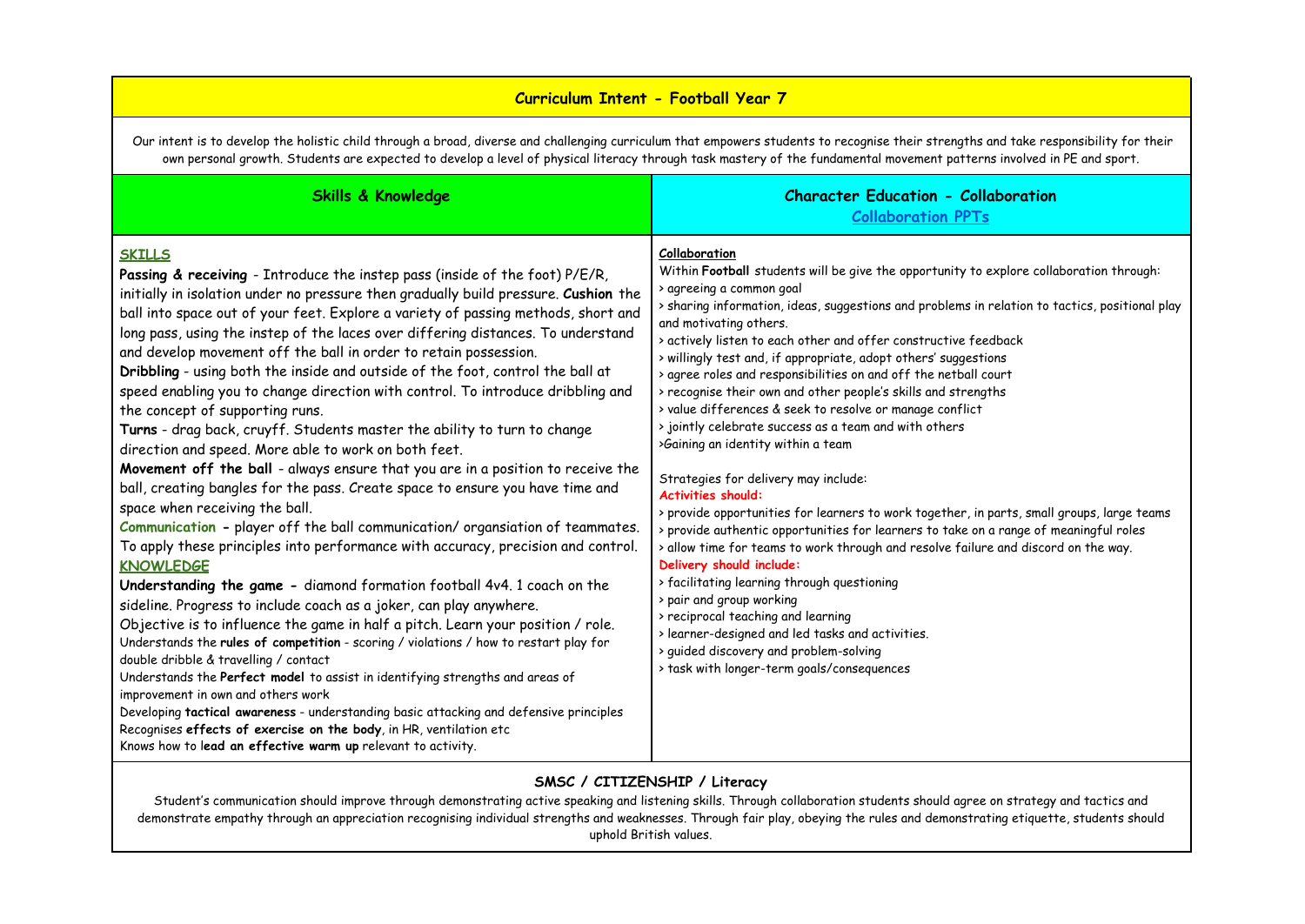## **Curriculum Intent - Football Year 8**

Our intent is to develop the holistic child through a broad, diverse and challenging curriculum that empowers students to recognise their strengths and take responsibility for their own personal growth. Students are expected to develop a level of physical literacy through task mastery of the fundamental movement patterns involved in PE and sport.

| <b>Skills &amp; Knowledge</b>                                                                                                                                                                                                                                                                                                                                                                                                                                                                                                                                                                                                                                                                                                                                                                                                                                                                                                                                                                                                                                                                                                                                                                                                                                                                                                                                                                                                                                                                                                                                                                                                                                                          | <b>Character Education - Integrity</b><br><b>Integrity PPTs</b>                                                                                                                                                                                                                                                                                                                                                                                                                                                                                                                                                                                                                                                                                                                                                                                                                                                                                                                                                                                                                                                                                                                                                                                                       |
|----------------------------------------------------------------------------------------------------------------------------------------------------------------------------------------------------------------------------------------------------------------------------------------------------------------------------------------------------------------------------------------------------------------------------------------------------------------------------------------------------------------------------------------------------------------------------------------------------------------------------------------------------------------------------------------------------------------------------------------------------------------------------------------------------------------------------------------------------------------------------------------------------------------------------------------------------------------------------------------------------------------------------------------------------------------------------------------------------------------------------------------------------------------------------------------------------------------------------------------------------------------------------------------------------------------------------------------------------------------------------------------------------------------------------------------------------------------------------------------------------------------------------------------------------------------------------------------------------------------------------------------------------------------------------------------|-----------------------------------------------------------------------------------------------------------------------------------------------------------------------------------------------------------------------------------------------------------------------------------------------------------------------------------------------------------------------------------------------------------------------------------------------------------------------------------------------------------------------------------------------------------------------------------------------------------------------------------------------------------------------------------------------------------------------------------------------------------------------------------------------------------------------------------------------------------------------------------------------------------------------------------------------------------------------------------------------------------------------------------------------------------------------------------------------------------------------------------------------------------------------------------------------------------------------------------------------------------------------|
| <b>SKILLS</b><br>Recap Passing & receiving - Introduce the instep pass (inside of the foot) P/E/R,<br>Explore a variety of passing methods, short and long pass, using the instep of the laces<br>over differing distances.<br>Shooting - Introduce the technique of shooting with power P/E/R. Use of the laces.,<br>shooting across the goal. Initially in isolation then build up the attack.<br>Attacking - To understand the importance of movement off the ball in order to retain<br>possession. (forward runs/sitting back/ dropping deep) To explore the concept of creating<br>space in game situations. Through the use of overlapping runs Exploring a variety of<br>techniques to outwit opponents, creating opportunities to overload in attacking areas.<br>Defending - explore the technique of defending 1v1. Jockeying and delaying the attack,<br>Build to 2v1 and 2v2. Discuss the principle of cover. To develop an understanding of<br>defending as a unit.<br><b>KNOWLEDGE</b><br>Recap Rules - scoring / violations / how to restart play. Develop students' understanding<br>so they can officiate both as a lineman and referee.<br>Understanding of the Perfect model to assist in identifying strengths and areas of<br>improvement in own and others work<br>Tactical awareness - able to discuss how and why different attacking and defensive<br>principles are employed against different types of defense.<br>Make links across the curriculum regarding similarities and differences between<br>different attacking and defensive principles across invasion games<br>Develop an understanding of the different components of fitness required to be | Why do we want young people to do this?Why is it relevant to them? For example, in PE,<br>sport and physical activity and in learning, work and life integrity<br>> supports you to stand up for what you believe is right, rather than following the crowd<br>> gives you self-respect<br>> supports you to act honestly and fairly<br>> makes you trustworthy<br>> earns you respect from others<br>> encourages you to recognise your own - and others' values<br>Activities should: offer opportunities to recognise, create, test and uphold rules<br>> explore fair play (beyond precise rules)<br>> challenge learners to take on officiating roles<br>Approaches should include:<br>> guided discovery<br>> pair, small group and whole class work<br>> learner-designed and led tasks/activities<br>> post-activity analysis and discussion<br>For example, when young people have integrity they:<br>> respect the rules (or challenge them constructively and appropriately)<br>> respond truthfully<br>> treat others fairly<br>> set high standards for themselves and others<br>> stand up for what they believe is right<br>> willingly examine their own beliefs<br>> challenge attitudes, behaviours and systems that are unfair (or with which they |
| effective in different positions within the game<br>Looking at similarities and differences of cross curricular links across a variety of sports                                                                                                                                                                                                                                                                                                                                                                                                                                                                                                                                                                                                                                                                                                                                                                                                                                                                                                                                                                                                                                                                                                                                                                                                                                                                                                                                                                                                                                                                                                                                       | disagree)<br>> make connections to wider principles and values (moral, ethical and legal)                                                                                                                                                                                                                                                                                                                                                                                                                                                                                                                                                                                                                                                                                                                                                                                                                                                                                                                                                                                                                                                                                                                                                                             |

#### **SMSC / CITIZENSHIP / Literacy**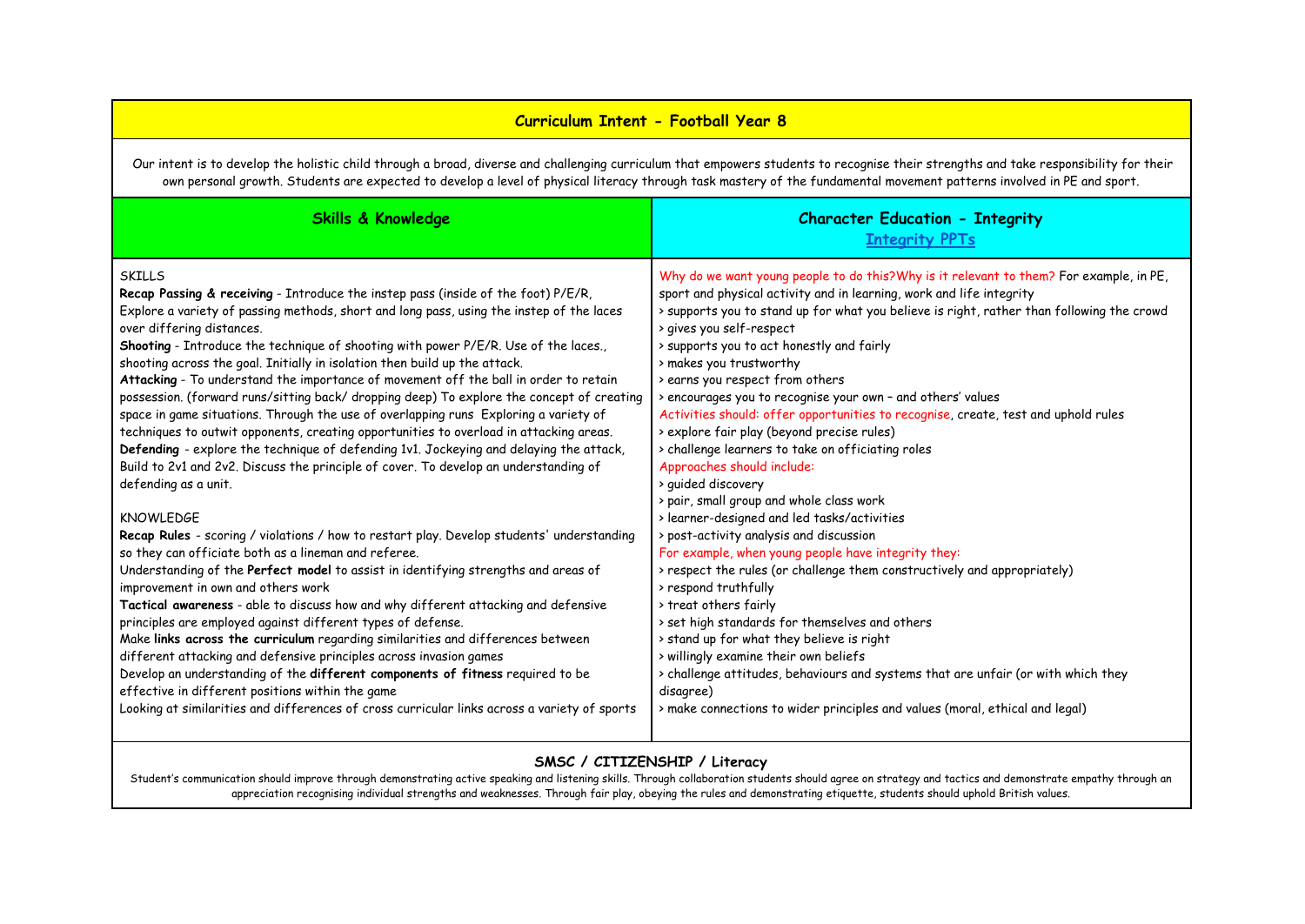# **Curriculum Intent - Football Year 9**

Students will identify & develop the relevant leadership qualities that employers are looking for. Through these experiences, students should be able to recognise their own strengths and areas for improvement and identify ways in which these could be developed at KS4 within each activity and some students applying concepts of GCSE PE theory to practical.

| <b>Skills &amp; Knowledge</b>                                                                                                                                                                                                                                                                                                                                                                                                                                                                                                                                                                                                                                                                                                                                                                                                                                                                                                                           | Character Education - Leadership / GCSE PE                                                                                                                                                                                                                                                                                                                                                                                                                                                                                                                                                                                                                                                                                                                                                                                        |
|---------------------------------------------------------------------------------------------------------------------------------------------------------------------------------------------------------------------------------------------------------------------------------------------------------------------------------------------------------------------------------------------------------------------------------------------------------------------------------------------------------------------------------------------------------------------------------------------------------------------------------------------------------------------------------------------------------------------------------------------------------------------------------------------------------------------------------------------------------------------------------------------------------------------------------------------------------|-----------------------------------------------------------------------------------------------------------------------------------------------------------------------------------------------------------------------------------------------------------------------------------------------------------------------------------------------------------------------------------------------------------------------------------------------------------------------------------------------------------------------------------------------------------------------------------------------------------------------------------------------------------------------------------------------------------------------------------------------------------------------------------------------------------------------------------|
| <b>SKILLS</b><br>Passing Understand the the importance of passing quickly to create gaps within<br>defensive lines (movement of the ball to receive/penetrating a defensive line)<br>Attacking To further enhance understanding of possession, with the concept of playing<br>forward (creating space). Develop attacking strategies as a team. (attacking<br>transition/build up play)<br>Defending To reinforce the understanding of how to construct a defensive unit (restrict<br>space within a defensive shape).<br>Understand the concept of knowing when to press high (High pressure breaks/closing<br>down space/movement without possession of the ball)<br>To reinforce a team's defensive shape. (retaining compactness) 11 a side<br>Observe and analyse team and individual performance through mini games, 7 a side and<br>11 a side. Evaluating opponent's strengths and weaknesses and exploiting these through<br>effective tactics. | LEADERSHIP- (See year 9 Leadership SOW for detail)<br>Students will -<br>> Understand the skills and behaviours needed for effective leadership<br>> Understand the importance of leadership skills and behaviours in a range of situations<br>> Be able to manage the development of own leadership skills<br>> Be able to take on the roles and responsibilities of a Sports Leader<br>> Know how to plan a warm up<br>> Know how to plan and lead structured, inclusive and safe sport/physical activity sessions<br>(continued)<br>> Be able to evaluate sport/physical activity sessions<br>> Assist in the planning, delivery and review of an event<br>Activities should- All elements of the leadership skills to be delivered through<br>football skills.<br>> provide opportunities for learners to lead to their peers |
| <b>KNOWLEDGE</b><br>Recap Rules - scoring / violations / how to restart play. / signals for direct indirect free<br>kicks & offside.<br>Understanding of the Perfect model to assist in identifying strengths and areas of<br>improvement in own and others work<br>Tactical awareness - able to discuss how and why different attacking and defensive<br>principles are employed in the setting up of a zone and how to break it down. Recognise<br>similarities and differences across A&D principles across the curriculum.<br>Discuss methods of training that will develop the relevant components of fitness<br>required to be effective in games.<br>Evaluating opponents strengths and weaknesses through the use of different analytical<br>tools.                                                                                                                                                                                             | > enable learners to give feedback to others<br>> learners adopting a command style/leading<br>> pair and group working<br>> guided discovery and problem-solving<br>GCSE - (See GCSE SOW for detail)<br>Students will gain an insight into - GCSE PE topic areas linking to football::<br>> applied anatomy and physiology<br>> Movement analysis<br>> sports injuries<br>> skills / feedback/ practice and guidance<br>Activities / delivery should include -<br>> use of applied anatomy and physiology within a warm up - ie classification of<br>bones/structure of bones/joints/ muscular system.<br>> within a warm up the immediate effects of exercise / long term effects<br>> cardiovascular / respiratory system through positional play / games<br>> injuries with plenary discussions                               |

#### **SMSC / CITIZENSHIP / Literacy**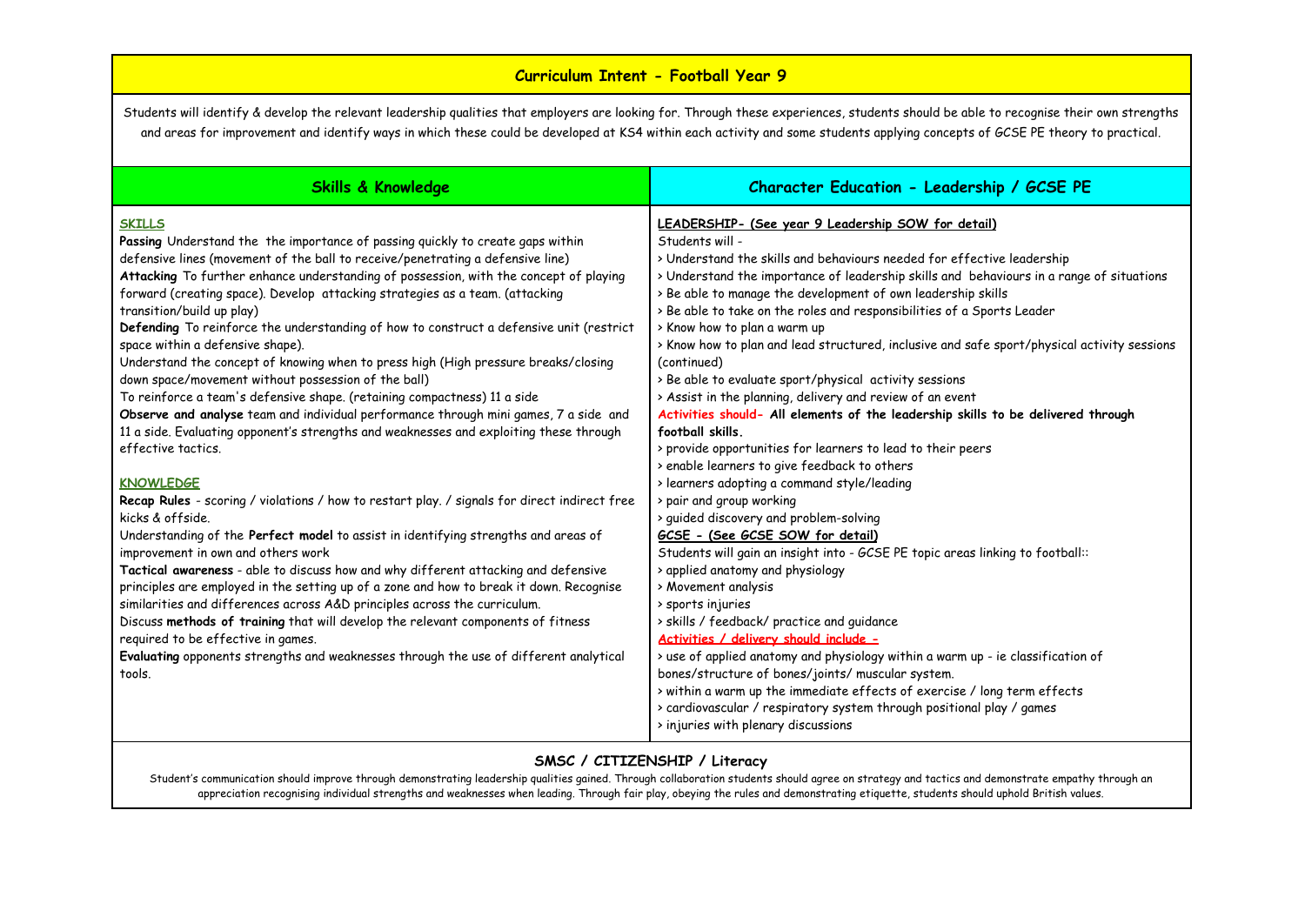## **Curriculum Intent - Basketball Year 7**

Our intent is to develop the holistic child through a broad, diverse and challenging curriculum that empowers students to recognise their strengths and take responsibility for their own personal growth. Students are expected to develop a level of physical literacy through task mastery of the fundamental movement patterns involved in PE and sport.

| <b>Skills &amp; Knowledge</b>                                                                                                                                                                                                                                                                                                                                                                                                                                                                                                                                                                                                                                                                                                                                                                                                                                                                                                                                                                     | <b>Character Education - collaboration</b><br><b>Collaboration PPTs</b>                                                                                                                                                                                                                                                                                                                                                                                                                                                                                                                                                                                                                         |
|---------------------------------------------------------------------------------------------------------------------------------------------------------------------------------------------------------------------------------------------------------------------------------------------------------------------------------------------------------------------------------------------------------------------------------------------------------------------------------------------------------------------------------------------------------------------------------------------------------------------------------------------------------------------------------------------------------------------------------------------------------------------------------------------------------------------------------------------------------------------------------------------------------------------------------------------------------------------------------------------------|-------------------------------------------------------------------------------------------------------------------------------------------------------------------------------------------------------------------------------------------------------------------------------------------------------------------------------------------------------------------------------------------------------------------------------------------------------------------------------------------------------------------------------------------------------------------------------------------------------------------------------------------------------------------------------------------------|
| <b>SKILLS</b><br>Passing & Receiving - chest, skip, javelin, one handed, two handed, static on the move)<br>Footwork & stance - triple threat, pistols, pivot, 1-2 landing & 2 foot landing, athletic<br>stance<br>Shooting - Lay up, set shot.<br>Dribbling - dribble off both dominant and nondominant hand, attacking and defensive<br>dribbling<br><b>KNOWLEDGE</b><br>Understands the rules of competition - scoring / violations / how to restart play for<br>double dribble & travelling / contact<br>Understands the Perfect model to assist in identifying strengths and areas of                                                                                                                                                                                                                                                                                                                                                                                                        | Collaboration<br>Within Basketball students will be give the opportunity to explore collaboration through:<br>> agreeing a common goal<br>> sharing information, ideas, suggestions and problems in relation to tactics, positional play<br>and motivating others.<br>> actively listen to each other and offer constructive feedback<br>> willingly test and, if appropriate, adopt others' suggestions<br>> agree roles and responsibilities on and off the court<br>> recognise their own and other people's skills and strengths<br>> value differences & seek to resolve or manage conflict<br>> jointly celebrate success as a team and with others<br>>Gaining an identity within a team |
| improvement in own and others work<br>Developing tactical awareness - understanding basic attacking and defensive principles<br>Recognises effects of exercise on the body, in HR, ventilation etc<br>Knows how to lead an effective warm up relevant to activity.                                                                                                                                                                                                                                                                                                                                                                                                                                                                                                                                                                                                                                                                                                                                | Strategies for delivery may include:<br><b>Activities should:</b><br>> provide opportunities for learners to work together, in parts, small groups, large teams<br>> provide authentic opportunities for learners to take on a range of meaningful roles                                                                                                                                                                                                                                                                                                                                                                                                                                        |
| To explore the fundamentals of basketball, looking at handling skills, including passing &<br>receiving, dribbling in isolation and under pressure. To be able to perform these in a small<br>sided game to maintain ball possession. To understand the need for tactical movements<br>(cuts) to invade opponents' space. Explore footwork and highlight the importance; linked<br>to receiving and preparing the shot / pass. (Triple threat position, pistols, pivoting) Small<br>sided games, no dribbling to reinforce effective movement and shot preparation. $\frac{1}{2}$ ct<br>games. To perform a basic lay-up technique appreciating the outcome necessary.<br>$\frac{1}{2}$ court competition 3 v 3. Look at the application of the rules and the signals from the<br>officials. Conditioned games where defence can only operate inside the key.<br>Create an additional team that ensures each person officiates. Competition. Discuss<br>tactics in relation to attack or defense. | > allow time for teams to work through and resolve failure and discord on the way.<br>Delivery should include:<br>> facilitating learning through questioning<br>> pair and group working<br>> reciprocal teaching and learning<br>> learner-designed and led tasks and activities.<br>> quided discovery and problem-solving<br>> task with longer-term goals/consequences                                                                                                                                                                                                                                                                                                                     |

### **SMSC / CITIZENSHIP / Literacy**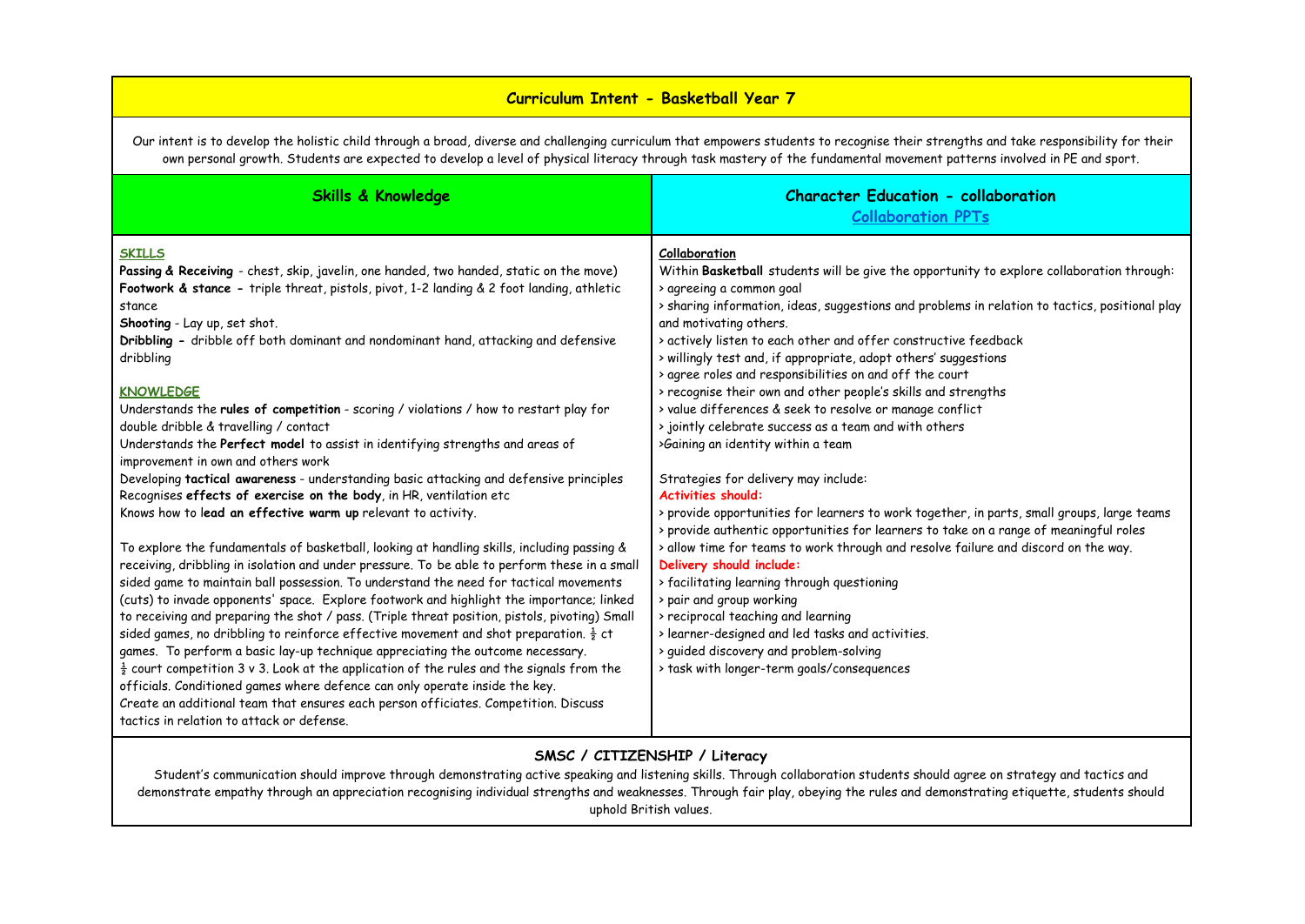# **Curriculum Intent - Basketball Year 8**

Our intent is to develop the holistic child through a broad, diverse and challenging curriculum that empowers students to recognise their strengths and take responsibility for their own personal growth. Students are expected to develop a level of physical literacy through task mastery of the fundamental movement patterns involved in PE and sport.

| <b>Skills &amp; Knowledge</b>                                                                                                                                                                                                                                                                                                                                                                                                                                                                                                                                                                                                                                                                                                                                                                                                                                                                                                                                                                                                                                                                                                                 | <b>Character Education - Communication</b><br><b>Active Speaking</b>                                                                                                                                                                                                                                                                                                                                                                                                                                                                                                                                                                                                                                                                                        |
|-----------------------------------------------------------------------------------------------------------------------------------------------------------------------------------------------------------------------------------------------------------------------------------------------------------------------------------------------------------------------------------------------------------------------------------------------------------------------------------------------------------------------------------------------------------------------------------------------------------------------------------------------------------------------------------------------------------------------------------------------------------------------------------------------------------------------------------------------------------------------------------------------------------------------------------------------------------------------------------------------------------------------------------------------------------------------------------------------------------------------------------------------|-------------------------------------------------------------------------------------------------------------------------------------------------------------------------------------------------------------------------------------------------------------------------------------------------------------------------------------------------------------------------------------------------------------------------------------------------------------------------------------------------------------------------------------------------------------------------------------------------------------------------------------------------------------------------------------------------------------------------------------------------------------|
| <b>SKILLS</b><br>Passing & Receiving (chest, skip, javelin, one handed, two handed, static on the<br>move)<br>Footwork & stance - Re-cap footwork and highlight the importance; linked to<br>receiving and preparing the shot / pass. (Triple threat position, pistols, pivoting)<br>introduce jab step<br>Shooting - Fake & drive<br>Rebounding - attacking & defensive<br>Defensive play - introduce to defensive stance 1v1. Closing out as a strategy to delay<br>the attack. 2v2 progressing to 3v3. Positional play in defence off the ball<br>discussed.C onditioned games where defence can only operate inside the key. $\frac{1}{2}$ court<br>competition $3 \vee 3$ .<br>Zone defence - discuss different formations and the S&W (2-1-2 / 1-3-1 /3-2) Full<br>court zone 2-2-1. Continuation of $\frac{1}{2}$ court games to include the principles of man 2<br>man defence as opposed to zone defence. Look at half court press and full court<br>press. Full court zone. Find S&W in their performance.<br>Attacking play to involve evasion through the use of cuts when marked man to man<br>and also how to break down a zone | Why do we want young people to do this? Why is it relevant to them?<br>For example, in PE, sport and physical activity and in learning, work and life<br>effective speaking<br>$\ge$ creates connections<br>lets you share your ideas and feelings<br>helps others to know what you think and feel<br>shows you are engaged and interested<br>makes you a valuable contributor<br>earns your respect<br>influences others<br>helps you to shape the outcome<br><b>Activities should:</b><br>> provide opportunities for learners to present to their peers and others<br>enable learners to give feedback to others<br>provide opportunities for learners to discuss, negotiate and agree different<br>options<br>Approaches should include:<br>guestioning |
| <b>KNOWLEDGE</b><br>Recap Rules - scoring / violations / how to restart play. To include more advanced<br>rules such as fouls when shooting & time violations such as 2 second rule.<br>Understanding of the Perfect model to assist in identifying strengths and areas of<br>improvement in own and others work<br>Tactical awareness - able to discuss how and why different attacking and defensive<br>principles are employed in the setting up of a zone and how to break it down. Make<br>links across the curriculum regarding similarities and differences between different<br>attacking and defensive principles across invasion games<br>Develop an understanding of the different components of fitness required to be<br>effective in different positions within the game                                                                                                                                                                                                                                                                                                                                                        | learners adopting a command style/leading<br>reciprocal teaching and learning<br>pair and group working<br>guided discovery and problem-solving<br>$\rightarrow$ use of ICT<br>Relationships should include:<br>teachers facilitating learning<br>ground rules for speaking and listening<br>a balance of teacher-learner/learner-teacher/learner interactions.                                                                                                                                                                                                                                                                                                                                                                                             |

### **SMSC / CITIZENSHIP / Literacy**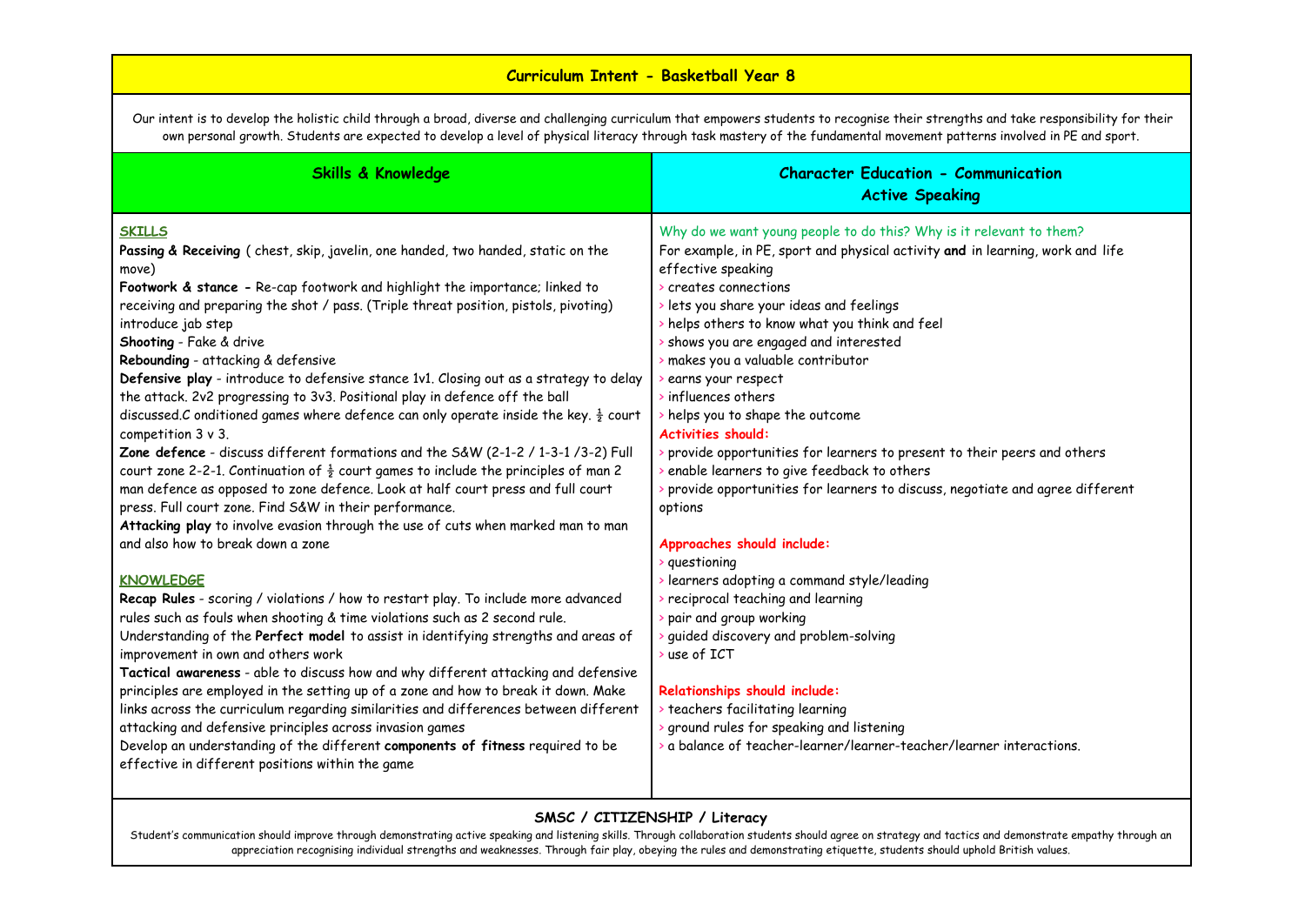### **Curriculum Intent - Basketball Year 9**

Students will identify & develop the relevant leadership qualities that employers are looking for. Through these experiences, students should be able to recognise their own strengths and areas for improvement and identify ways in which these could be developed at KS4 within each activity and some students applying concepts of GCSE PE theory to practical.

| <b>Skills &amp; Knowledge</b>                                                                                                                                                                                                                                                                                                                                                                                                                                                                                                                                                                                                                                                                                                                                                                                                                                                                                                                                                                                                                                                                                                                                                                                                                                                                                                                                                                                                                                                                                                                                                             | Character Education - Leadership / GCSE PE                                                                                                                                                                                                                                                                                                                                                                                                                                                                                                                                                                                                                                                                                                                                                                                                                                                                                                                                                                                                                                                                                                                                                                                                                                                                                                                                                                                                                                                                                                                                                                                                                                                    |
|-------------------------------------------------------------------------------------------------------------------------------------------------------------------------------------------------------------------------------------------------------------------------------------------------------------------------------------------------------------------------------------------------------------------------------------------------------------------------------------------------------------------------------------------------------------------------------------------------------------------------------------------------------------------------------------------------------------------------------------------------------------------------------------------------------------------------------------------------------------------------------------------------------------------------------------------------------------------------------------------------------------------------------------------------------------------------------------------------------------------------------------------------------------------------------------------------------------------------------------------------------------------------------------------------------------------------------------------------------------------------------------------------------------------------------------------------------------------------------------------------------------------------------------------------------------------------------------------|-----------------------------------------------------------------------------------------------------------------------------------------------------------------------------------------------------------------------------------------------------------------------------------------------------------------------------------------------------------------------------------------------------------------------------------------------------------------------------------------------------------------------------------------------------------------------------------------------------------------------------------------------------------------------------------------------------------------------------------------------------------------------------------------------------------------------------------------------------------------------------------------------------------------------------------------------------------------------------------------------------------------------------------------------------------------------------------------------------------------------------------------------------------------------------------------------------------------------------------------------------------------------------------------------------------------------------------------------------------------------------------------------------------------------------------------------------------------------------------------------------------------------------------------------------------------------------------------------------------------------------------------------------------------------------------------------|
| <b>SKILLS</b><br>Shooting: Lay-up/set shot. To be able to outwit opponents using fake and disguise in the<br>execution of such a skill. T<br>Screening - introduce the use of a screen on and off the ball to create space for yourself<br>and others. Discuss the value of a screen and where, when and why to use it.<br>Strategy - Look at the England fast break and the value of it. Who goes where, practise<br>in isolation and then employ in matches where appropriate.<br>Motion Offense - how to run basic attacking plays to include screening across, up or<br>down.<br>Defense - Full court zone 2-2-1, aggressive defence<br>Analytical tools - how & why we can use such tools to gather data on a<br>performance.<br><b>KNOWLEDGE</b><br>Recap Rules - scoring / violations / how to restart play. To include more advanced rules<br>such as fouls when shooting & time violations such as 2 second rule. Officiate $\frac{1}{2}$ court<br>games.<br>Understanding of the Perfect model to assist in identifying strengths and areas of<br>improvement in own and others work<br>Tactical awareness - able to discuss how and why different attacking and defensive<br>principles are employed in the setting up of a zone and how to break it down. Recognise<br>similarities and differences across A&D principles across the curriculum.<br>Discuss methods of training that will develop the relevant components of fitness<br>required to be effective in games.<br>Evaluating opponents strengths and weaknesses through the use of different<br>analytical tools. | LEADERSHIP- (See year 9 Leadership SOW for detail)<br>Students will -<br>> Understand the skills and behaviours needed for effective leadership<br>> Understand the importance of leadership skills and behaviours in a range of situations<br>> Be able to manage the development of own leadership skills<br>> Be able to take on the roles and responsibilities of a Sports Leader<br>> Know how to plan a warm up<br>> Know how to plan and lead structured, inclusive and safe sport/physical activity sessions (continued)<br>> Be able to evaluate sport/physical activity sessions<br>> Assist in the planning, delivery and review of an event<br>Activities should- All elements of the leadership skills to be delivered through basketball skills.<br>> provide opportunities for learners to lead to their peers<br>> enable learners to give feedback to others<br>> learners adopting a command style/leading<br>> reciprocal teaching and learning<br>> pair and group working<br>> guided discovery and problem-solving<br>GCSE - (See GCSE SOW for detail)<br>Students will gain an insight into - GCSE PE topic areas linking to Badminton:<br>> applied anatomy and physiology<br>> Movement analysis<br>> training principles and methods<br>> sports injuries<br>> skills / feedback/ practice and quidance<br>Activities / delivery should include -<br>> use of applied anatomy and physiology within a warm up - ie classification of bones/structure of<br>bones/joints/ muscular system.<br>> within a warm up the immediate effects of exercise / long term effects<br>> cardiovascular / respiratory system through games<br>> injuries with plenary discussions |
| Play $\frac{1}{2}$ court competition 3 v 3. Look at the application of the rules and the signals from<br>the officials. Conditioned games where defence can only operate inside the 3 point line.<br>Continuation of $\frac{1}{2}$ court games to include the principles of man 2 man defence. Round robin<br>tournament differentiating courts on ability.<br>Rotate teams to officiate                                                                                                                                                                                                                                                                                                                                                                                                                                                                                                                                                                                                                                                                                                                                                                                                                                                                                                                                                                                                                                                                                                                                                                                                  | > levers/ planes and axis through skills in practice eg - passing/ shooting - can also link to joint<br>movement eg flexion and extension.<br>> important health and fitness components through Basketball - why is eg agility/ speed / coordination<br>important?<br>> classification of skills - link to Basketball open/closed?<br>>use of practice and guidance why are they important - deliver skills through practice methods.                                                                                                                                                                                                                                                                                                                                                                                                                                                                                                                                                                                                                                                                                                                                                                                                                                                                                                                                                                                                                                                                                                                                                                                                                                                         |

### **SMSC / CITIZENSHIP / Literacy**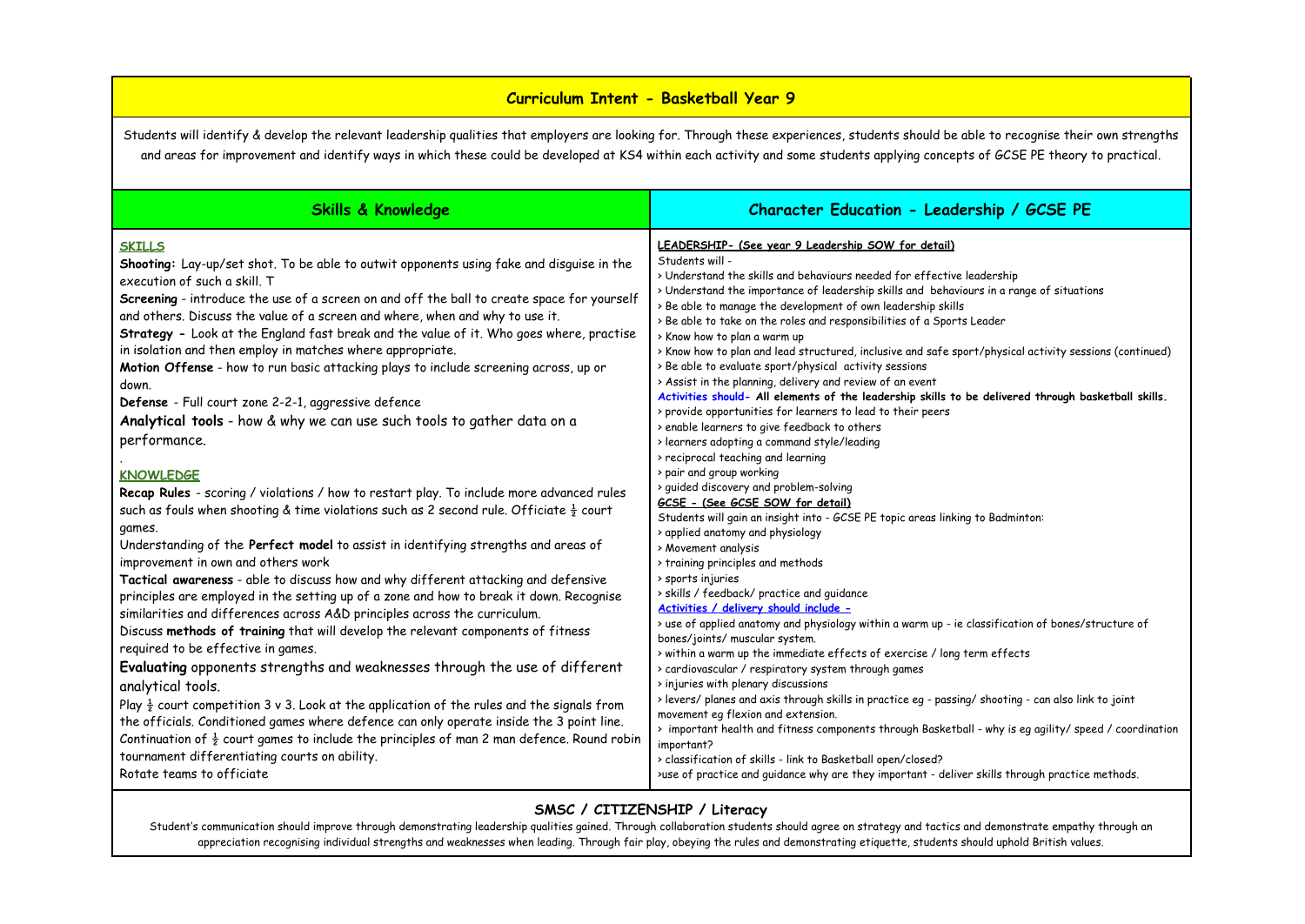# **Curriculum Intent - Fitness Year 7**

Our intent is to develop the holistic child through a broad, diverse and challenging curriculum that empowers students to recognise their strengths and take responsibility for their own personal growth. Students are expected to develop a level of physical literacy through task mastery of the fundamental movement patterns involved in PE and sport.

| <b>Skills &amp; Knowledge</b>                                                                                                                                                                                                                                                                                                                                                                                                                                                                                                                                                                                                                                                                                                                                                                                                                                                         | <b>Character Education - Resilience 1</b><br>Resilience PPTs                                                                                                                                                                                                                                                                                                                                                                                                                                                                                                                                                                                    |
|---------------------------------------------------------------------------------------------------------------------------------------------------------------------------------------------------------------------------------------------------------------------------------------------------------------------------------------------------------------------------------------------------------------------------------------------------------------------------------------------------------------------------------------------------------------------------------------------------------------------------------------------------------------------------------------------------------------------------------------------------------------------------------------------------------------------------------------------------------------------------------------|-------------------------------------------------------------------------------------------------------------------------------------------------------------------------------------------------------------------------------------------------------------------------------------------------------------------------------------------------------------------------------------------------------------------------------------------------------------------------------------------------------------------------------------------------------------------------------------------------------------------------------------------------|
| <b>SKILLS</b><br>Fitness Testing and circuits<br>Students will understand how to measure and record resting/working and recovery HR. Perform all of<br>the fitness tests within an independent circuit with groups of four, recording data collected. Students<br>will demonstrate physical and mental capacity performing at maximum levels throughout.<br><b>Boxercise</b><br>Students will be introduced to the pads and gloves and how to use the equipment safely and<br>effectively; getting out and returning back to bags.<br>Students will perform the basic punches such as, jab, hook, uppercut, cross jab and implement with<br>control, accuracy and power.<br>These circuits will link to components of fitness, CV, MUSCULAR STRENGTH, MUSCULAR<br>ENDURANCE. Students will also develop leadership skills by taking on the role of a coach and leader in<br>warm ups. | Within Fitness Be clear - and ensure learners are clear - what you will see or hear when they are<br>applying the skill.<br>For example, when young people have resilience they:<br>manage their emotions<br>speak and act confidently<br>talk about their strengths, e.g. things they can do or are good at<br>are willing to try new challenges<br>preserve even when things are difficult<br>keep practising to improve<br>learn from errors<br>try different solutions<br>> return/try again after set-backs<br>seek feedback/advice from peers<br>respond positively to feedback<br>build on prior learning                                |
| Yoga<br>Introduction to yoga, equipment, well- being, breathing and fitness requirements. Mental Well-being<br>will be targeted throughout the unit. Students are introduced to the components, balance, flexibility,<br>strength, and how precision control and fluency are linked to a successful performance.<br><b>KNOWLEDGE</b><br>Understands the components of fitness<br>Understands the Perfect model to assist in identifying strengths and areas of<br>improvement in own and others work<br>Developing health and fitness awareness its importance to health<br>Recognises effects of exercise on the body, in HR, ventilation etc<br>Knows how to lead an effective warm up relevant to activity                                                                                                                                                                         | set realistic but stretching goals<br><b>Activities should:</b><br>offer appropriate challenge that moves learners out of their comfort zone<br>> focus on mastery and self-improvement rather than comparative goals<br>demand continued effort and practice<br>Approaches should include:<br>quided discovery<br>individual practice<br>reciprocal learning<br>learner-initiated activity<br>supported risk-taking<br>self-checking assessment<br>Relationships should include:<br>> teachers valuing each young person<br>high expectations of all<br>countering negative, defeatist language<br>> recognition of each individual's progress |

#### **SMSC / CITIZENSHIP / Literacy**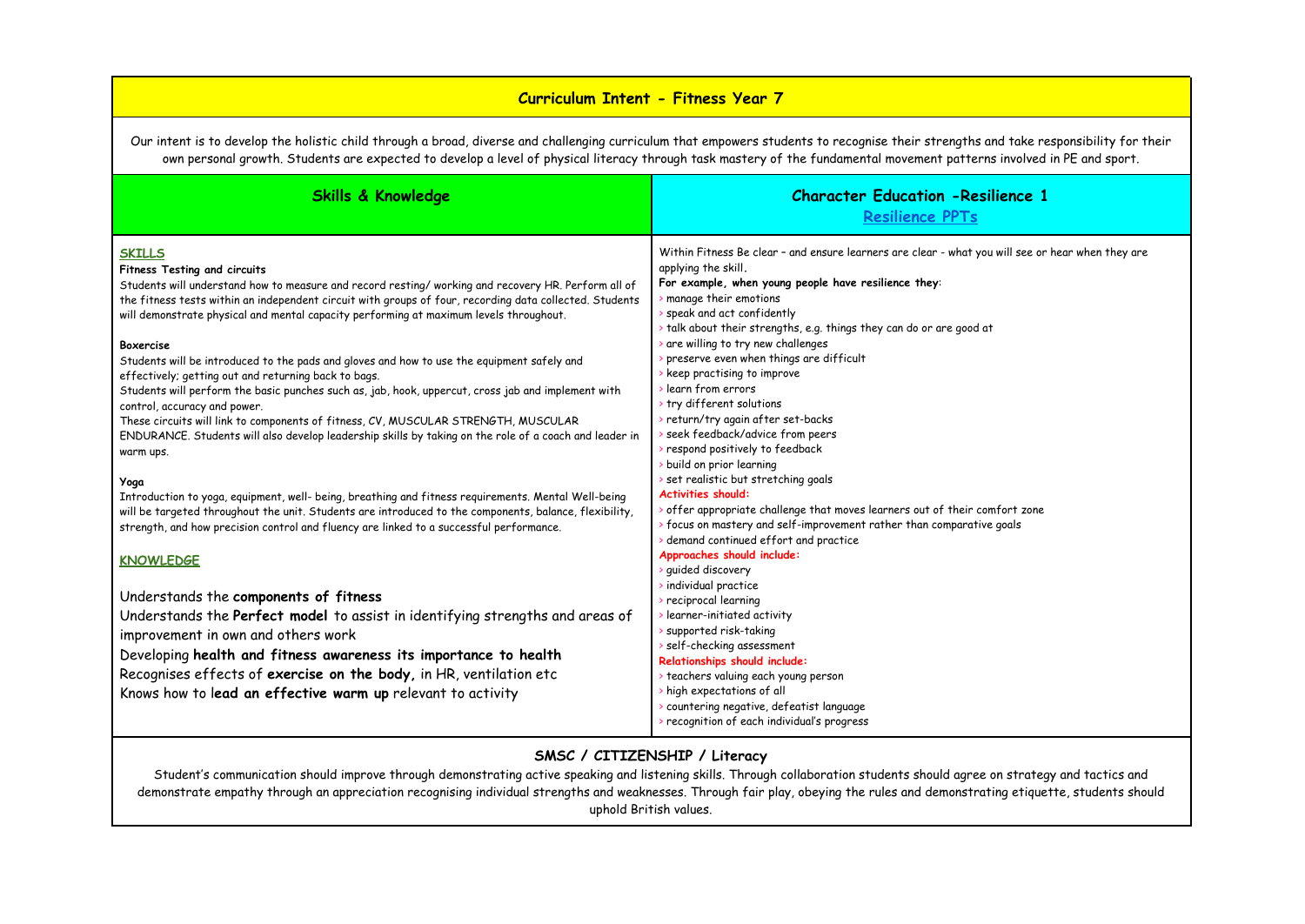## **Curriculum Intent - Fitness (BOXING) Year 8**

Our intent is to develop the holistic child through a broad, diverse and challenging curriculum that empowers students to recognise their strengths and take responsibility for their own personal growth. Students are expected to develop a level of physical literacy through task mastery of the fundamental movement patterns involved in PE and sport.

| <b>Skills &amp; Knowledge</b>                                                                                                                                                                                                                                                                                                                                                                                                                                                                                                                                                                                                                                                                                                                                                                                                                                                                                                                                                                                                                                                                                                                                                                                                                                                                                                                                                                                                                                                                                                                                                                                                                                                                                                                                                                                                                                                                                                                                                                                                                                                                | <b>Character Education - Taking Responsibility 1</b><br><b>Taking Responsibility PPTs</b>                                                                                                                                                                                                                                                                                                                                                                                                                                                                                                                                                                                                                                                                                                                                                                                                                                                                                                                                                                                                                                                                                                                                                                                                                                          |
|----------------------------------------------------------------------------------------------------------------------------------------------------------------------------------------------------------------------------------------------------------------------------------------------------------------------------------------------------------------------------------------------------------------------------------------------------------------------------------------------------------------------------------------------------------------------------------------------------------------------------------------------------------------------------------------------------------------------------------------------------------------------------------------------------------------------------------------------------------------------------------------------------------------------------------------------------------------------------------------------------------------------------------------------------------------------------------------------------------------------------------------------------------------------------------------------------------------------------------------------------------------------------------------------------------------------------------------------------------------------------------------------------------------------------------------------------------------------------------------------------------------------------------------------------------------------------------------------------------------------------------------------------------------------------------------------------------------------------------------------------------------------------------------------------------------------------------------------------------------------------------------------------------------------------------------------------------------------------------------------------------------------------------------------------------------------------------------------|------------------------------------------------------------------------------------------------------------------------------------------------------------------------------------------------------------------------------------------------------------------------------------------------------------------------------------------------------------------------------------------------------------------------------------------------------------------------------------------------------------------------------------------------------------------------------------------------------------------------------------------------------------------------------------------------------------------------------------------------------------------------------------------------------------------------------------------------------------------------------------------------------------------------------------------------------------------------------------------------------------------------------------------------------------------------------------------------------------------------------------------------------------------------------------------------------------------------------------------------------------------------------------------------------------------------------------|
| <b>SKILLS</b><br>Students will be introduced to the pads and gloves and how to use the equipment safely and effectively;<br>Boxing Skills covered include: stance and guard / jab / rear hand punch / upper cut / hook / attack and<br>defence<br>Boxina Testing: Quick Strike (no.of punches using crash mat in 30s) / Speed punch (throw ball up just<br>above head and punch under the ball then catch) / Hand grip test / agility test on ladders or using<br>cones / sit up test for core strength and end / push up test / medicine ball throw.<br>Boxing Fitness Circuit: after tests which test (component of fitness was weakest) design circuits to<br>focus on this area.<br>Students will perform the basic punches such as, jab, hook, uppercut, backahand and implement with<br>control, accuracy and power. To accurately replicate basic punching technique and combine a range of<br>sequenced skills and tasks to raise heart rate. Students will take part in boxing sessions designed by<br>the teacher to link and apply knowledge and understanding. These sessions will link to components of<br>fitness, CV, MUSCULAR STRENGTH, MUSCULAR ENDURANCE. Students will also work on their<br>physical and mental capacity through the circuits through perseverance.<br><b>KNOWLEDGE</b><br>Understands the rules - safety / how to punch safely & how to hold pads to receive punch safely / non<br>contact in lessons<br>Understands the Perfect model to assist in identifying strengths and areas of improvement in own and<br>others work<br>Developing tactical awareness - understanding basic attacking and defensive principles (Apply an attack<br>and defend policy when punching- one hand hit the punch bag and the other protects the face and vice<br>versa / Breathe out when you punch so as to maximise the power you have / Hit the punch bag with<br>knuckles- squeeze finger into hand and thumb over fingers.<br>Recognises effects of exercise on the body, in HR, ventilation etc<br>Knows how to lead an effective warm up relevant to activity. | Within Fitness Be clear - and ensure learners are clear - what you will see or hear when they are<br>applying the skill.<br>For example, when young people take responsibility they:<br>$\rightarrow$ show self-control in their actions and words<br>$\triangleright$ reflect on their actions, attitudes and behaviours and recognise how they impact on:<br>> themselves<br>others<br>the overall outcomes<br>readily volunteer constructive feedback on themselves and others<br>explain or show how to change their actions, attitudes and behaviours to create a different outcome<br>> take alternative actions to pre-empt or avoid repetition or negative outcomes<br><b>Activities should:</b><br>$\cdot$ offer opportunities to agree ground rules e.g. agree expectations and consequences<br>provide authentic opportunities to take on a range of meaningful roles<br>recognise learners' different contributions<br>Approaches should include:<br>quided discovery<br>individual and group working<br>problem-solving e.g. plan-do-review<br>learner-designed and led tasks and activities<br>reciprocal teaching and learning<br>Relationships should include:<br>> teachers and learners jointly agreeing expectations and safety rules<br>a shift to greater independence and peer inter-dependence for learners |

#### **SMSC / CITIZENSHIP / Literacy**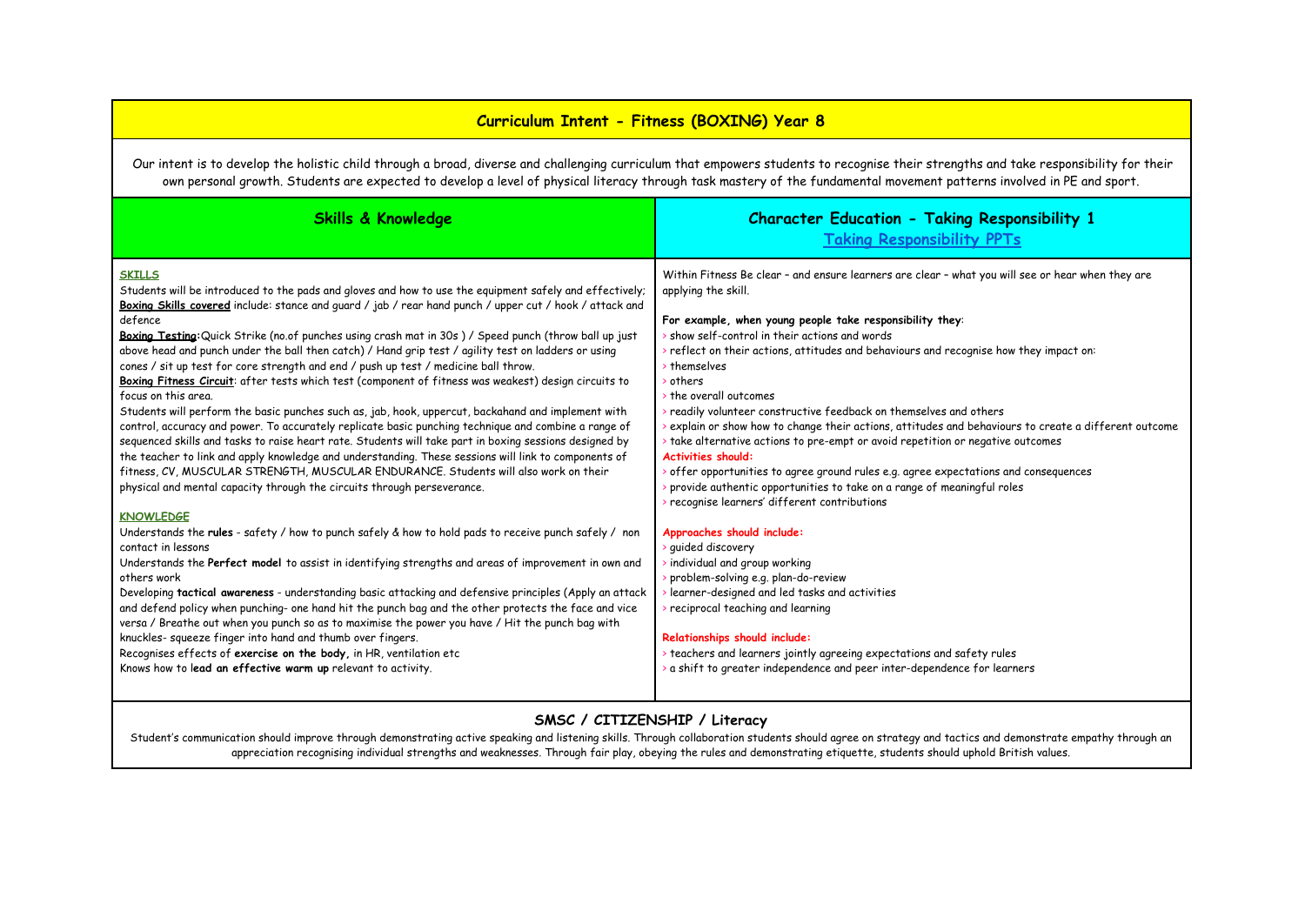## **Curriculum Intent - Fitness Year 9**

Students will identify & develop the relevant leadership qualities that employers are looking for. Through these experiences, students should be able to recognise their own strengths and areas for improvement and identify ways in which these could be developed at KS4 within each activity and some students applying concepts of GCSE PE theory to practical.

| <b>Skills &amp; Knowledge</b>                                                                                                                                                                                                                                                                                                                                                                                                                                                                                                                                                                                                                                                                                                                                                                                                                                                                                                                                                                                                                                                                                                                                                                                                                                                                                                                                                                                                                                                                                                                                                                                                                                                                                                                                                                                                                                                                                                                                                                                                                                                                                                                                                                                                                                                                                                                                                             | Character Education - Leadership / GCSE PE                                                                                                                                                                                                                                                                                                                                                                                                                                                                                                                                                                                                                                                                                                                                                                                                                                                                                                                                                                                                                                                                                                                                                                                                                                                                                                                                                                                                                                                                                                                                                                                                                                                                                                                                                                                                                                                                  |
|-------------------------------------------------------------------------------------------------------------------------------------------------------------------------------------------------------------------------------------------------------------------------------------------------------------------------------------------------------------------------------------------------------------------------------------------------------------------------------------------------------------------------------------------------------------------------------------------------------------------------------------------------------------------------------------------------------------------------------------------------------------------------------------------------------------------------------------------------------------------------------------------------------------------------------------------------------------------------------------------------------------------------------------------------------------------------------------------------------------------------------------------------------------------------------------------------------------------------------------------------------------------------------------------------------------------------------------------------------------------------------------------------------------------------------------------------------------------------------------------------------------------------------------------------------------------------------------------------------------------------------------------------------------------------------------------------------------------------------------------------------------------------------------------------------------------------------------------------------------------------------------------------------------------------------------------------------------------------------------------------------------------------------------------------------------------------------------------------------------------------------------------------------------------------------------------------------------------------------------------------------------------------------------------------------------------------------------------------------------------------------------------|-------------------------------------------------------------------------------------------------------------------------------------------------------------------------------------------------------------------------------------------------------------------------------------------------------------------------------------------------------------------------------------------------------------------------------------------------------------------------------------------------------------------------------------------------------------------------------------------------------------------------------------------------------------------------------------------------------------------------------------------------------------------------------------------------------------------------------------------------------------------------------------------------------------------------------------------------------------------------------------------------------------------------------------------------------------------------------------------------------------------------------------------------------------------------------------------------------------------------------------------------------------------------------------------------------------------------------------------------------------------------------------------------------------------------------------------------------------------------------------------------------------------------------------------------------------------------------------------------------------------------------------------------------------------------------------------------------------------------------------------------------------------------------------------------------------------------------------------------------------------------------------------------------------|
| <b>SKILLS</b><br>Warm up & cool down<br>Students should be taught how to warm up and cool down effectively. 3 stages discussed and applied.<br>Muscles identified and tested. Students should understand the reasons why we warm up 7 cool down<br>and the effects they have on the body.<br><b>Fitness Testing</b><br>Students will understand how to measure and record resting/ working and recovery HR. Students will<br>perform over two lessons specific fitness tests that identify different components and record data<br>collected. Test include the IYoYo Test / 12 min Cooper run, Inside the 12 min run, agility run /<br>standing broad jump, sit & reach, plank test / Hand grip test, Peak flow test, Stork test / Sargent<br>Jump, Ruler drop test / 20m sprint, Standing broad jump Develop an understanding as to why fitness<br>tests are performed and the impact these tests can have on progress.<br>Methods of Training.<br>Different MOT will be introduced to link to the component outlined. Continuous training, interval<br>training and circuit training will be experienced. Students need to know which MOT link to the<br>component of fitness. How to manipulate training through the application of PO / specificity & FITT.<br>Students should be able to record RHR / WGR and recovery rate making comparisons across MOT.<br>Students to compare data to previous years and set future goals based on past performance<br>Yoga<br>Introduce students to the value of yoga. look at breathing techniques as well as posture. Students to<br>replicate form of poses and then link these to create routines. To be able to create a set routine uses<br>poses learnt and perform with control precision and fluency. Link all components and use the key terms<br>with muscle groups learnt when analysis peers performances.<br>Boxing<br>Students recap boxing techniques / safety / fitness tests and circuits.<br><b>KNOWLEDGE</b><br>Recap fitness components - effects of exercise<br>Understanding of the Perfect model to assist in identifying strengths and areas of<br>improvement in own and others work<br>Discuss methods of training that will develop the relevant components of fitness<br>required within a variety of sporting activities<br>Evaluating opponents strengths and weaknesses through the use of different analytical | LEADERSHIP- (See year 9 Leadership SOW for detail)<br>Students will -<br>> Understand the skills and behaviours needed for effective leadership<br>> Understand the importance of leadership skills and behaviours in a range of situations<br>> Be able to manage the development of own leadership skills<br>> Be able to take on the roles and responsibilities of a Sports Leader<br>> Know how to plan a warm up<br>> Know how to plan and lead structured, inclusive and safe sport/physical activity sessions (continued)<br>> Be able to evaluate sport/physical activity sessions<br>> Assist in the planning, delivery and review of an event<br>Activities should- All elements of the leadership skills to be delivered through Fitness areas:<br>> provide opportunities for learners to lead to their peers<br>> enable learners to give feedback to others<br>> learners adopting a command style/leading<br>> reciprocal teaching and learning<br>> pair and group working<br>> guided discovery and problem-solving<br>GCSE - (See GCSE SOW for detail)<br>Students will gain an insight into - GCSE PE topic areas linking to Fitness:<br>> applied anatomy and physiology<br>> Movement analysis<br>> training principles and methods<br>> sports injuries<br>> skills / feedback/ practice and guidance<br>Activities / delivery should include -<br>> use of applied anatomy and physiology within a warm up - ie classification of bones/structure of<br>bones/joints/ muscular system.<br>> within a warm up the immediate effects of exercise / long term effects<br>> cardiovascular / respiratory system<br>> injuries with plenary discussions<br>> levers/ planes and axis through skills in practice eg - circuit training - can also link to joint movement<br>eg flexion and extension.<br>> important health and fitness components through Training - eg circuit/ interval |
| tools.                                                                                                                                                                                                                                                                                                                                                                                                                                                                                                                                                                                                                                                                                                                                                                                                                                                                                                                                                                                                                                                                                                                                                                                                                                                                                                                                                                                                                                                                                                                                                                                                                                                                                                                                                                                                                                                                                                                                                                                                                                                                                                                                                                                                                                                                                                                                                                                    | > classification of skills - link to fitness open/closed?<br>>use of practice and guidance why are they important - deliver skills through practice methods.                                                                                                                                                                                                                                                                                                                                                                                                                                                                                                                                                                                                                                                                                                                                                                                                                                                                                                                                                                                                                                                                                                                                                                                                                                                                                                                                                                                                                                                                                                                                                                                                                                                                                                                                                |

### **SMSC / CITIZENSHIP / Literacy**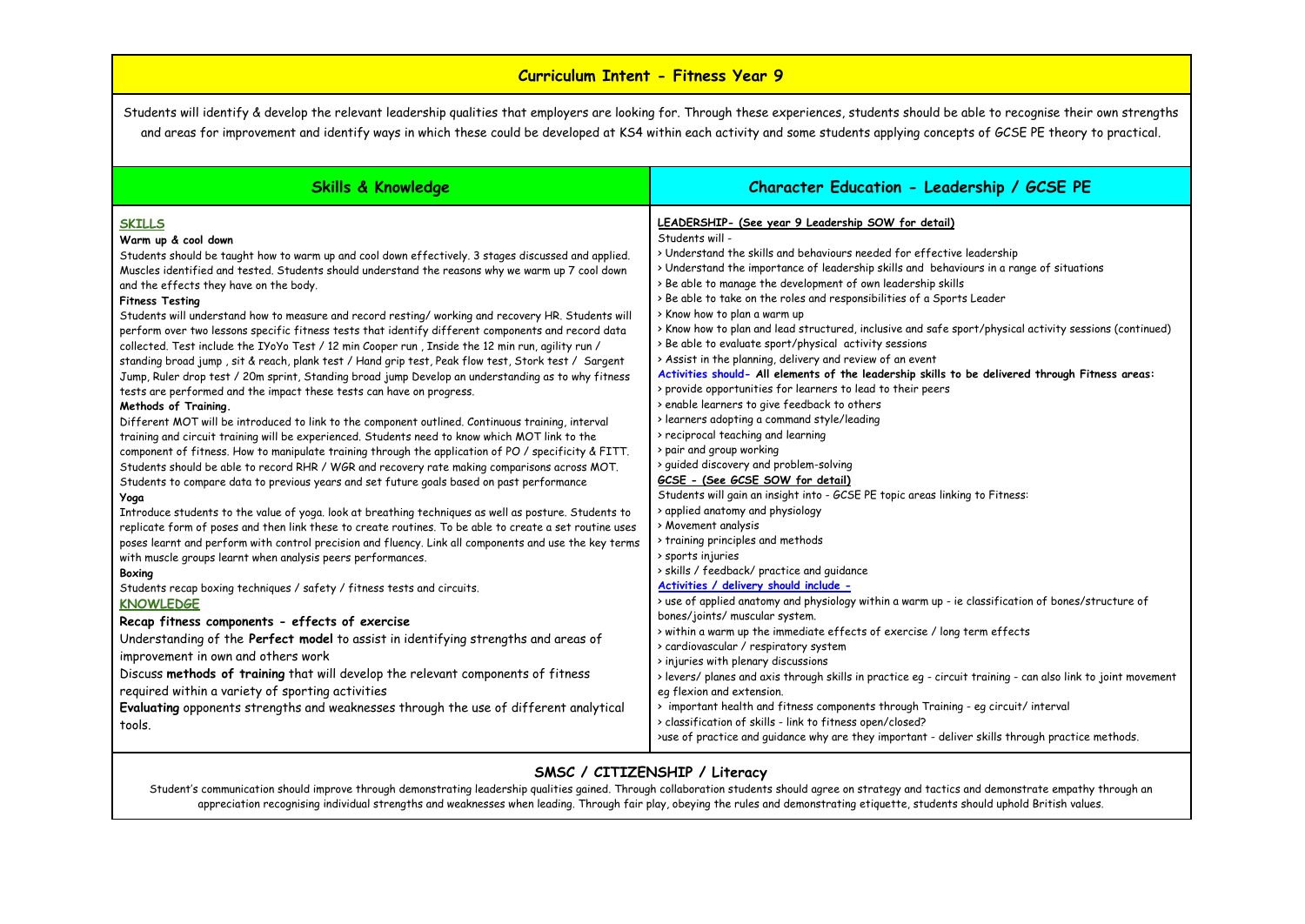## **Curriculum Intent - Hockey Year 8**

Our intent is to develop the holistic child through a broad, diverse and challenging curriculum that empowers students to recognise their strengths and take responsibility for their own personal growth. Students are expected to develop a level of physical literacy through task mastery of the fundamental movement patterns involved in PE and sport.

| Skills & Knowledge                                                                                                                                                                                                                                                                                                                                                                                                                                                                                                                                                                                                                                                                                                                                                                                                                                                                                                                                                                                                                                                                                                                                                                                                                                                                                                                                                                                                                                                                                                                                                                                                                                                                                                                                                                                                                                                                                                                                                                                                                                                                                                                                                                                                                                                                                                                      | <b>Character Education - Taking Responsibility</b>                                                                                                                                                                                                                                                                                                                                                                                                                                                                                                                                                                                                                                                                                                                                                                                                                                                                                                                                                                                                                                                                                                                                                                                                                                            |
|-----------------------------------------------------------------------------------------------------------------------------------------------------------------------------------------------------------------------------------------------------------------------------------------------------------------------------------------------------------------------------------------------------------------------------------------------------------------------------------------------------------------------------------------------------------------------------------------------------------------------------------------------------------------------------------------------------------------------------------------------------------------------------------------------------------------------------------------------------------------------------------------------------------------------------------------------------------------------------------------------------------------------------------------------------------------------------------------------------------------------------------------------------------------------------------------------------------------------------------------------------------------------------------------------------------------------------------------------------------------------------------------------------------------------------------------------------------------------------------------------------------------------------------------------------------------------------------------------------------------------------------------------------------------------------------------------------------------------------------------------------------------------------------------------------------------------------------------------------------------------------------------------------------------------------------------------------------------------------------------------------------------------------------------------------------------------------------------------------------------------------------------------------------------------------------------------------------------------------------------------------------------------------------------------------------------------------------------|-----------------------------------------------------------------------------------------------------------------------------------------------------------------------------------------------------------------------------------------------------------------------------------------------------------------------------------------------------------------------------------------------------------------------------------------------------------------------------------------------------------------------------------------------------------------------------------------------------------------------------------------------------------------------------------------------------------------------------------------------------------------------------------------------------------------------------------------------------------------------------------------------------------------------------------------------------------------------------------------------------------------------------------------------------------------------------------------------------------------------------------------------------------------------------------------------------------------------------------------------------------------------------------------------|
| <b>SKILLS</b><br>Recap and develop a student's dribbling ability. Focus on task mastery, students will have<br>the basic knowledge and understanding of dribbling so will be able to focus on learning the<br>correct skill for Indian dribble. Students will be aiming for accuracy and control of ball<br>and developing this in different positions and game situations. 2v2 3v3 progressed to half<br>pitch games.<br>Passing on the move- Students will be able to identify that they can use a range of<br>passes depending on position or game situation. Provide students with a demonstration of<br>the slap hit and basic drills for pupils to practice the pass using power and accuracy.<br>Students will focus on passing on the move and moving into space to receive another pass.<br>Shooting-Students will be introduced to the technique for shooting, Students will focus<br>on replicating the technique and shooting under pressure via competitive situations.<br>Attacking principles (Penalty Corner) - Students have gained a basic understanding of<br>attacking principles such as creating space and maintaining possession which can be<br>recapped to check their understanding. perform and evaluate their set play.<br>Defending- Students have gained basic understanding of defending within hockey which<br>can be recapped. Students will now be able to develop their defending skills by focusing on<br>shadowing and channelling by using basic drills and can be progressed onto half court<br>games focusing on the defending team.<br>Analysis of performance lesson. Understand what notational analysis is and how this<br>would help improve performance. Students will take on various roles within the lesson<br>observer, official performer.<br><b>KNOWLEDGE</b><br>Recap Rules - scoring / violations / how to restart play. To include more advance rules<br>Understanding of the Perfect model to assist in identifying strengths and areas of<br>improvement in own and others work<br>Tactical awareness - able to discuss how and why different attacking and defensive<br>principles are employed<br>Knows how to lead an effective warm up and cool down relevant to activity.<br>Looking at similarities and differences of cross curricular links across a variety of sports | In Hockey -<br>Be clear - and ensure learners are clear - what you will see or hear when they<br>are applying the skill.<br>For example, when young people take responsibility they:<br>> show self-control in their actions and words<br>> reflect on their actions, attitudes and behaviours and recognise how they<br>impact on: themselves / others / the overall outcomes/ readily volunteer<br>constructive feedback on themselves and others explain or show how to change<br>their actions, attitudes and behaviours to create a different outcome<br>If take alternative actions to pre-empt or avoid repetition or negative outcomes<br>Activities should: offer opportunities to agree ground rules e.g. agree<br>expectations and consequences / provide authentic opportunities to take on a<br>range of meaningful roles / recognise learners' different contributions<br>Approaches should include: guided discovery / individual and group working /<br>problem-solving e.g. plan-do-review / earner-designed and led tasks and<br>activities / reciprocal teaching and learning<br>Relationships should include:<br>teachers and learners jointly agreeing expectations and safety rules<br>$\bullet$ a shift to greater independence and peer inter-dependence for learners |

## **SMSC / CITIZENSHIP / Literacy**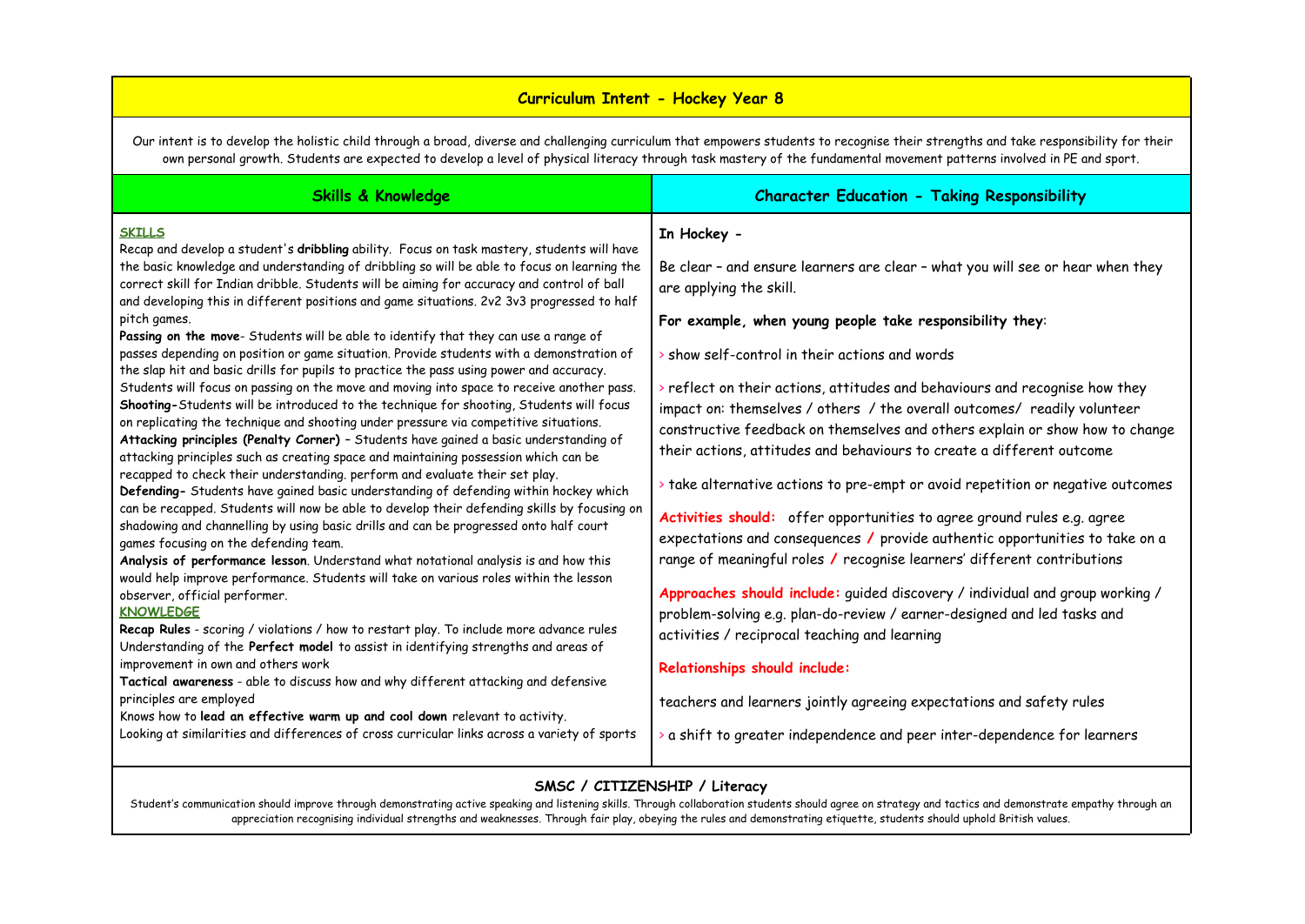# **Curriculum Intent - Tennis Year 7**

Our intent is to develop the holistic child through a broad, diverse and challenging curriculum that empowers students to recognise their strengths and take responsibility for their own personal growth. Students are expected to develop a level of physical literacy through task mastery of the fundamental movement patterns involved in PE and sport.

| <b>Skills &amp; Knowledge</b>                                                                                                                                                                                                                                                                                                                                                                                                                                                                                                                                                                                                                                                                                                                                                                                                                                                                                                                                                                                                                                                                                                                                                                                                                                                                                           | <b>Character Education - Innovation</b>                                                                                                                                                                                                                                                                                                                                                                                                                                                                                                                                                                                                                                                                                                                                                                                                                                                                                                                                                                                                                                                                                                |
|-------------------------------------------------------------------------------------------------------------------------------------------------------------------------------------------------------------------------------------------------------------------------------------------------------------------------------------------------------------------------------------------------------------------------------------------------------------------------------------------------------------------------------------------------------------------------------------------------------------------------------------------------------------------------------------------------------------------------------------------------------------------------------------------------------------------------------------------------------------------------------------------------------------------------------------------------------------------------------------------------------------------------------------------------------------------------------------------------------------------------------------------------------------------------------------------------------------------------------------------------------------------------------------------------------------------------|----------------------------------------------------------------------------------------------------------------------------------------------------------------------------------------------------------------------------------------------------------------------------------------------------------------------------------------------------------------------------------------------------------------------------------------------------------------------------------------------------------------------------------------------------------------------------------------------------------------------------------------------------------------------------------------------------------------------------------------------------------------------------------------------------------------------------------------------------------------------------------------------------------------------------------------------------------------------------------------------------------------------------------------------------------------------------------------------------------------------------------------|
| <b>SKILLS</b><br>Grip, Stance & Footwork- introduction to different grips and the base<br>stance, as well as introduce students to the importance of effective<br>footwork<br><b>Serve</b> - Punch & Overarm. To introduce the students to rules associated with<br>the serve. To introduce 2 basic types<br>Ground Strokes - Forehand. Introduction to the fundamentals of the<br>forehand shot P/E/R. Encourage students to appreciate that the<br>serve is a shot that can exploit an opponent's weaknesses when used<br>effectively. Students should be able to discuss how, when and why<br>different types of serve should be employed, cross court or central.<br>Take part in a ladders tournament applying the rules of competition accurately<br>and consistently. Reflect on progress across the unit and evidence it in your<br>booklet.<br><b>KNOWLEDGE</b><br>Understands the rules of competition - scoring / violations / how to restart play<br>Understands the Perfect model to assist in identifying strengths and areas of<br>improvement in own and others work<br>Developing tactical awareness - understanding basic attacking and defensive<br>principles<br>Recognises effects of exercise on the body, in HR, ventilation etc<br>Knows how to lead an effective warm up relevant to activity. | Why is it relevant to them?<br>For example, in PE, sport and physical activity and in learning, work and life innovation<br>helps you to find solutions to problems<br>helps you to overcome limitations<br>opens the door to new possibilities<br>> results in better or easier ways to achieve your desired outcomes<br>drives change<br>prevents boredom or stagnation; and<br>> turns the seemingly impossible into the possible<br><b>Activities should:</b><br>> provide opportunities for learners to explore a variety of options or methods<br>provide opportunities for learners to offer different responses or solutions; and<br>> provide new, diverse and progressive challenges<br>Methods should include:<br>> problem-solving<br>individual, pair and group tasks<br>> learner-designed and led tasks and activities; and<br>> reciprocal teaching and learning<br>Relationships should include:<br>> teachers as facilitators of learning<br>> learners working independently and interdependently with their peers: and<br>> a high level of trust, so learners are empowered to take calculated risks and learning |
|                                                                                                                                                                                                                                                                                                                                                                                                                                                                                                                                                                                                                                                                                                                                                                                                                                                                                                                                                                                                                                                                                                                                                                                                                                                                                                                         | through trial and error is promoted                                                                                                                                                                                                                                                                                                                                                                                                                                                                                                                                                                                                                                                                                                                                                                                                                                                                                                                                                                                                                                                                                                    |

### **SMSC / CITIZENSHIP / Literacy**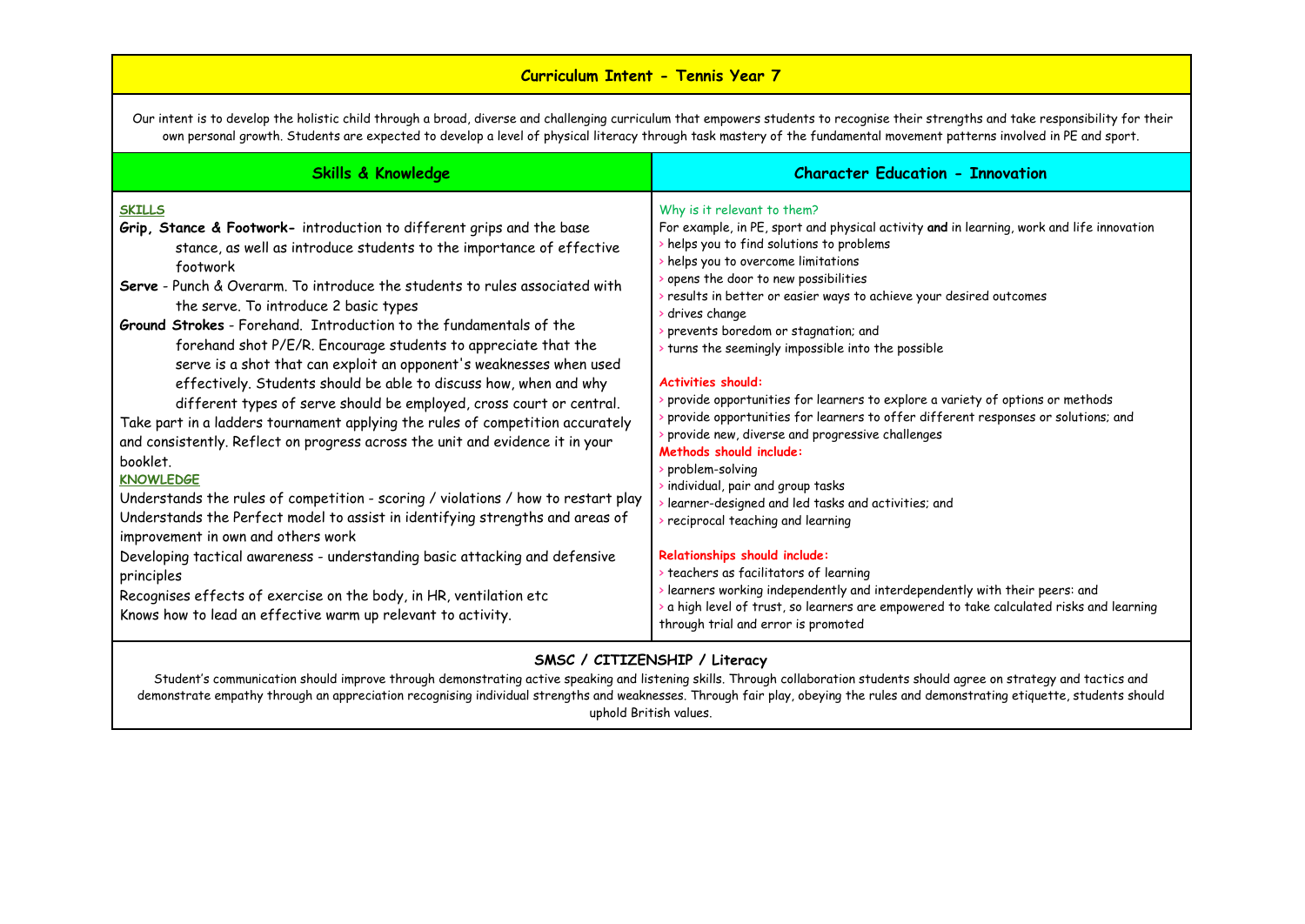# **Curriculum Intent - Tennis Year 8**

Our intent is to develop the holistic child through a broad, diverse and challenging curriculum that empowers students to recognise their strengths and take responsibility for their own personal growth. Students are expected to develop a level of physical literacy through task mastery of the fundamental movement patterns involved in PE and sport..

| <b>Skills &amp; Knowledge</b>                                                                                                                                                                                                                                                                                                                                                                                                                                                                                                                                                                                                                                                                                                                                                                                                                                                                                                                                                                                                                                                                                                                                                                                                                                                                                                                                          | <b>Character Motivating Others</b>                                                                                                                                                                                                                                                                                                                                                                                                                                                                                                                                                                                                                                                                                                                                                                                                                                                                                                  |
|------------------------------------------------------------------------------------------------------------------------------------------------------------------------------------------------------------------------------------------------------------------------------------------------------------------------------------------------------------------------------------------------------------------------------------------------------------------------------------------------------------------------------------------------------------------------------------------------------------------------------------------------------------------------------------------------------------------------------------------------------------------------------------------------------------------------------------------------------------------------------------------------------------------------------------------------------------------------------------------------------------------------------------------------------------------------------------------------------------------------------------------------------------------------------------------------------------------------------------------------------------------------------------------------------------------------------------------------------------------------|-------------------------------------------------------------------------------------------------------------------------------------------------------------------------------------------------------------------------------------------------------------------------------------------------------------------------------------------------------------------------------------------------------------------------------------------------------------------------------------------------------------------------------------------------------------------------------------------------------------------------------------------------------------------------------------------------------------------------------------------------------------------------------------------------------------------------------------------------------------------------------------------------------------------------------------|
| <b>SKILLS</b><br>Footwork- Reinforce footwork, split steps, shuffle and play off front or back<br>foot.<br>Ground strokes - To be able to demonstrate & use forehand, and backhand<br>for more able, in a rally. Develop an understanding of angled shots on both<br>fore/backhand in straight and diagonal $\frac{1}{2}$ court games. To develop consistency<br>and accuracy across ground strokes looking to impart spin and slice where<br>appropriate.<br>Volley - To develop an understanding of the different techniques required to<br>volley effectively in tennis (stop volley and half volley). To demonstrate some<br>consistency and accuracy in the techniques on both the forehand and backhand.<br>How, when and why a volley would be appropriate.<br>Competition in the form of a ladder tournament. Modified rules where<br>appropriate dependent upon ability. Focus on leadership and officiating. 6 to a<br>court, round robin format.<br><b>KNOWLEDGE</b><br>Recap Rules - scoring / violations / how to restart play. To include more advance<br>rules such as tie break, second serve, foot fault<br>Understanding of the Perfect model to assist in identifying strengths and areas<br>of improvement in own and others work<br>Tactical awareness - able to discuss how and why different attacking and<br>defensive principles are employed | Why is it relevant to them?<br>For example, In PE, sport and physical activity and in learning, work and<br>life motivating and influencing others<br>>inspires people to get involved<br>> wins you allies and helpers, gets the task done, helps you to get the<br>outcomes you want<br>> brings you support, shares the workload, creates fellow messengers to<br>help you spread the word<br>> creates potential for long-term and fundamental chang<br><b>Activities should:</b><br>> provide opportunities for young people to design and lead activities<br>> offer learners choices (as leaders and participants)<br>> open doors to additional or longer-term opportunities<br>Approaches should include:<br>learner-initiated and led tasks/activities<br>> group working, in small and large groups<br>> guided discovery and problem-solving<br>> providing different options/pathways<br>Relationships should include: |
| Knows how to lead an effective warm up and cool down relevant to activity.<br>Looking at similarities and differences of cross curricular links across a variety<br>of sports                                                                                                                                                                                                                                                                                                                                                                                                                                                                                                                                                                                                                                                                                                                                                                                                                                                                                                                                                                                                                                                                                                                                                                                          | > teachers consulting with learners<br>> learners working interdependently<br>> learners being enabled to lead in core PE<br>> scope for spontaneity e.g. teachers willing to relinquish control                                                                                                                                                                                                                                                                                                                                                                                                                                                                                                                                                                                                                                                                                                                                    |

# **SMSC / CITIZENSHIP / Literacy**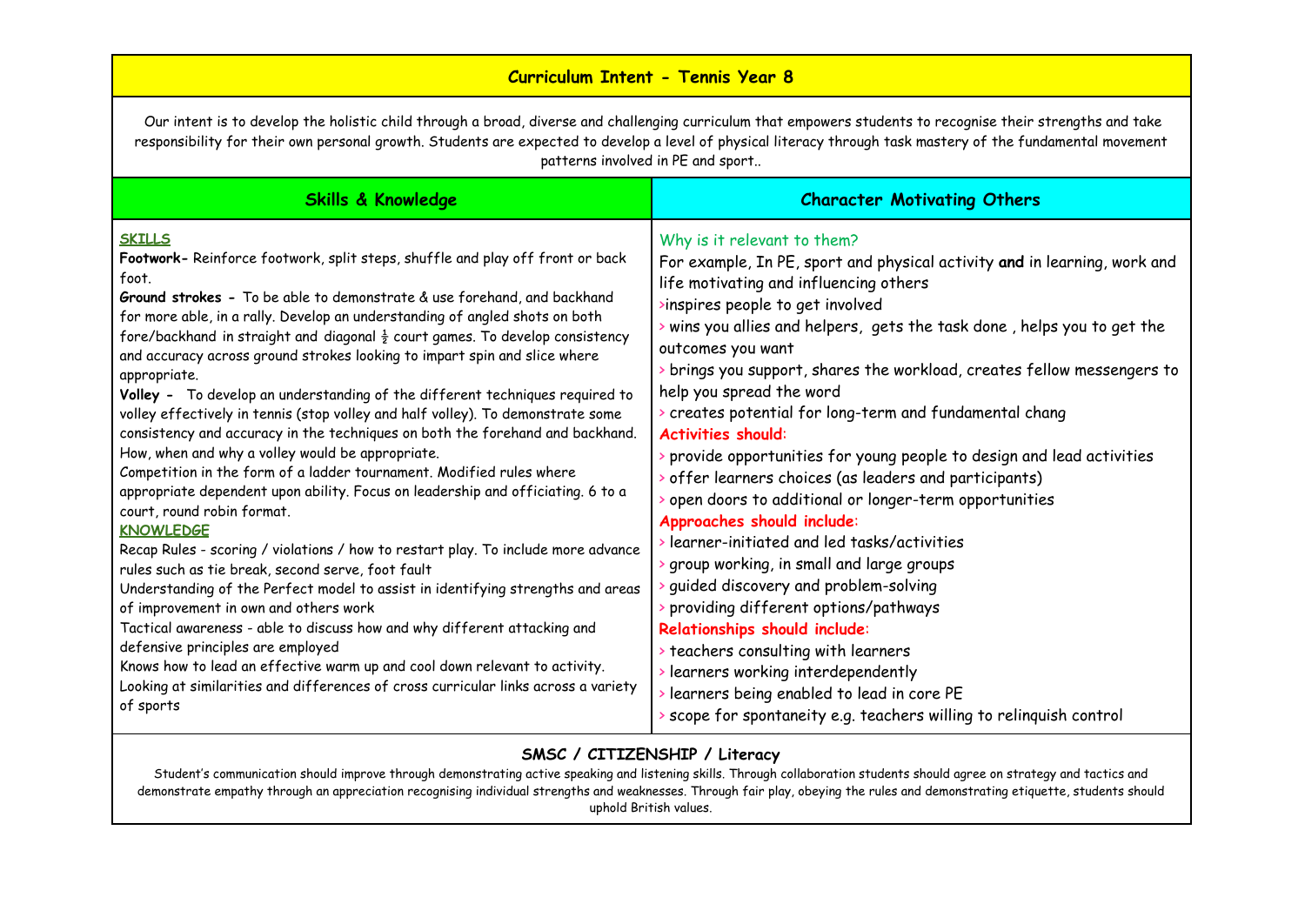# **Curriculum Intent - Tennis Year 9**

Students will identify & develop the relevant leadership qualities that employers are looking for. Through these experiences, students should be able to recognise their own strengths and areas for improvement and identify ways in which these could be developed at KS4 within each activity and some students applying concepts of GCSE PE theory to practical.

| <b>Skills &amp; Knowledge</b>                                                                                                                                                                                                                                                                                                                                                                                                                                                                                                                                                                                                                                                                                                                                                                                                                                                                                                                                                                                                                                                                                                                   | Character Education - Leadership / GCSE PE                                                                                                                                                                                                                                                                                                                                                                                                                                                                                                                                                                                                                                                                                                                                                                                                                                                                                                                                                                                                                                                                                                                                                                                                                                                                                                                                                                                                                                                                                                                                                                                          |
|-------------------------------------------------------------------------------------------------------------------------------------------------------------------------------------------------------------------------------------------------------------------------------------------------------------------------------------------------------------------------------------------------------------------------------------------------------------------------------------------------------------------------------------------------------------------------------------------------------------------------------------------------------------------------------------------------------------------------------------------------------------------------------------------------------------------------------------------------------------------------------------------------------------------------------------------------------------------------------------------------------------------------------------------------------------------------------------------------------------------------------------------------|-------------------------------------------------------------------------------------------------------------------------------------------------------------------------------------------------------------------------------------------------------------------------------------------------------------------------------------------------------------------------------------------------------------------------------------------------------------------------------------------------------------------------------------------------------------------------------------------------------------------------------------------------------------------------------------------------------------------------------------------------------------------------------------------------------------------------------------------------------------------------------------------------------------------------------------------------------------------------------------------------------------------------------------------------------------------------------------------------------------------------------------------------------------------------------------------------------------------------------------------------------------------------------------------------------------------------------------------------------------------------------------------------------------------------------------------------------------------------------------------------------------------------------------------------------------------------------------------------------------------------------------|
| <b>SKILLS</b><br><b>Ground Strokes</b><br>Recap ground strokes on both FH & BH with the focus on depth, accuracy and<br>consistency.<br>Use serve as a tactic to exploit potential backhand weakness.<br>Analysis<br>Evaluate own and other students performances, demonstrating effective<br>analytical skills,<br>Tactical<br>Develop an understanding of doubles play and how skills previously learnt can<br>be applied to doubles.<br>To understand the different positional play required in both attack & defense.<br>To devise tactics to outwit opponents for successful performance.<br>To officiate and compete in a variety of competitive formats in both doubles<br>and singles.<br><b>KNOWLEDGE</b><br>Recap Rules - scoring / violations / how to restart play. To include more<br>advanced rules such as serving fouls and code violation<br>Understanding of the Perfect model to assist in identifying strengths and areas<br>of improvement in own and others work<br>Tactical awareness - know how and why different attacking and defensive<br>principles are employed<br>Lead peers in an effective and relevant warm up | LEADERSHIP- (See year 9 Leadership SOW for detail)<br>Students will -<br>> Understand the skills and behaviours needed for effective leadership<br>> Understand the importance of leadership skills and behaviours in a range of situations<br>> Be able to manage the development of own leadership skills<br>> Be able to take on the roles and responsibilities of a Sports Leader<br>> Know how to plan a warm up, Know how to plan and lead structured, inclusive and safe<br>sport/physical activity sessions (continued), Be able to evaluate sport/physical activity<br>sessions<br>> Assist in the planning, delivery and review of an event<br>Activities should- All elements of the leadership skills to be delivered through<br><b>Badminton skills.</b><br>> provide opportunities for learners to lead to their peers<br>> enable learners to give feedback to others<br>> learners adopting a command style/leading<br>> reciprocal teaching and learning<br>> pair and group working<br>GCSE - (See GCSE SOW for detail)<br>Students will gain an insight into - GCSE PE topic areas linking to Badminton:<br>> applied anatomy and physiology<br>> Movement analysis<br>> training principles and methods<br>> sports injuries<br>Activities / delivery should include -<br>> use of applied anatomy and physiology within a warm up - ie classification of<br>bones/structure of bones/joints/ muscular system.<br>> within a warm up the immediate effects of exercise / long term effects<br>> cardiovascular / respiratory system through singles/doubles play / games<br>> injuries with plenary discussions |

#### **SMSC / CITIZENSHIP / Literacy**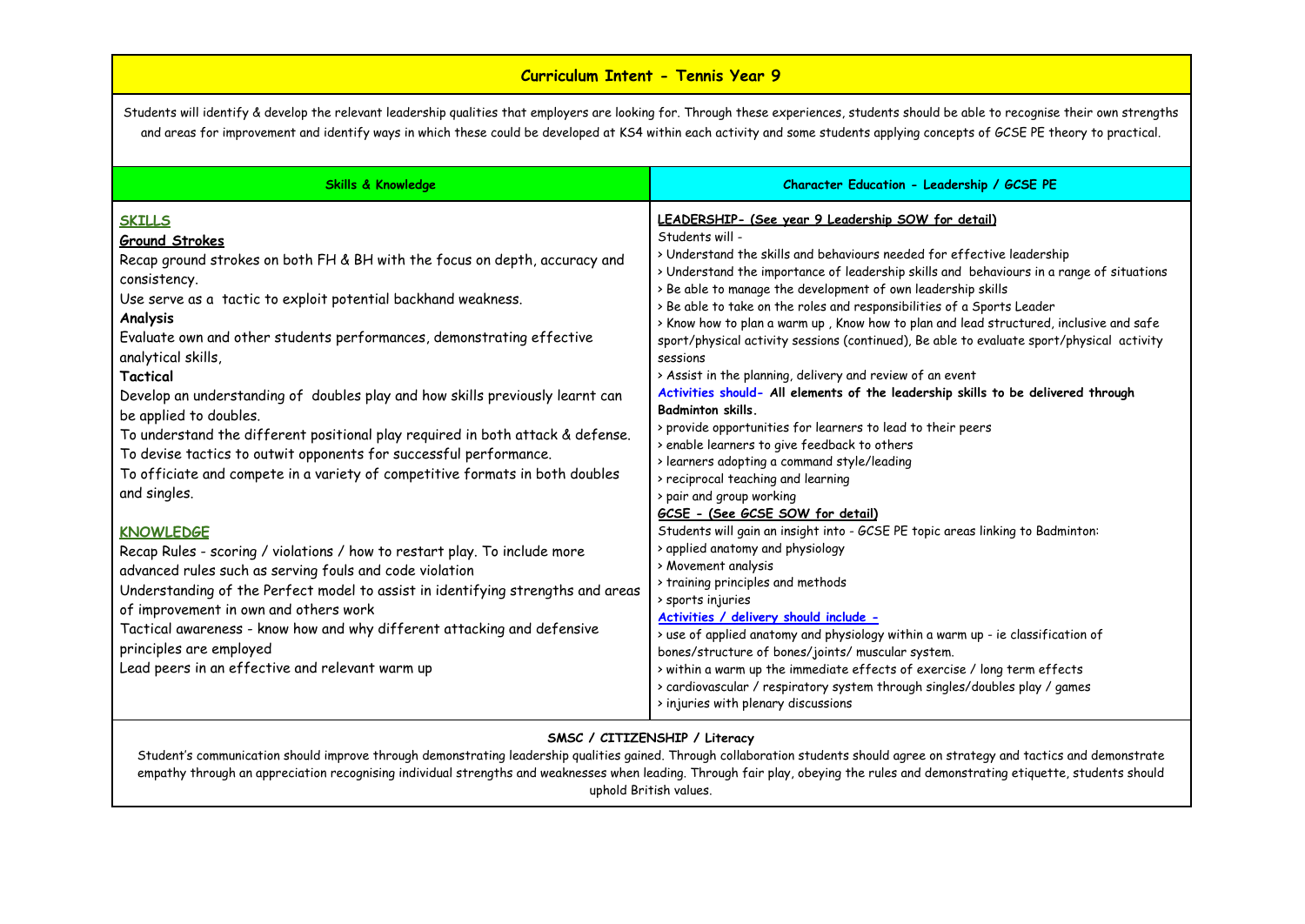# **Curriculum Intent - Athletics Year 7**

Our intent is to develop the holistic child through a broad, diverse and challenging curriculum that empowers students to recognise their strengths and take responsibility for their own personal growth. Students are expected to develop a level of physical literacy through task mastery of the fundamental movement patterns involved in PE and sport.

| <b>Skills &amp; Knowledge</b>                                                                                                                                                                                                                                                                                                                                                                                                                                                                                                                                                     | <b>Character Education - Resilience 2</b>                                                                                                                                                                                                                                                                                                                                                                              |
|-----------------------------------------------------------------------------------------------------------------------------------------------------------------------------------------------------------------------------------------------------------------------------------------------------------------------------------------------------------------------------------------------------------------------------------------------------------------------------------------------------------------------------------------------------------------------------------|------------------------------------------------------------------------------------------------------------------------------------------------------------------------------------------------------------------------------------------------------------------------------------------------------------------------------------------------------------------------------------------------------------------------|
| <b>SKILLS</b><br>Introduce basic running style (sprints v middle distance)<br>To be able to perform the basic technique for an effective sprint race and the<br>three stages of a sprint start technique (take your marks - set - go) and peer<br>assess performance.<br>To be able to use a stopwatch and time peers' races<br>To be able to use a measuring tape to record distance thrown or jumped<br>To perform basic techniques for shot put, javelin, long jump and high jump<br>To evaluate performance of self and others and suggest ways technique may be<br>improved. | <b>Activities should:</b><br>offer appropriate challenge that moves learners out of their comfort zone<br>> focus on mastery and self-improvement rather than comparative goals<br>demand continued effort and practice<br>Approaches should include:<br>s guided discovery<br>> individual practice<br>> reciprocal learning<br>> learner-initiated activity<br>> supported risk-taking<br>> self-checking assessment |
| <b>KNOWLEDGE</b><br>Understands the rules of competition - safety / disqualifications due false<br>start, foul throw etc)<br>Understands the Perfect model to assist in identifying strengths and areas of<br>improvement in own and others work<br>Developing tactical awareness - understanding basic tactics in track events<br>Recognises effects of exercise on the body, in HR, ventilation etc<br>Knows how to lead an effective warm up relevant to activity                                                                                                              | Relationships should include:<br>> teachers valuing each young person<br>> high expectations of all<br>> countering negative, defeatist language<br>> recognition of each individual's progress                                                                                                                                                                                                                        |

## **SMSC / CITIZENSHIP / Literacy**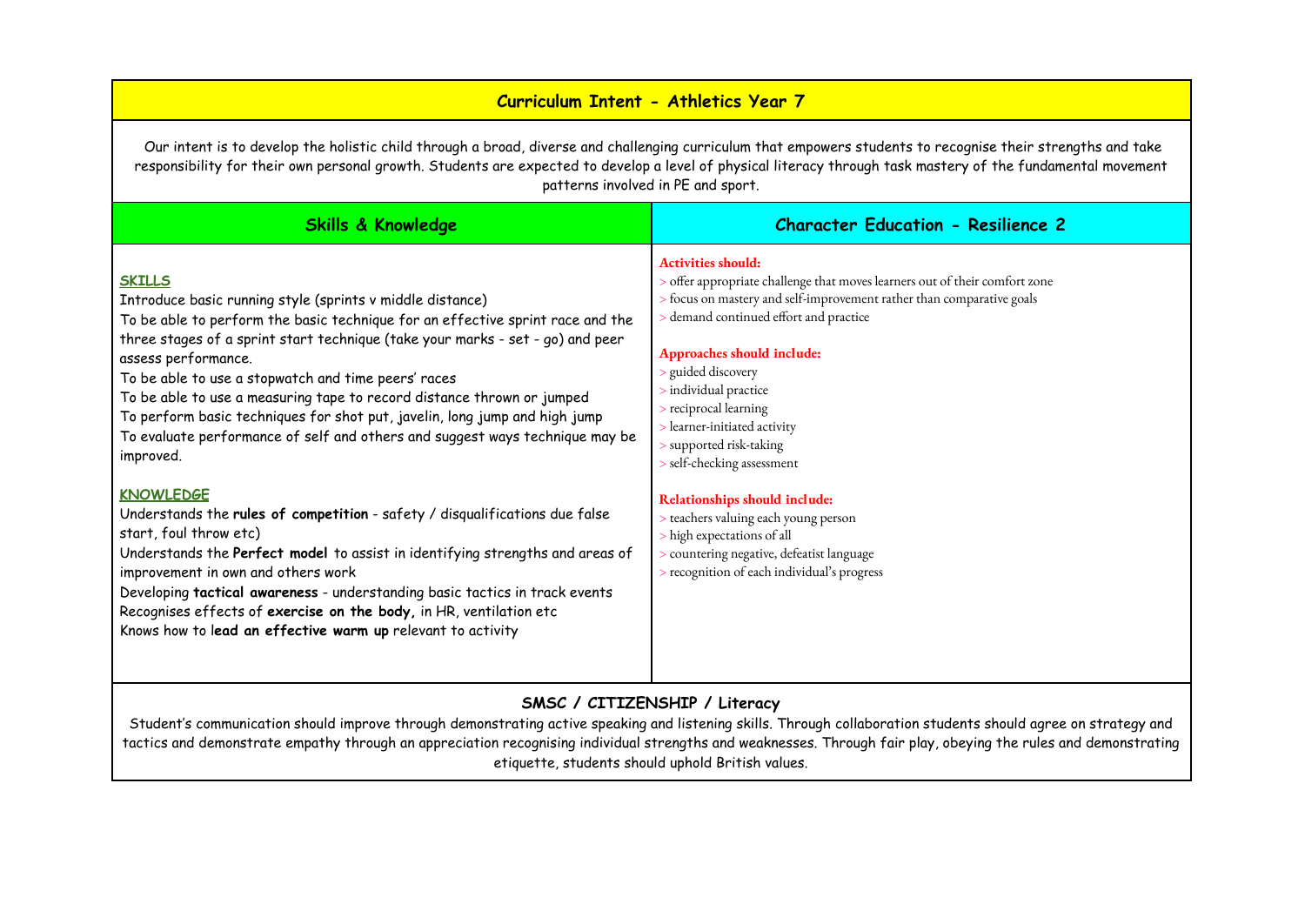# **Curriculum Intent - Athletics Year 8**

Our intent is to develop the holistic child through a broad, diverse and challenging curriculum that empowers students to recognise their strengths and take responsibility for their own personal growth. Students are expected to develop a level of physical literacy through task mastery of the fundamental movement patterns involved in PE and sport.

| <b>Skills &amp; Knowledge</b>                                                                                                                                                                                                                                                                                                                                                                                                                                                                                                                                                                                                                                                                                                                                                                                                                                                                                                                                                                                                                                                                                  | <b>Character Education - Taking Responsibility 2</b>                                                                                                                                                                                                                                                                                                                                                                                                                                                                                                                                                                                              |
|----------------------------------------------------------------------------------------------------------------------------------------------------------------------------------------------------------------------------------------------------------------------------------------------------------------------------------------------------------------------------------------------------------------------------------------------------------------------------------------------------------------------------------------------------------------------------------------------------------------------------------------------------------------------------------------------------------------------------------------------------------------------------------------------------------------------------------------------------------------------------------------------------------------------------------------------------------------------------------------------------------------------------------------------------------------------------------------------------------------|---------------------------------------------------------------------------------------------------------------------------------------------------------------------------------------------------------------------------------------------------------------------------------------------------------------------------------------------------------------------------------------------------------------------------------------------------------------------------------------------------------------------------------------------------------------------------------------------------------------------------------------------------|
| <b>SKILLS</b><br>Introduce more advanced technique for running styles (sprints v middle<br>distance)<br>To recap and perform the technique for an effective sprint race and<br>sprint start technique (take your marks - set - go) and peer assess<br>performance.<br>To perform relay change over with advanced techniques.<br>To be able to use a measuring tape to record distance thrown or jumped<br>To perform advanced techniques for shot put, javelin, discus, long jump<br>and high jump & triple jump.<br>To evaluate performance of self and others and suggest ways technique<br>may be improved.<br><b>KNOWLEDGE</b><br>Understands the rules of competition - safety / disqualifications due<br>false start, foul throw, running out of lane etc)<br>Understands the Perfect model to assist in identifying strengths and<br>areas of improvement in own and others work<br>Developing tactical awareness - understanding basic tactics in track<br>events<br>Recognises effects of exercise on the body, in HR, ventilation etc<br>Knows how to lead an effective warm up relevant to activity | Activities should: offer opportunities to agree ground rules e.g. agree<br>expectations and consequences $\prime$ provide authentic opportunities to take on a<br>range of meaningful roles / recognise learners' different contributions<br>Approaches should include: guided discovery / individual and group working /<br>problem-solving e.g. plan-do-review / earner-designed and led tasks and activities<br>/ reciprocal teaching and learning<br><b>Relationships should include:</b><br>teachers and learners jointly agreeing expectations and safety rules<br>> a shift to greater independence and peer inter-dependence for learners |

# **SMSC / CITIZENSHIP / Literacy**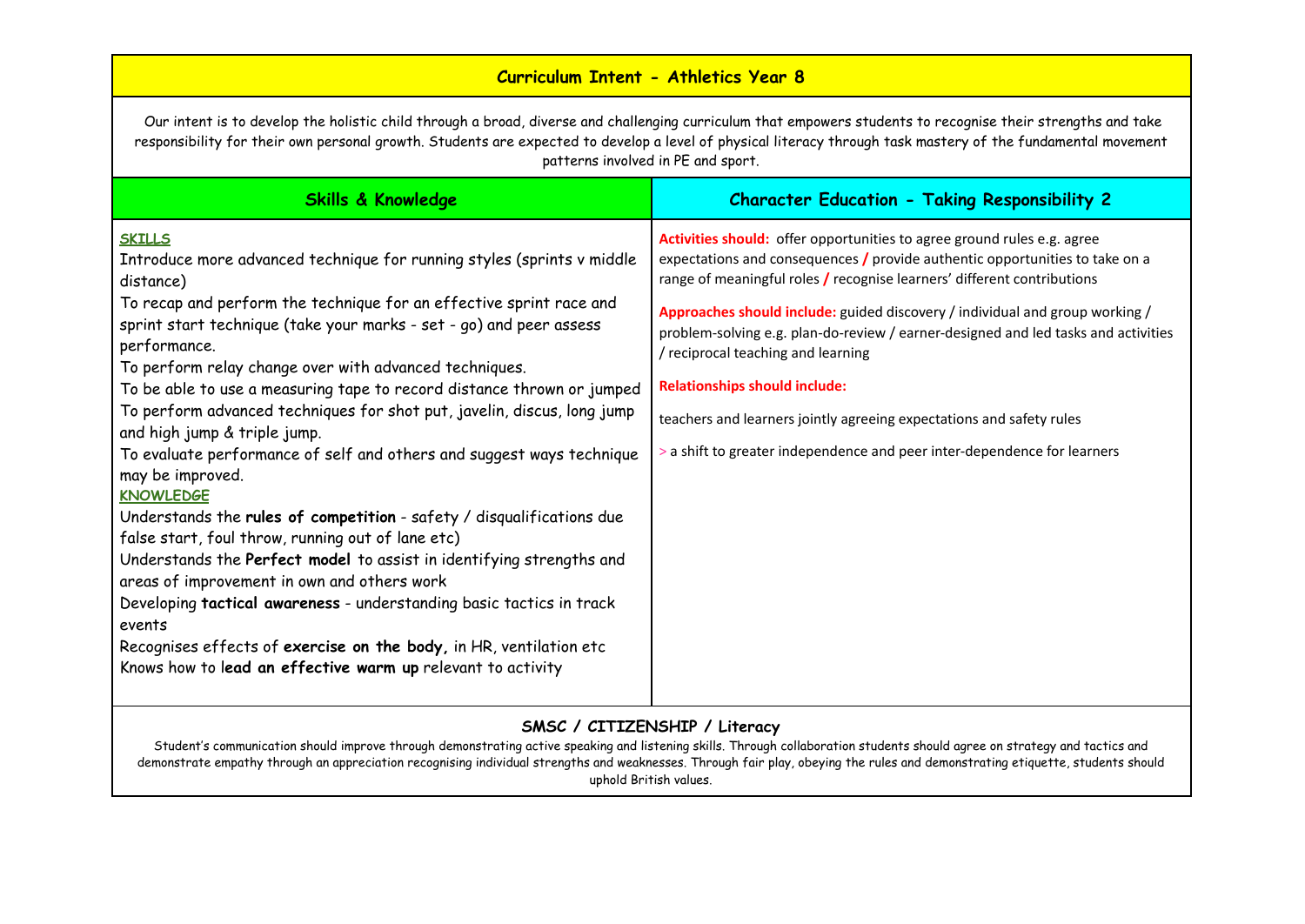# **Curriculum Intent - Athletics Year 9**

Students will identify & develop the relevant leadership qualities that employers are looking for. Through these experiences, students should be able to recognise their own strengths and areas for improvement and identify ways in which these could be developed at KS4 within each activity and some students applying concepts of GCSE PE theory to practical.

| <b>Skills &amp; Knowledge</b>                                                                                                                                                                                                                                                                                                                                                                                                                                                                                                                                                                                                                                                                                                                                                                                                                                                                                                                                                                                                                                                                                                                                                                                                                                                                                                                                                                                                                                                                 | Character Education - Leadership / GCSE PE                                                                                                                                                                                                                                                                                                                                                                                                                                                                                                                                                                                                                                                                                                                                                                                                                                                                                                                                                                                                                                                                                                                                                                                                                                                                                                                                                                                                                                                                                                                                                                                                                                                                                                                                                                                                                                                                                                                                                                                                                                                                          |
|-----------------------------------------------------------------------------------------------------------------------------------------------------------------------------------------------------------------------------------------------------------------------------------------------------------------------------------------------------------------------------------------------------------------------------------------------------------------------------------------------------------------------------------------------------------------------------------------------------------------------------------------------------------------------------------------------------------------------------------------------------------------------------------------------------------------------------------------------------------------------------------------------------------------------------------------------------------------------------------------------------------------------------------------------------------------------------------------------------------------------------------------------------------------------------------------------------------------------------------------------------------------------------------------------------------------------------------------------------------------------------------------------------------------------------------------------------------------------------------------------|---------------------------------------------------------------------------------------------------------------------------------------------------------------------------------------------------------------------------------------------------------------------------------------------------------------------------------------------------------------------------------------------------------------------------------------------------------------------------------------------------------------------------------------------------------------------------------------------------------------------------------------------------------------------------------------------------------------------------------------------------------------------------------------------------------------------------------------------------------------------------------------------------------------------------------------------------------------------------------------------------------------------------------------------------------------------------------------------------------------------------------------------------------------------------------------------------------------------------------------------------------------------------------------------------------------------------------------------------------------------------------------------------------------------------------------------------------------------------------------------------------------------------------------------------------------------------------------------------------------------------------------------------------------------------------------------------------------------------------------------------------------------------------------------------------------------------------------------------------------------------------------------------------------------------------------------------------------------------------------------------------------------------------------------------------------------------------------------------------------------|
| <b>SKILLS</b><br>Can perform and replicate skills to a higher level showing the ability to refine techniques<br>and strategies to a range of situations. Replication of these core skills are consistent<br>even as a result of fatique.<br>To be able to demonstrate change in technique in the different phases of a race and why<br>they are used.<br>To record distance achieved in relation to previous best.<br>Pupil will develop advanced athletic skills and accurately replicate techniques to achieve an<br>outcome. Pupils will further develop the skills of sprinting, sustained running, jumping and<br>throwing using advance tactics to improve scores. Pupils should understand that different<br>events demand different skill types and be able to adapt their skills to the needs of the<br>event.<br><b>KNOWLEDGE</b><br>Recap Rules - timekeeping / foul throws / no jumps / no throws.<br>Understanding of the Perfect model to assist in identifying strengths and areas of<br>improvement in own and others work<br>Tactical awareness - able to discuss how and why different tactics might be used in a<br>middle distance race / relay race with regards to change overs and who runs which legs of<br>the relay.<br>Discuss methods of training that will develop the relevant components of fitness<br>required to be effective in track / field athletics.<br>Evaluating opponents strengths and weaknesses through the use of different analytical<br>tools. | LEADERSHIP- (See year 9 Leadership SOW for detail)<br>Students will -<br>> Understand the skills and behaviours needed for effective leadership > Understand the importance of<br>leadership skills and behaviours in a range of situations > Be able to manage the development of own<br>leadership skills > Be able to take on the roles and responsibilities of a Sports Leader<br>> Know how to plan a warm up<br>> Know how to plan and lead structured, inclusive and safe sport/physical activity sessions (continued)<br>> Be able to evaluate sport/physical activity sessions<br>> Assist in the planning, delivery and review of an event<br>Activities should- All elements of the leadership skills to be delivered through Athletics skills.<br>> provide opportunities for learners to lead to their peers<br>> enable learners to give feedback to others > learners adopting a command style/leading<br>> reciprocal teaching and learning > pair and group working<br>> quided discovery and problem-solving<br>GCSE - (See GCSE SOW for detail)<br>Students will gain an insight into - GCSE PE topic areas linking to Athletics:<br>> applied anatomy and physiology > Movement analysis<br>> training principles and methods > sports injuries > skills / feedback/ practice and quidance<br>Activities / delivery should include -<br>> use of applied anatomy and physiology within a warm up - ie classification of bones/structure of<br>bones/joints/ muscular system.<br>> within a warm up the immediate effects of exercise / long term effects<br>> cardiovascular / respiratory system through track events<br>> injuries with plenary discussions<br>> levers/ planes and axis through skills in practice eg - Throws/Jumps - can also link to joint movement<br>eg flexion and extension.<br>> important health and fitness components through Athletics - why is eq agility/ speed / coordination<br>important?<br>> classification of skills - link to Athletics open/closed?<br>>use of practice and guidance why are they important - deliver skills through practice methods. |
|                                                                                                                                                                                                                                                                                                                                                                                                                                                                                                                                                                                                                                                                                                                                                                                                                                                                                                                                                                                                                                                                                                                                                                                                                                                                                                                                                                                                                                                                                               |                                                                                                                                                                                                                                                                                                                                                                                                                                                                                                                                                                                                                                                                                                                                                                                                                                                                                                                                                                                                                                                                                                                                                                                                                                                                                                                                                                                                                                                                                                                                                                                                                                                                                                                                                                                                                                                                                                                                                                                                                                                                                                                     |

#### **SMSC / CITIZENSHIP / Literacy**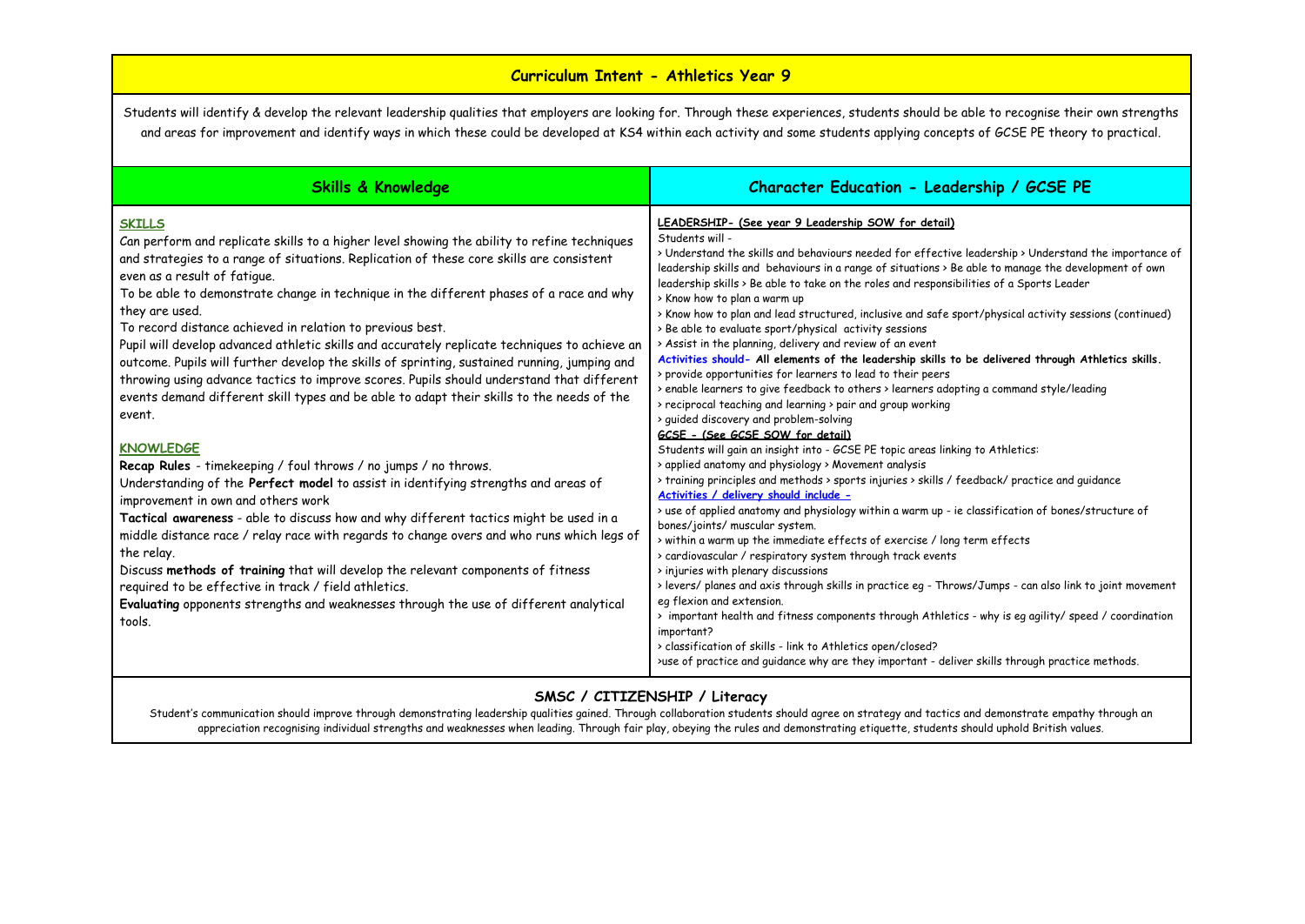# **Curriculum Intent - Cricket Year 7**

Our intent is to develop the holistic child through a broad, diverse and challenging curriculum that empowers students to recognise their strengths and take responsibility for their own personal growth. Students are expected to develop a level of physical literacy through task mastery of the fundamental movement patterns involved in PE and sport.

| <b>Skills &amp; Knowledge</b>                                                                                                                                                                                                                                                                                                                                                                                                                                                                                                                                                                                                                                                                                                                                                                                                                                                                                                                                                                                                                                                                                                                                                                                                                                                                      | <b>Character Education - Self Motivation</b><br><b>Self Motivation PPTs</b>                                                                                                                                                                                                                                                                                                                                                                                                                                                                                                                                                                                               |
|----------------------------------------------------------------------------------------------------------------------------------------------------------------------------------------------------------------------------------------------------------------------------------------------------------------------------------------------------------------------------------------------------------------------------------------------------------------------------------------------------------------------------------------------------------------------------------------------------------------------------------------------------------------------------------------------------------------------------------------------------------------------------------------------------------------------------------------------------------------------------------------------------------------------------------------------------------------------------------------------------------------------------------------------------------------------------------------------------------------------------------------------------------------------------------------------------------------------------------------------------------------------------------------------------|---------------------------------------------------------------------------------------------------------------------------------------------------------------------------------------------------------------------------------------------------------------------------------------------------------------------------------------------------------------------------------------------------------------------------------------------------------------------------------------------------------------------------------------------------------------------------------------------------------------------------------------------------------------------------|
| <b>SKILLS</b><br>To accurately replicate the basic batting grip, stance and backlift for effective<br>batting shot in relation to front and back foot shots.<br>To develop the precision, control and fluency of the basic bowling technique and<br>to understand the terminology of different type of deliveries (e.g. length,<br>Yorker, short) & the laws associated with them.<br>To improve fielding techniques through use of both underarm and over arm<br>throws depending on competitive situation. To accurately replicate the long<br>barrier technique.<br>To begin to outwit batting opponents with the placement of fielders.<br><b>KNOWLEDGE</b><br>Understands the rules of competition - scoring / ways to be out when batting<br>Understands the Perfect model to assist in identifying strengths and areas of<br>improvement in own and others work (e.g. batting stance / bowling action)<br>Developing tactical awareness - understanding basic attacking and defensive<br>principles when batting / Begin to think about outwitting opponents either as<br>fielder or batter (e.g fielding placement, placement of the ball as batter)<br>Recognises effects of exercise on the body, in HR, ventilation etc<br>Knows how to lead an effective warm up relevant to activity. | <b>Activities</b> should:<br>offer appropriate challenge that moves individuals out of their comfort zone focus on mastery<br>and self-improvement<br>provide learners with opportunities to<br>set personal goals and design their own challenges.<br>Approaches should include:<br>guided discovery<br>individual practice<br>> reciprocal learning<br>learner-initiated activity<br>> supported risk-taking<br>> self-checking assessment.<br>Relationships should include:<br>> supporting learners to identify and set<br>personal goals - in and beyond lessons<br>> fostering firm foundations/high<br>aspirations<br>> recognition of each individual's progress. |

### **SMSC / CITIZENSHIP / Literacy**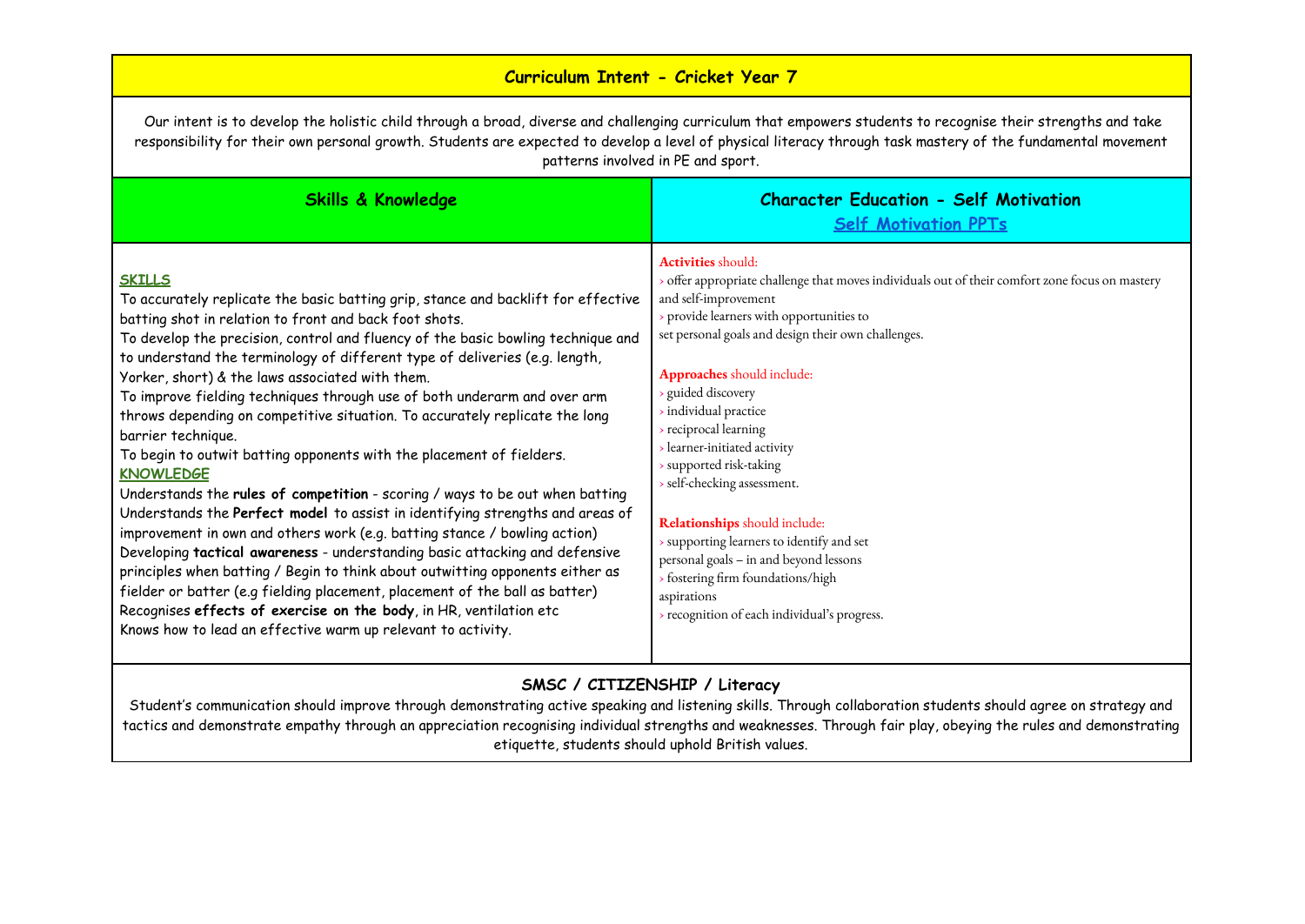## **Curriculum Intent - Cricket Year 8**

Our intent is to develop the holistic child through a broad, diverse and challenging curriculum that empowers students to recognise their strengths and take responsibility for their own personal growth. Students are expected to develop a level of physical literacy through task mastery of the fundamental movement patterns involved in PE and sport.

| <b>Skills &amp; Knowledge</b>                                                                                                                                                                                                                                                                                                                                                                                                                                                                                                                                                                                                                                                                                                                                                                                                                                                                                                                                                                                                                                                                                                                                                                                                                                                                                                                                                                                                                               | <b>Character Education - Motivating others</b><br><b>Motivation PPTs</b>                                                                                                                                                                                                                                                                                                                                                                                                                                                                                                                                                                                              |
|-------------------------------------------------------------------------------------------------------------------------------------------------------------------------------------------------------------------------------------------------------------------------------------------------------------------------------------------------------------------------------------------------------------------------------------------------------------------------------------------------------------------------------------------------------------------------------------------------------------------------------------------------------------------------------------------------------------------------------------------------------------------------------------------------------------------------------------------------------------------------------------------------------------------------------------------------------------------------------------------------------------------------------------------------------------------------------------------------------------------------------------------------------------------------------------------------------------------------------------------------------------------------------------------------------------------------------------------------------------------------------------------------------------------------------------------------------------|-----------------------------------------------------------------------------------------------------------------------------------------------------------------------------------------------------------------------------------------------------------------------------------------------------------------------------------------------------------------------------------------------------------------------------------------------------------------------------------------------------------------------------------------------------------------------------------------------------------------------------------------------------------------------|
| <b>SKILLS</b><br>To use & perform a range of close fielding techniques, including two hand and<br>one handed pick up and to make accurate decisions about outwitting opponents<br>with regards to close in fielding. (e.g. throw at wicket, throw to wicket keeper<br>or run with ball).<br>To replicate the correct pull shot technique and to attempt to use the pull shot<br>in a competitive environment. To further develop the ability to adjust shot<br>direction in order to outwit fielders.<br>To be able to accurately replicate full over arm bowling technique and to<br>incorporate a small run up & understand the impact it has on bowling<br>speed/power. To understand the differences between quick/spin bowling<br>To replicate and perform basic wicket keeping stance + catching in order to<br>outwit batsmen.<br><b>KNOWLEDGE</b><br>Recap Rules - scoring / ways to be out when batting / basic umpire signals<br>Understanding of the Perfect model to assist in identifying strengths and<br>areas of improvement in own and others work<br>Tactical awareness - able to discuss how and why different attacking and<br>defensive principles. To have some knowledge of fielding positions and correct<br>terminology and be able to set appropriate fielding positions to outwit batsmen.<br>Develop an understanding of the different components of fitness required to<br>be effective in different positions within the game | <b>Activities should:</b><br>> provide opportunities for young people to design and lead activities<br>> offer learners choices (as leaders and participants)<br>> open doors to additional or longer-term opportunities<br>Approaches should include:<br>> learner-initiated and led tasks/activities<br>> group working, in small and large groups<br>s guided discovery and problem-solving<br>> providing different options/pathways<br>Relationships should include:<br>> teachers consulting with learners<br>> learners working interdependently<br>> learners being enabled to lead in core PE<br>> scope for spontaneity e.g. teachers willing to relinquish |

# **SMSC / CITIZENSHIP / Literacy**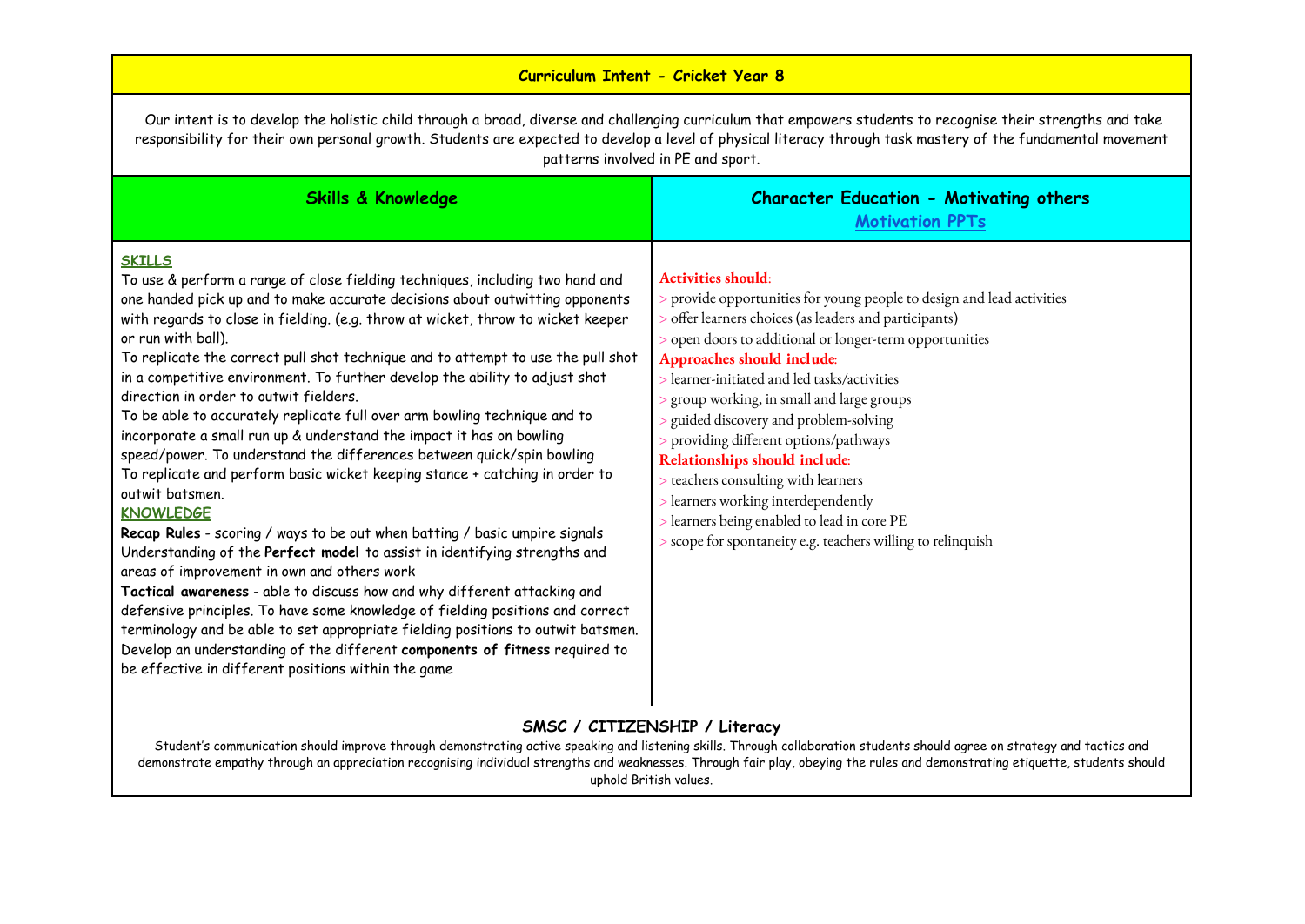### **Curriculum Intent - Cricket Year 9**

Students will identify & develop the relevant leadership qualities that employers are looking for. Through these experiences, students should be able to recognise their own strengths and areas for improvement and identify ways in which these could be developed at KS4 within each activity and some students applying concepts of GCSE PE theory to practical.

| Skills & Knowledge                                                                                                                                                                                                                                                                                                                                                                                                                                                                                                                                                                                                                                                                                                                                               | Character Education - Leadership / GCSE PE                                                                                                                                                                                                                                                                                                                                                                                                                                                                                                                                                                                                                                                                                                                                                                                                                                                                                                                                                                                                                                                                                                                                                                                                                 |
|------------------------------------------------------------------------------------------------------------------------------------------------------------------------------------------------------------------------------------------------------------------------------------------------------------------------------------------------------------------------------------------------------------------------------------------------------------------------------------------------------------------------------------------------------------------------------------------------------------------------------------------------------------------------------------------------------------------------------------------------------------------|------------------------------------------------------------------------------------------------------------------------------------------------------------------------------------------------------------------------------------------------------------------------------------------------------------------------------------------------------------------------------------------------------------------------------------------------------------------------------------------------------------------------------------------------------------------------------------------------------------------------------------------------------------------------------------------------------------------------------------------------------------------------------------------------------------------------------------------------------------------------------------------------------------------------------------------------------------------------------------------------------------------------------------------------------------------------------------------------------------------------------------------------------------------------------------------------------------------------------------------------------------|
| <b>SKILLS</b><br>To make accurate decision about outwitting opponents as batsmen or fielders.<br>To accurately replicate a full range fielding techniques in response to a<br>competitive environment.<br>To perform a batting sweep shot / Lofted drive in addition to previously<br>learned shots and to develop the knowledge of movement and timing needed to<br>produce an effective batting execution.<br>To be able to alter the position of fielders dependent on the strengths and<br>weaknesses of the batsman.                                                                                                                                                                                                                                        | LEADERSHIP- (See year 9 Leadership SOW for detail)<br>Students will -<br>> Understand the skills and behaviours needed for effective leadership<br>> Understand the importance of leadership skills and behaviours in a range of situations<br>> Be able to manage the development of own leadership skills<br>> Be able to take on the roles and responsibilities of a Sports Leader > Know how to plan a warm up<br>> Know how to plan and lead structured, inclusive and safe sport/physical activity sessions (continued)<br>> Be able to evaluate sport/physical activity sessions<br>> Assist in the planning, delivery and review of an event<br>Activities should- All elements of the leadership skills to be delivered through Badminton skills.<br>> provide opportunities for learners to lead to their peers > enable learners to give feedback to others                                                                                                                                                                                                                                                                                                                                                                                     |
| <b>KNOWLEDGE</b><br>Recap Rules - scoring / ways to be out when batting / more umpire signals<br>Understanding of the Perfect model to assist in identifying strengths and<br>areas of improvement in own and others work<br>Tactical awareness - able to discuss how and why different attacking and<br>defensive principles. To have some knowledge of fielding positions and correct<br>terminology and be able to set appropriate fielding positions to outwit batsmen.<br>To use 'wagon wheel' tool to analyse shot selection. To demonstrate knowledge<br>and understanding of use of wagon wheel when giving feedback to peers.<br>Discuss methods of training that will develop the relevant components of<br>fitness required to be effective in games. | > learners adopting a command style/leading > reciprocal teaching and learning<br>> pair and group working > guided discovery and problem-solving<br>GCSE - (See GCSE SOW for detail)<br>Students will gain an insight into - GCSE PE topic areas linking to Badminton:<br>> applied anatomy and physiology > Movement analysis > training principles and methods<br>> sports injuries > skills / feedback/ practice and quidance<br>Activities / delivery should include -<br>> use of applied anatomy and physiology within a warm up - ie classification of bones/structure of<br>bones/joints/ muscular system.<br>> within a warm up the immediate effects of exercise / long term effects<br>> cardiovascular / respiratory system through singles/doubles play / games<br>> injuries with plenary discussions<br>> levers/ planes and axis through skills in practice eq - serve techniques - can also link to joint<br>movement eq flexion and extension.<br>> important health and fitness components through Badminton - why is eq agility/ speed / coordination<br>important?<br>> classification of skills - link to Badminton open/closed?<br>>use of practice and guidance why are they important - deliver skills through practice methods. |

### **SMSC / CITIZENSHIP / Literacy**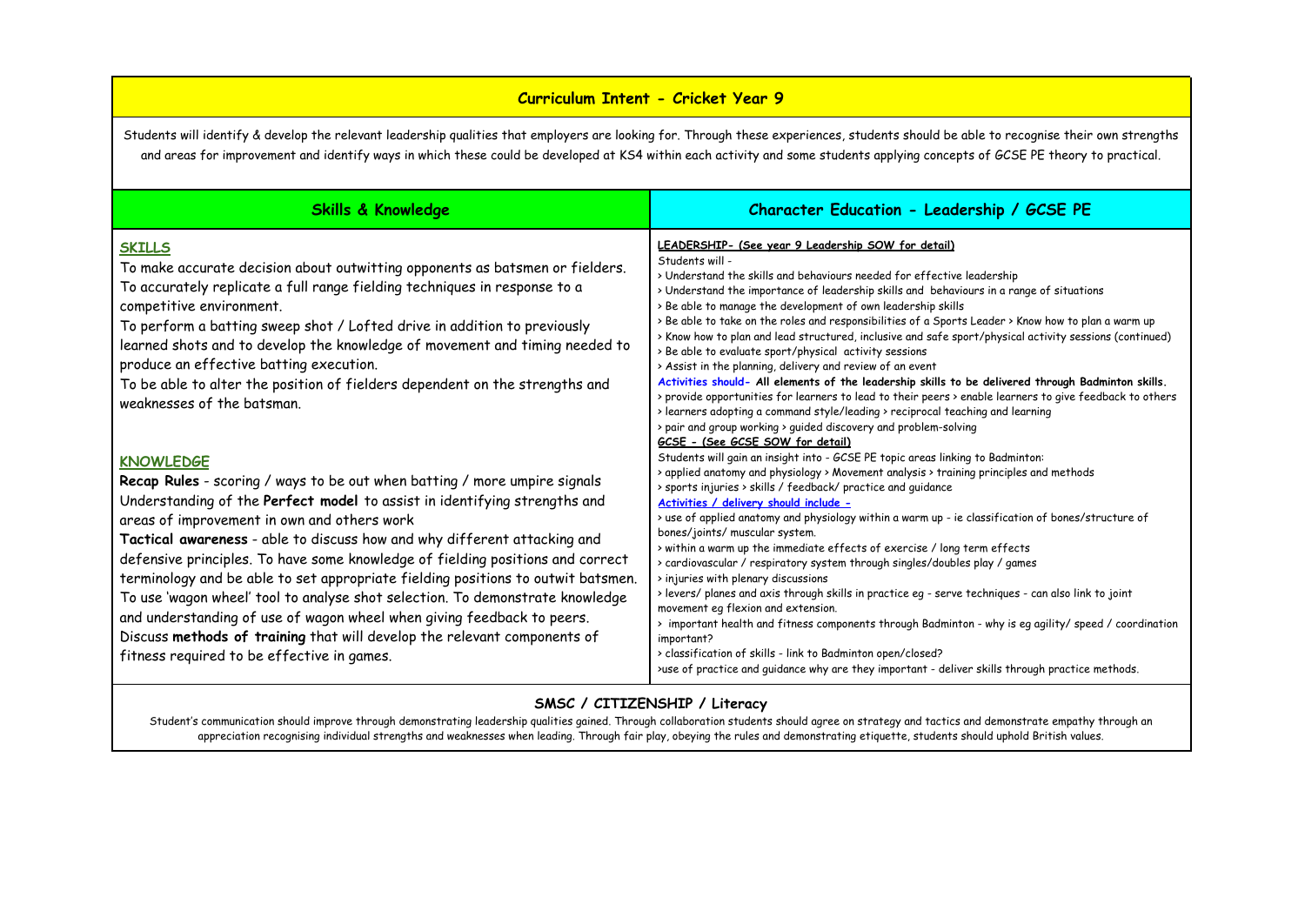### **Curriculum Intent - Rounders Year 7**

Our intent is to develop the holistic child through a broad, diverse and challenging curriculum that empowers students to recognise their strengths and take responsibility for their own personal growth. Students are expected to develop a level of physical literacy through task mastery of the fundamental movement patterns involved in PE and sport.

| <b>Skills &amp; Knowledge</b>                                                                                                                                                                                                                                                                                                                                                                                                                                                                                                                                                                                                                                                                                                                                                                                                                                                                                                                                                                                                                                                                                                                                                                                                                                                                                                                                                                                                                                                                                                                                         | <b>Character Education - Evaluation 2</b>                                                                                                                                                                                                                                                                                                                                                                                                                                                                                                                                                                                                                                                                                                                                                                                                                                                                                                                                                                                                            |
|-----------------------------------------------------------------------------------------------------------------------------------------------------------------------------------------------------------------------------------------------------------------------------------------------------------------------------------------------------------------------------------------------------------------------------------------------------------------------------------------------------------------------------------------------------------------------------------------------------------------------------------------------------------------------------------------------------------------------------------------------------------------------------------------------------------------------------------------------------------------------------------------------------------------------------------------------------------------------------------------------------------------------------------------------------------------------------------------------------------------------------------------------------------------------------------------------------------------------------------------------------------------------------------------------------------------------------------------------------------------------------------------------------------------------------------------------------------------------------------------------------------------------------------------------------------------------|------------------------------------------------------------------------------------------------------------------------------------------------------------------------------------------------------------------------------------------------------------------------------------------------------------------------------------------------------------------------------------------------------------------------------------------------------------------------------------------------------------------------------------------------------------------------------------------------------------------------------------------------------------------------------------------------------------------------------------------------------------------------------------------------------------------------------------------------------------------------------------------------------------------------------------------------------------------------------------------------------------------------------------------------------|
| <b>SKILLS</b><br>To develop understanding of laws / terminology of rounders & tactics (runs /<br>markings / how to get batsman out).<br>Begin to think about outwitting opponents either as fielder or batter (e.g<br>fielding placement, placement of the ball as batter)<br>To accurately replicate the basic batting grip, stance and backlift and to<br>understand the importance of movement, timing and preparation for an<br>effective batting shot in relation to front and back foot shots.<br>To develop the knowledge and understanding of when to play front or back foot<br>shots.<br>To develop the precision, control and fluency of the basic bowling technique and<br>to understand the terminology of different type of deliveries& the laws<br>associated with them. (no balls)<br>To improve knowledge and understanding of fielding techniques through use of<br>both underarm and over arm throws depending on competitive situation. To<br>accurately replicate the long barrier technique.<br>To begin to outwit batting opponents with the placement of fielders.<br>To analyse peers batting / bowling / fielding technique & suggest ways to<br>improve.<br><b>KNOWLEDGE</b><br>Basic understanding of the rules is developing well. Recognises when no balls are<br>evident. Can score accurately.<br>Can use the correct batting stance when preparing to hit the ball. Demonstrates<br>control over ball placement.<br>Performs a variety of throwing and catching techniques with control. (eg<br>underarm/ overarm/ high / low balls) | For example, when young people evaluate effectively they:<br>b observe and/or listen attentively<br>$\rightarrow$ take time to reflect<br>$\rightarrow$ ask open (reflective or interpretive) questions<br>> recognise strengths and weaknesses;<br>make comparisons<br>identify why something is/was effective or not (analyse)<br>review progress against goals<br>set and review against success criteria;<br>$\rightarrow$ use data/evidence to inform their judgments (including feedback)<br>suggest improvements; and<br>> focus on positives as well as areas for improvement<br><b>Activities should:</b><br>> provide opportunities for learners to experiment and compare different<br>options<br>provide time for learners to reflect on their choices or progress; and<br>provide opportunities for learners to apply their learning<br>Methods should include:<br>problem-solving, i.e. plan-do-review<br>reciprocal teaching and learning<br>individual, pair and group tasks; and<br>> self-and peer-evaluation, including with ICT. |

### **SMSC / CITIZENSHIP / Literacy**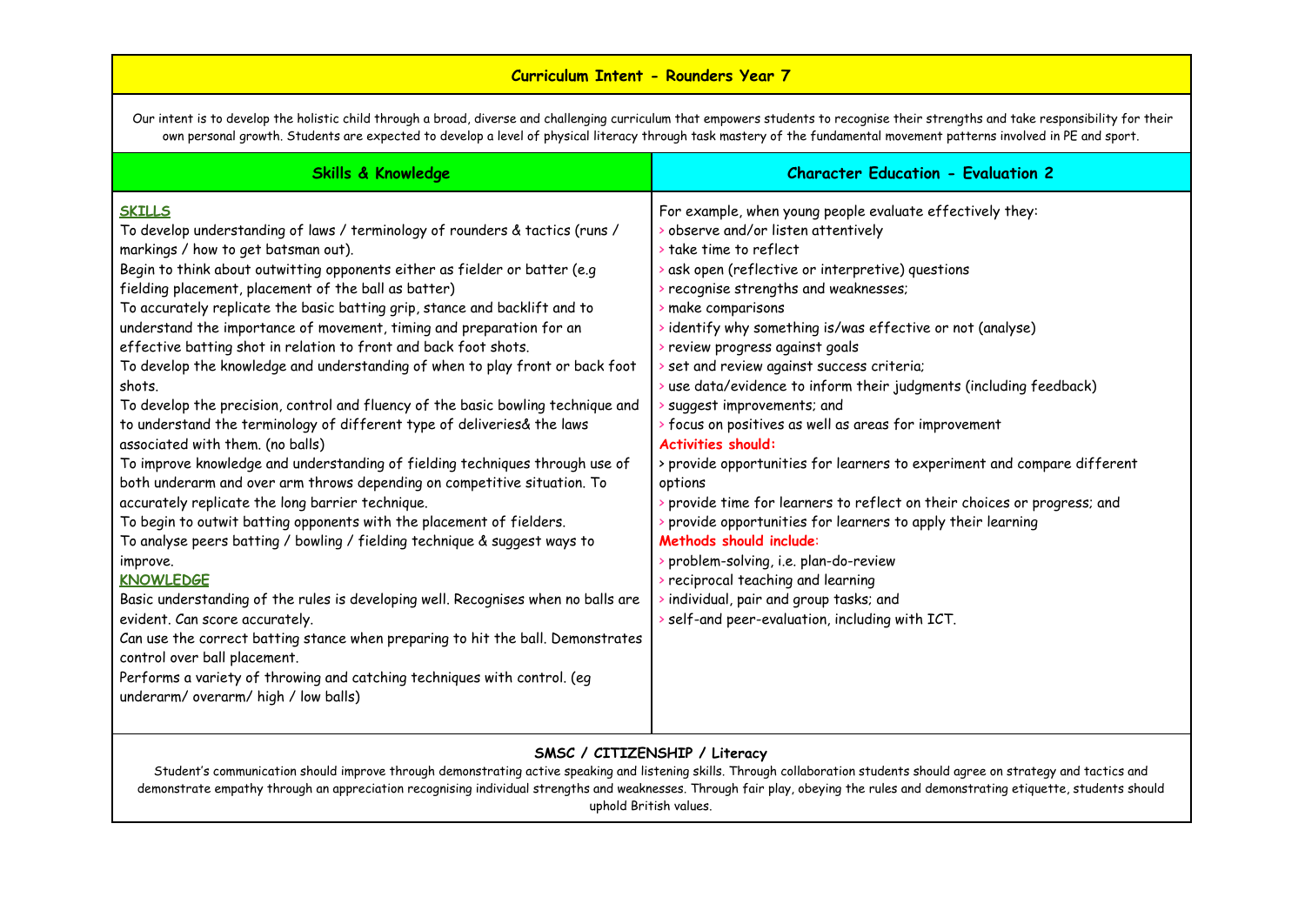# **Curriculum Intent - Rounders Year 8**

Our intent is to develop the holistic child through a broad, diverse and challenging curriculum that empowers students to recognise their strengths and take responsibility for their own personal growth. Students are expected to develop a level of physical literacy through task mastery of the fundamental movement patterns involved in PE and sport.

| <b>Skills &amp; Knowledge</b>                                                                                                                                                                                                                                                                                                                                                                                                                                                                                                                                                                                                                                                                                                                                                                                                                                                                                                                                                                                                                                                                                                                                                                                                                                                                                                 | <b>Character Education - Empathy 2</b>                                                                                                                                                                                                                                                                                                                                                                                                                                                                                                                                                                                                                                                                                                                                                                                                                                                                                                                              |
|-------------------------------------------------------------------------------------------------------------------------------------------------------------------------------------------------------------------------------------------------------------------------------------------------------------------------------------------------------------------------------------------------------------------------------------------------------------------------------------------------------------------------------------------------------------------------------------------------------------------------------------------------------------------------------------------------------------------------------------------------------------------------------------------------------------------------------------------------------------------------------------------------------------------------------------------------------------------------------------------------------------------------------------------------------------------------------------------------------------------------------------------------------------------------------------------------------------------------------------------------------------------------------------------------------------------------------|---------------------------------------------------------------------------------------------------------------------------------------------------------------------------------------------------------------------------------------------------------------------------------------------------------------------------------------------------------------------------------------------------------------------------------------------------------------------------------------------------------------------------------------------------------------------------------------------------------------------------------------------------------------------------------------------------------------------------------------------------------------------------------------------------------------------------------------------------------------------------------------------------------------------------------------------------------------------|
| <b>SKILLS</b><br>To use $\&$ perform a range of close fielding techniques, including two hand<br>and one handed pick up and to make accurate decisions about outwitting<br>opponents with regards to close in fielding. (e.g. throw at bases, throw to<br>back stop or run with ball).<br>To understand & accurately replicate the correct back hand shot technique<br>and to attempt to place the shot in a competitive environment. To further<br>develop the ability to adjust shot direction in order to outwit fielders.<br>To be able to accurately replicate different bowling techniques and to<br>incorporate a small run up $\&$ understand the impact it has on bowling<br>speed/power. To understand the how spin can affect trajectory or control for<br>the batsman.<br>To demonstrate a knowledge of the backstops role. To replicate and perform<br>basic stance + catching in order to outwit batsmen.<br>To understand the need for communication skills and appropriate batting<br>calls. To understand who makes the decision to run.<br>To have some knowledge of fielding positions and correct terminology and<br>be able to set appropriate fielding positions to outwit batsmen.<br><b>KNOWLEDGE</b><br>Looking at similarities and differences of cross curricular links across a variety of sports | For example, when young people have empathy they:<br>can see things from different perspectives<br>actively listen to others<br>recognise other people's motives or rationale for doing/saying something<br>recognise - and often pre-empt - others' support needs<br>evaluate actions or outcomes rather than judging people (e.g. "you said or<br>did" rather than "you are ")<br>include everyone<br>accept and value differences<br>put other people's needs before their own (when appropriate).<br><b>Activities should:</b><br>provide opportunities for learners to listen to each other's ideas and feelings<br>challenge learners to see things from different perspectives<br>include and value everyone's contribution<br>be co-operative activities/shared challenges<br>Approaches should include:<br>> questioning<br>pair and group working<br>reciprocal teaching and learning<br>guided discovery and problem-solving<br>learners-initiated tasks |
|                                                                                                                                                                                                                                                                                                                                                                                                                                                                                                                                                                                                                                                                                                                                                                                                                                                                                                                                                                                                                                                                                                                                                                                                                                                                                                                               |                                                                                                                                                                                                                                                                                                                                                                                                                                                                                                                                                                                                                                                                                                                                                                                                                                                                                                                                                                     |

#### **SMSC / CITIZENSHIP / Literacy**